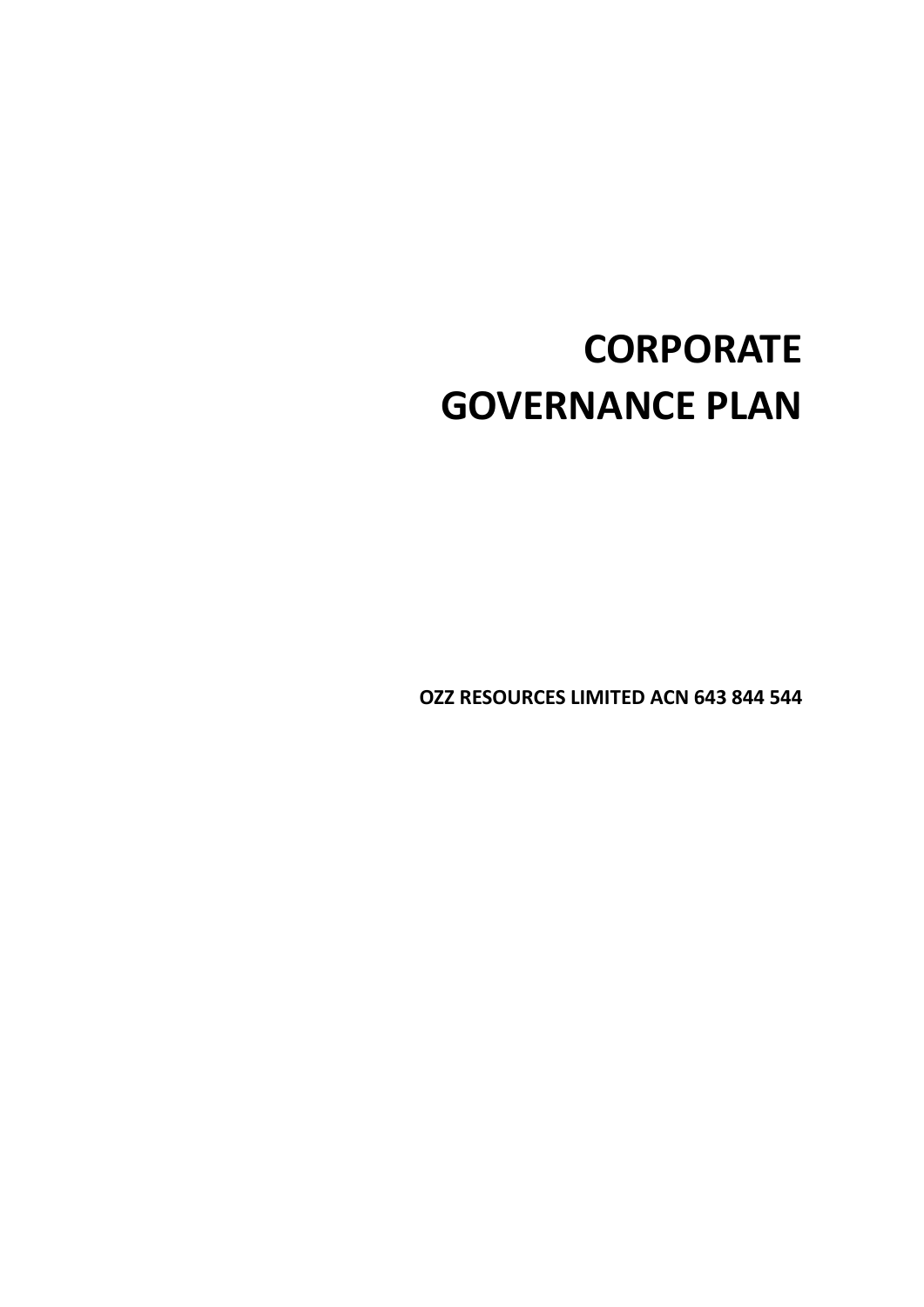# **TABLE OF CONTENTS**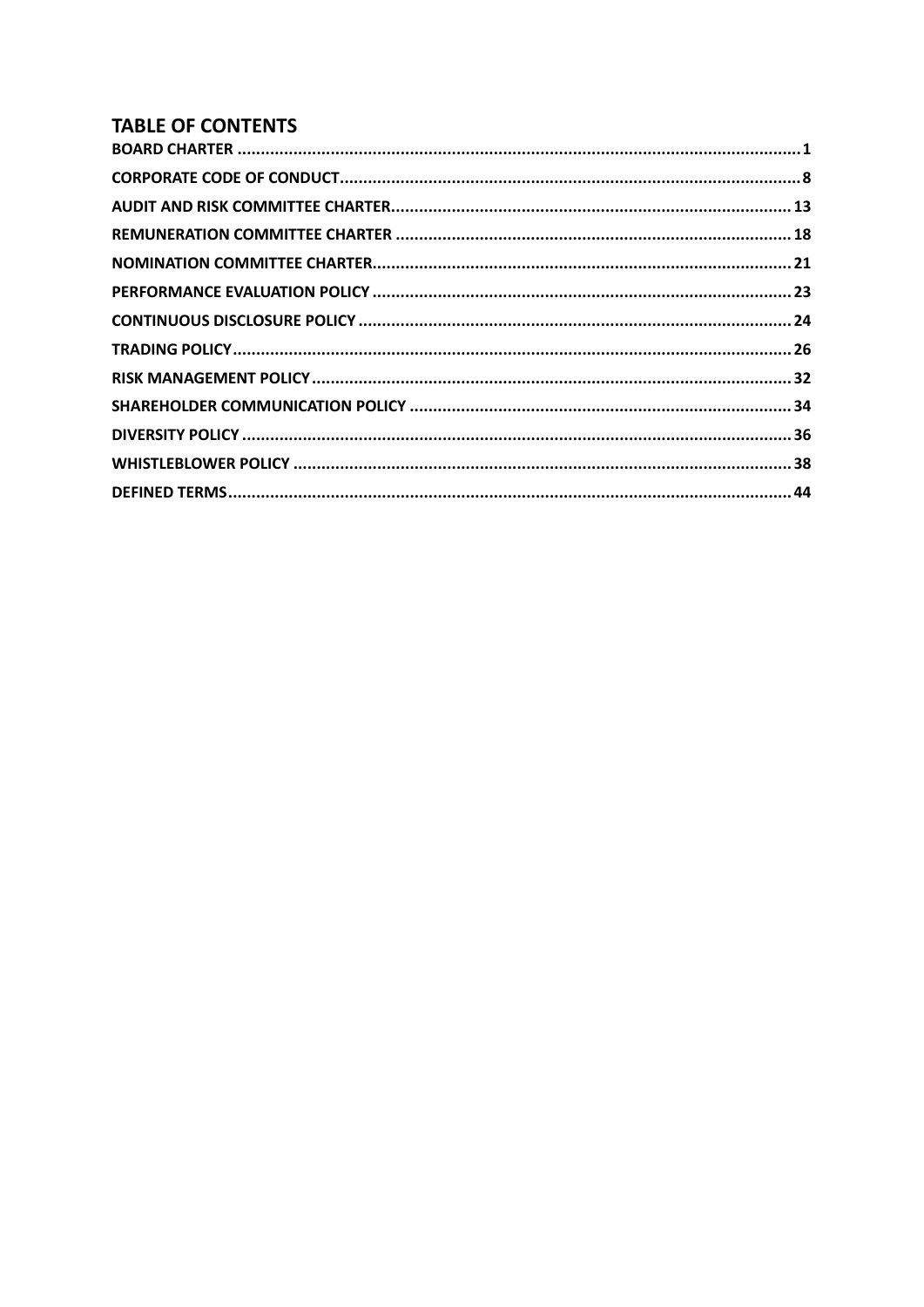# <span id="page-2-0"></span>**Board Charter**

#### **1. Introduction**

This Charter outlines the roles, responsibilities and composition of the Board and the roles and responsibilities of the Company's management.

#### **2. Role and responsibility of the Board**

In addition to the responsibilities that the Board is required to carry out by law, the Board agrees to the following specific responsibilities:

- (a) demonstrating leadership;
- (b) defining the Company's purpose and setting the strategic objectives of the Company;
- (c) setting and approving the Company's statement of values and code of conduct to underpin the desired culture within the Company;
- (d) ensuring adequate resources are available to meet the Company's objectives, and monitoring management's performance;
- (e) overseeing management in its implementation of the Company's strategi objectives, instilling of the Company's values and performance generally;
- (f) appointing the Chair;
- (g) selecting and appointing suitable Executive Directors with the appropriate skills to help the Company in the pursuit of its objectives;
- (h) approving the Company's remuneration framework;
- (i) determining the terms and conditions, including remuneration, of the Executive Director/Managing Director;
- (j) approving the appointment and replacement ofsenior executives and the company secretary;
- (k) approving and monitoring the budget and the adequacy and integrity of financial and other reporting;
- (l) approving and monitoring major capital expenditure, capital management and significant acquisitions and divestments;
- (m) overseeing the integrity of the Company's accounting and corporate reporting systems, including external audit;
- (n) approving the Company's annual, half yearly and quarterly accounts;
- (o) overseeing the Company's process for making timely and balanced disclosure of all material information concerning the Company that a reasonable person would expect to have a material effect on the price or value of the Company's securities;
- (p) satisfying itself that the Company has in place an appropriate risk management framework (for both financial and non-financial risks) and setting the risk appetite within which the board expects management to operate;
- (q) reviewing and ratifying risk management systems and internal compliance and control, codes of conduct and legal compliance;
- (r) satisfying itself that an appropriate framework exists for relevant information to be reported by management to the board;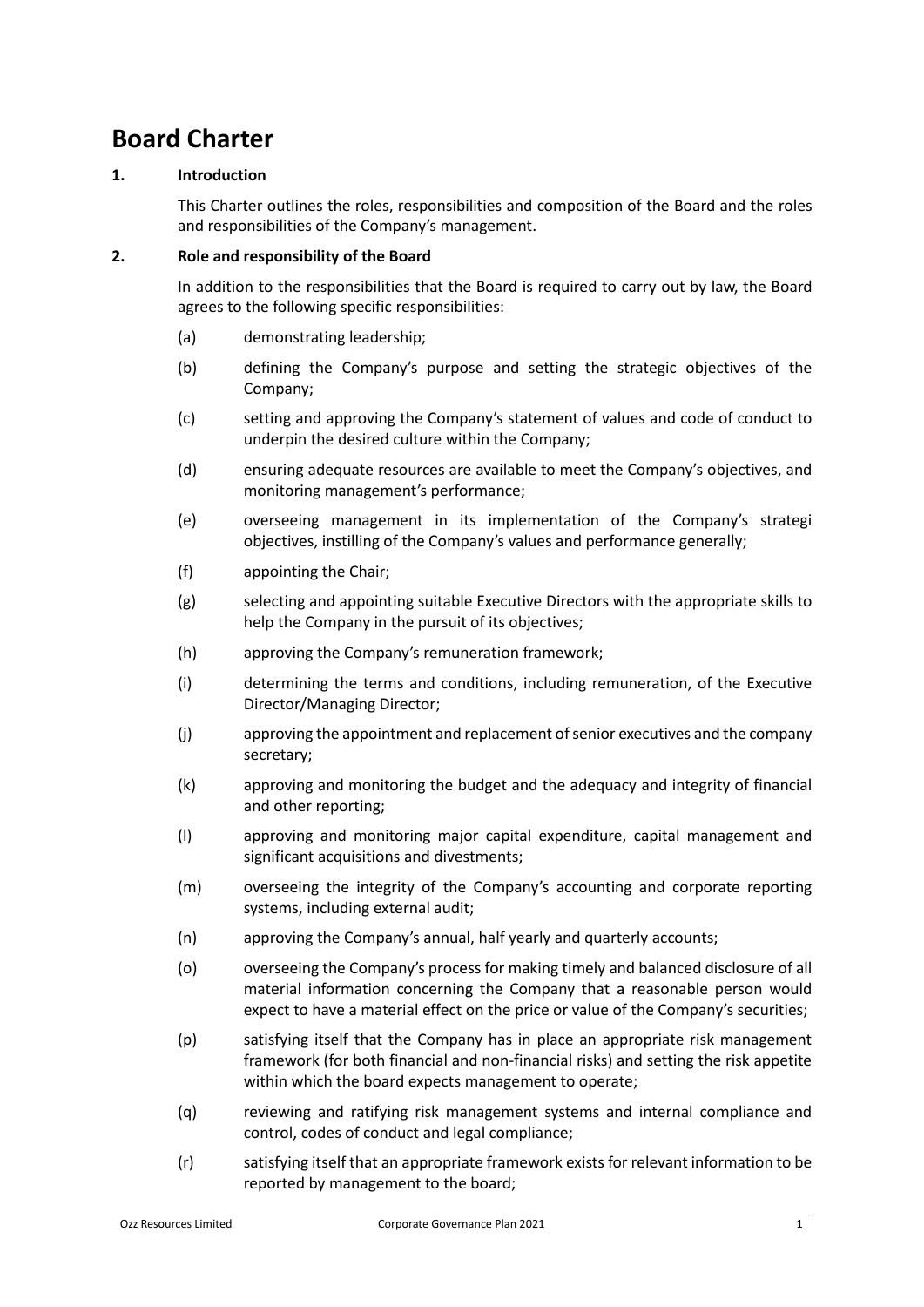- (s) whenever required, challenging management and holding it to account;
- (t) satisfying itself that the Company's remuneration policies are aligned with the Company's purpose, values, strategic objectives and risk appetite; and
- (u) ensuring a high standard of corporate governance practice and regulatory compliance;
- (v) monitoring the effectiveness of the Company's governance practices;
- (w) ensuring the health, safety and well-being of employees in conjunction with the senior management team, including developing, overseeing and reviewing the effectiveness of the Company's occupational health and safety systems to ensure the well-being of all employees;
- (x) procuring appropriate professional development opportunities for Directors to perform their role as Directors effectively;
- (y) promoting ethical and responsible decision making;
- (z) regularly assessing whether the Directors as a group have the skills, knowledge and experience to deal with new and emerging business and governance issues.
- (aa) recommending to shareholders the appointment of the external auditor as and when their appointment or re-appointment is required to be approved by them (in accordance with the Listing Rules if applicable); and
- (bb) any other matter considered desirable and in the interest of the Company.

### **3. Board composition**

- (a) The size of the Board is determined in accordance with the Company's constitution and applicable laws and regulations.
- (b) Where practical, the majority of the Board is to be comprised of non-executive Directors.
- (c) Where practical, the majority of the Board should be independent.
- (d) The Board assesses the appropriate mix of skills, experience, expertise and diversity required and the extent to which they are represented on the Board, through among other things:
	- (i) the use of a Board skills matrix; and
	- (ii) where applicable, reference to the Company's diversity policy and objectives for achieving gender diversity.
- (e) The Board's composition is to be reviewed regularly against the Company's board skills matrix to ensure the appropriate mix of skills and expertise is present to facilitate successful Board performance.
- (f) The independence of each director is reviewed annually in accordance with the factors set out in (g) below.
- (g) Subject to (h) below, to be considered independent, a director must not:
	- (i) be, or have been, employed in an executive capacity by the Company or any of its related bodies corporate in the three years prior to their appointment to the Board;
	- (ii) receive performance-based remuneration (including options or performance rights) from, or participate in an employee incentive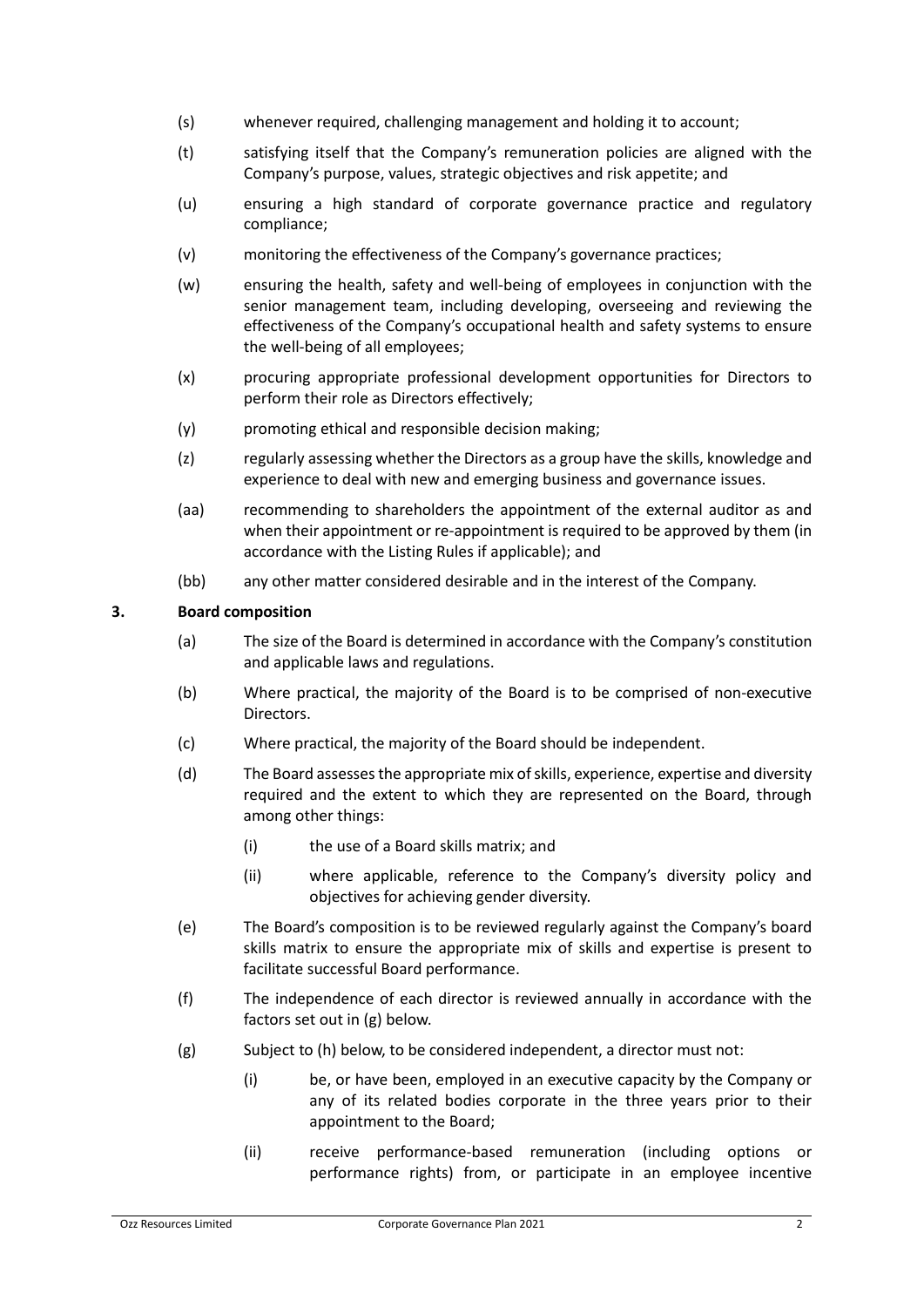scheme, of the Company;

- (iii) be, or have been within the last three years, in a material business relationship with the Company or any of its related bodies corporate, or be an officer of, or otherwise associated with, someone with such a relationship;
- (iv) be, represent, or have been an officer or employee of, or professional adviser to, a substantial holder of the Company, within the last three years;
- (v) have close ties with any person who falls within any of the categories described above; or
- (vi) have been a director of the Company for such a period that their independence from management and substantial holders may have been compromised.
- $(h)$  If any of the factors listed in (g) above occur in relation to a director, the materiality of the interest, position or relationship must be assessed by the Board to determine whether it might interfere, or might reasonably be seen to interfere, with the director's capacity to bring an independent judgement to bear on issues before the board and to act in the best interests of the Company as a whole.
- (i) In appointing new members to the Board, consideration is given to the ability of the appointee to contribute to the ongoing effectiveness of the Board, to exercise sound business judgement, to commit the necessary time to fulfil the requirements of the role effectively and to contribute to the development of the strategic direction of the Company.
- (j) Directors must disclose their interests, positions, associations or relationships. The independence of the Directors should be regularly assessed by the Board in light of the interests disclosed by them.
- (k) The Board must disclose the independence of each Director as determined by the Board.
- (l) Directors are expected to bring their independent views and judgement to the Board and must declare immediately to the Board any potential or active conflicts of interest.
- (m) Directors must declare immediately to the Board, and the Board will determine whether to declare to the market, any loss of independence.
- (n) Prior to the Board proposing re-election of non-executive Directors, their performance will be evaluated by the Board (or the Nomination Committee if one is established) to ensure that they continue to contribute effectively to the Board.
- (o) The Board must disclose the relevant qualifications and experience of each Board Member.
- (p) Membership of the Board shall be disclosed in the annual report including whether a director is independent or not independent. Loss or gain of independence will be disclosed as applicable.

#### **4. Board committees**

(a) The Board may from time to time establish committees to assist it in carrying out its responsibilities and will adopt charters setting out matters relevant to the composition, responsibilities and administration of such committees and any other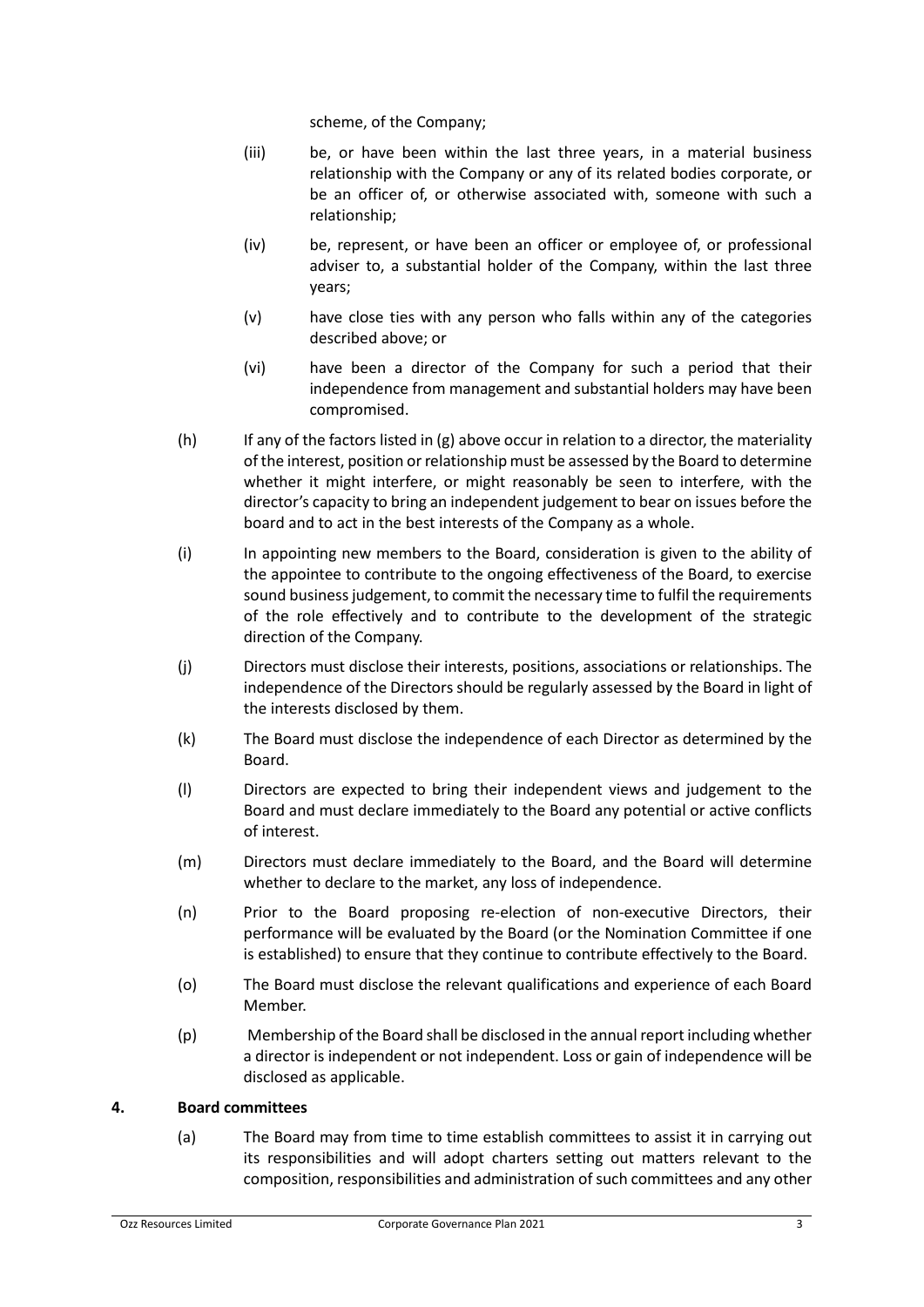matters that the Board considers appropriate.

- (b) In particular, once the Board is of a sufficient size and structure, and the Company's operations are of a sufficient magnitude the Board shall establish the following committees:
	- (i) Audit and Risk Committee;
	- (ii) Remuneration Committee; and
	- (iii) Nomination Committee.
- (c) Until the appointment of the committees, the roles of the committees shall be performed by the Board, as and when necessary.
- (d) The charter of the committees is approved by the Board and reviewed following any applicable regulatory changes.
- (e) Members of committees shall be appointed and disclosed by the Board. The Board may appoint additional Directors to committees or remove and replace members of committees by resolution.
- (f) The minutes of each committee meeting shall be provided to the Board at the next occasion the Board meets following approval of the minutes of such Committee meeting.
- (g) The Board shall disclose the members and Chairperson of each committee and, in relation to each reporting period relevant to a Committee, the number of times each committee met throughout the period and the individual attendances of the members at those committee meetings.
- (h) In the event that the Board does not consider that the Company will gain any benefit from a particular separate committee, the full Board will carry out the duties that would ordinarily be assigned to that committee under the written terms of reference for that committee.

#### **5. Board meetings**

- (a) The Directors may determine the quorum necessary for the transaction of business at a meeting, however, until otherwise determined, there must be two Directors present at a meeting to constitute a quorum.
- (b) The Board shall schedule formal Board meetings at least quarterly and hold additional meetings as may be required.
- (c) The minutes of each Board meeting shall be prepared by the Company Secretary, approved by the Chair and circulated to Directors after each meeting.
- (d) The Company Secretary shall distribute supporting papers for each meeting of the Board prior to the relevant meeting.
- (e) Minutes of meetings must be approved at the next Board meeting.
- (f) Further details regarding board meetings are set out in the Company's Constitution.

#### **6. The Chair**

- (a) The Board will appoint a Chair in accordance with the Company's constitution.
- (b) Where practical, the Chair should be a non-executive Director. If a Chair ceases to be an independent Director then the Board may consider appointing an independent Director as the Chair.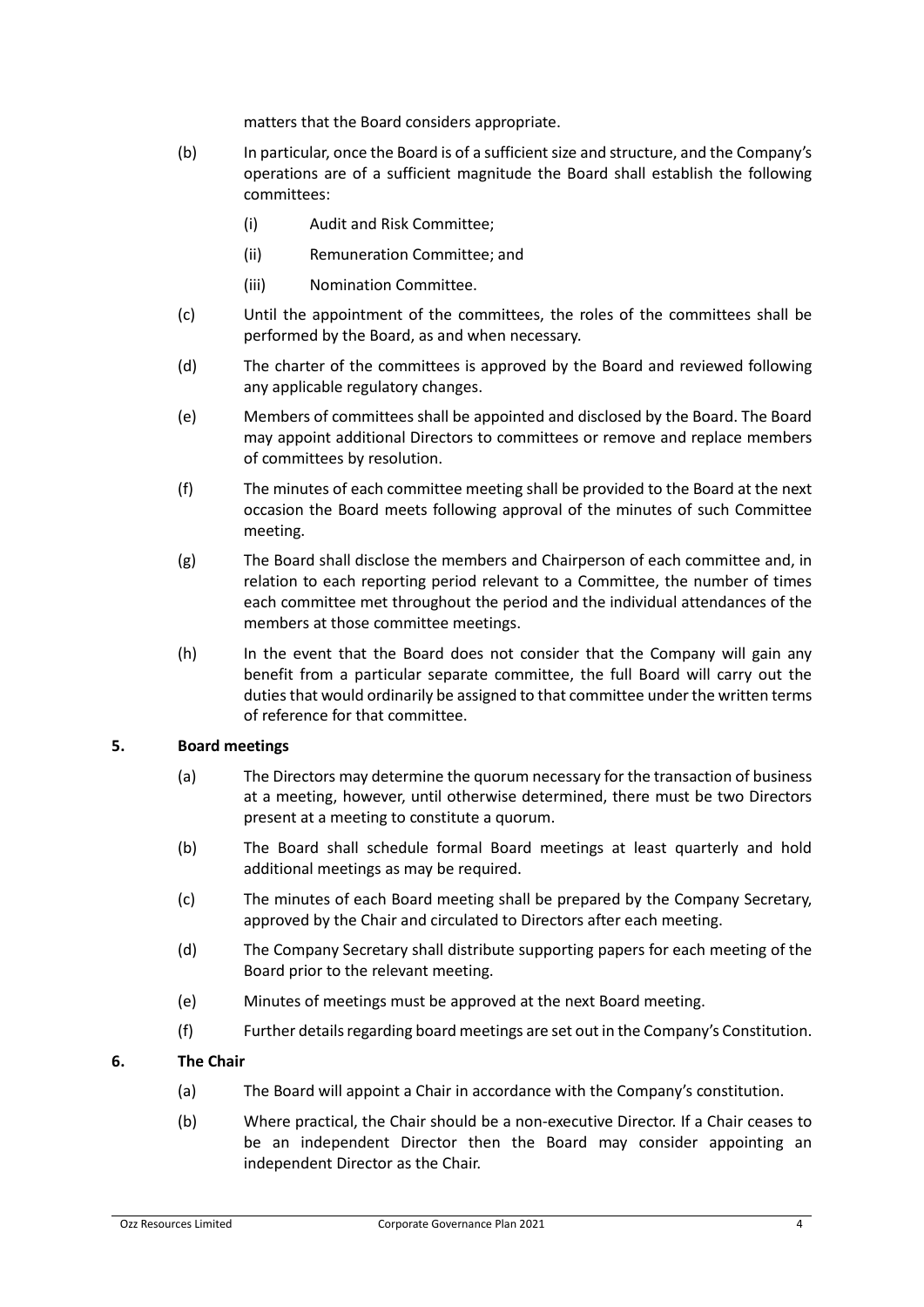- (c) Where practical, the Executive Director/Managing Director should not be the Chair of the Company during their term as Executive Director/Managing Director or in the future.
- (d) The Chair is responsible for:
	- (i) leading the Board;
	- (ii) facilitating the effective contribution of all directors;
	- (iii) promoting constructive and respectful relations between the Directors and between the Board and management;
	- (iv) approving Board agendas and ensuring that adequate time is available for discussion of all agenda items, including strategic issues;
	- (v) overseeing the provision by management to the Board of accurate, timely and clear information;
	- (vi) represent the Board to the shareholders and communicates the Board's position;
	- (vii) chair general meetings of the Company; and
	- (viii) exercise such specific and express powers as are delegated to the Chair by the Board from time to time.

### **7. The Board's relationship with management**

- (a) The role of management is to support the Executive Director/Managing Director and implement the running of the general operations and financial business of the Company, in accordance with the delegated authority of the Board.
- (b) The Board shall delegate responsibility for the day-to-day operations and administration of the Company to the Executive Director/Managing Director.
- (c) Members of the Board are encouraged to have direct communications with management and other employees within the Company to facilitate the carrying out of their duties as Directors.

#### **8. Role and responsibility of management**

Management is responsible for:

- (a) implementing the Company's strategic objectives;
- (b) instilling and reinforcing its values:
- (c) operating within the values, code of conduct, budget and risk appetite set by the Board;
- (d) providing the Board with accurate, timely and clear information on the Company's operations to enable the Board to perform its responsibilities;
- (e) managing the day-to-day operations of the Company within the specified delegations of authority approved by the Board.

#### **9. The Company Secretary**

- (a) The Company Secretary is directly accountable to the Board, through the Chair, on all matters to do with the proper functioning of the Board.
- (b) The Company Secretary's role is to:
	- (i) when requested by the Board, facilitate the flow of information of the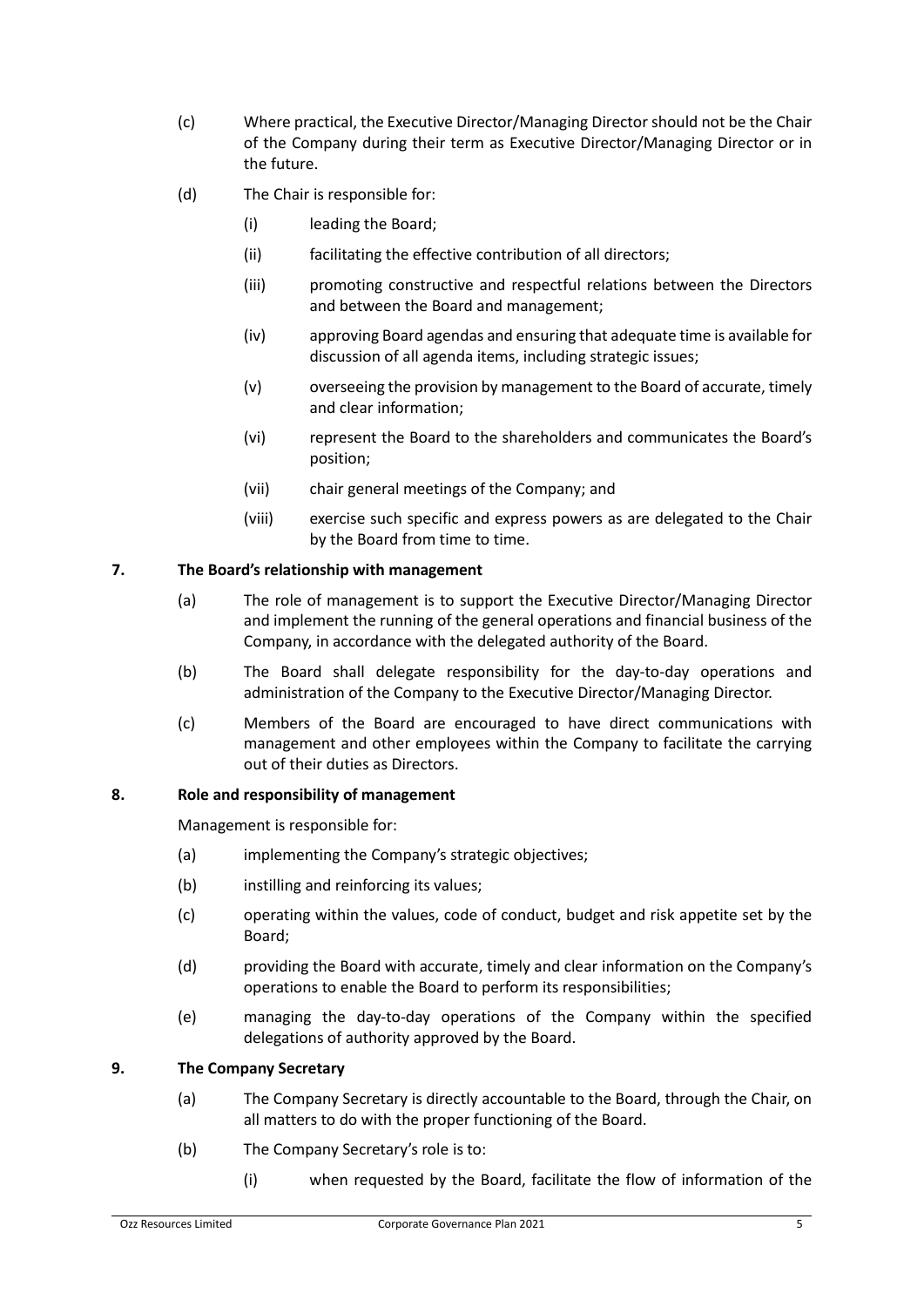Board, between the Board and its Committees and between senior executives and non-executive Directors;

- (ii) help to organise and facilitate the induction and professional development of Directors;
- (iii) facilitate and monitor the implementation of Board policies and procedures;
- (iv) provide advice to the Board on corporate governance matters;
- (v) coordinate the timely completion and despatch of board and committee papers; and
- (vi) ensure that the business at board and committee meetings is accurately captured in the minutes.
- (c) All Directors shall be able to communicate directly with the Company Secretary and vice versa.
- (d) The decision to appoint or remove a Company Secretary should be made or approved by the Board.

#### **10. Access to advice**

- (a) All Directors shall have unrestricted access to company records and information except where the Board determines that such access would be adverse to the Company's interests.
- (b) All Directors may consult management and employees as required to enable them to effectively discharge their duties as Directors.
- (c) A Director may seek independent professional advice at the Company's expense when that Director judges such advice necessary for them to discharge their responsibilities as a Director, subject to prior consultation with the Chair. A copy of any such advice received should be made available to all members of the Board.

#### **11. Performance review**

The Board (or the Nomination Committee if one is established) shall conduct an annual performance review of the Board that:

- (a) compares the performance of the Board with the requirements of its Charter;
- (b) critically reviews the mix of the Board; and
- (c) suggests any amendments to the Charter as are deemed necessary or appropriate.

#### **12. Induction and Education**

- (a) It is the policy of the Company, that new Directors undergo an induction process in which they are given a full briefing on the Company. Information provided to new Directors shall include:
	- (i) details of the roles and responsibilities of a Director;
	- (ii) formal policies on Director appointment as well as conduct and contribution expectations;
	- (iii) guidelines on how the Board processes function;
	- (iv) details of past, recent and likely future developments relating to the Board;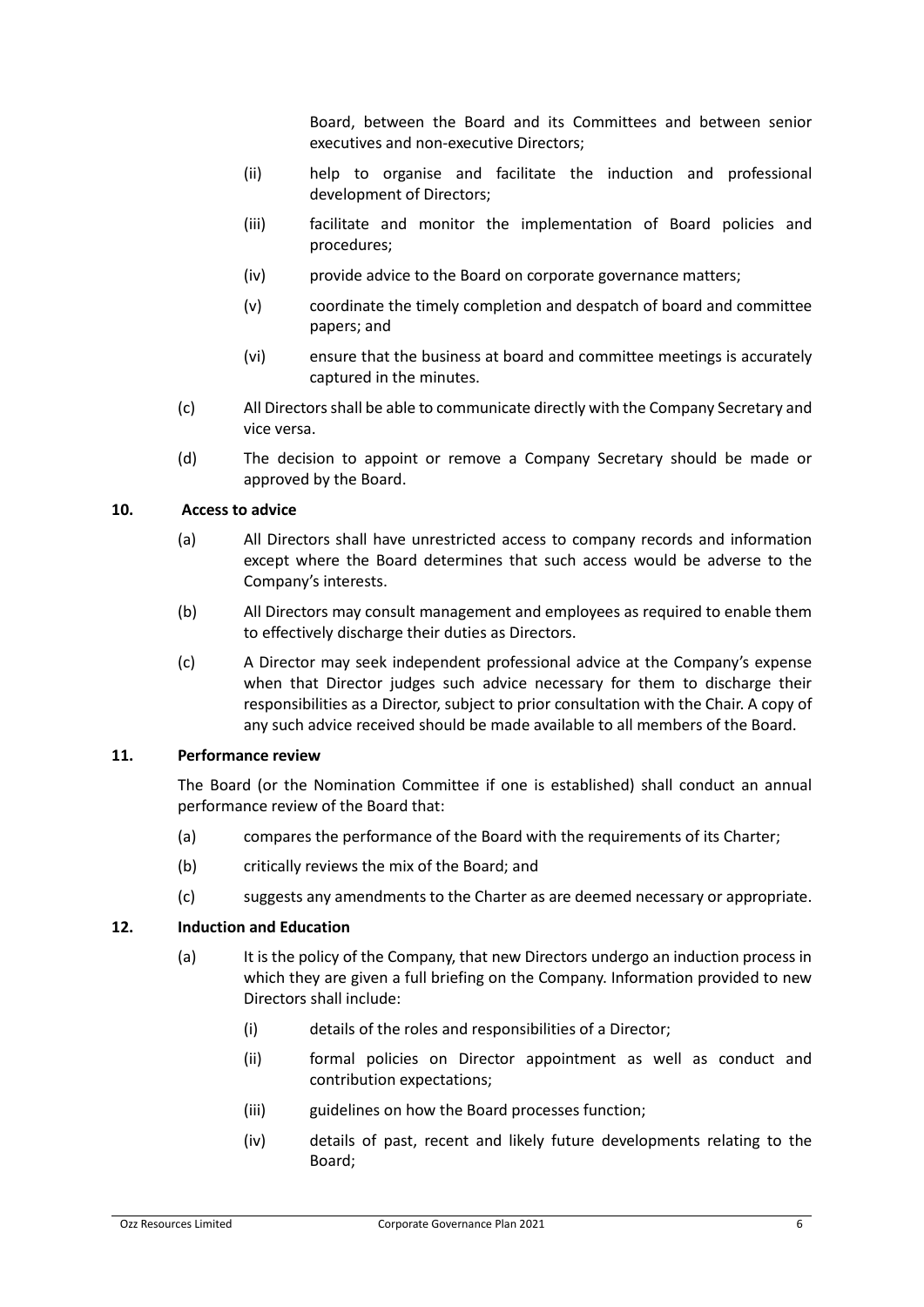- (v) background information on and contact information for key people in the organisation;
- (vi) a synopsis of the current strategic direction of the Company; and
- (vii) a copy of the Company's constitution.
- (b) New Directors will be offered induction training, tailored to their existing skills, knowledge and experience, which may include:
	- (i) training on legal duties and responsibilities as a director under the key legislation governing the Company and the Listing Rules;
	- (ii) training on key accounting matters and on the responsibilities of directors in relation to the Company's financial statements;
	- (iii) interviews with senior management to gain an understanding of the Company's structure, business operations, history, culture and key risks; and
	- (iv) conducting site visits of key operations.
- (c) Directors will receive briefings on material developments in laws, regulations and accounting standards relevant to the entity.
- (d) For any identified gaps in skills, knowledge or experience of the Board, the Directors will undergo professional development or appoint a new Director to the Board with the required skills, knowledge or experience.

#### **13. Disclosure policy**

The Board should ensure that the Company has in place effective disclosure policies and procedures so that shareholders and the financial market are fully informed to the extent required by the applicable disclosure rules and legislation on matters that may influence the share price of the Company or its listed debt securities.

#### **14. Review**

- (a) The Board will review this charter annually to ensure that:
	- (i) it meets best practice standards, accords with the ASX Corporate Governance Council's Corporate Governance Principles and Recommendations; and
	- (ii) is consistent with the Board's objectives and responsibilities.
- (b) Amendments to this charter are to be approved by the Board.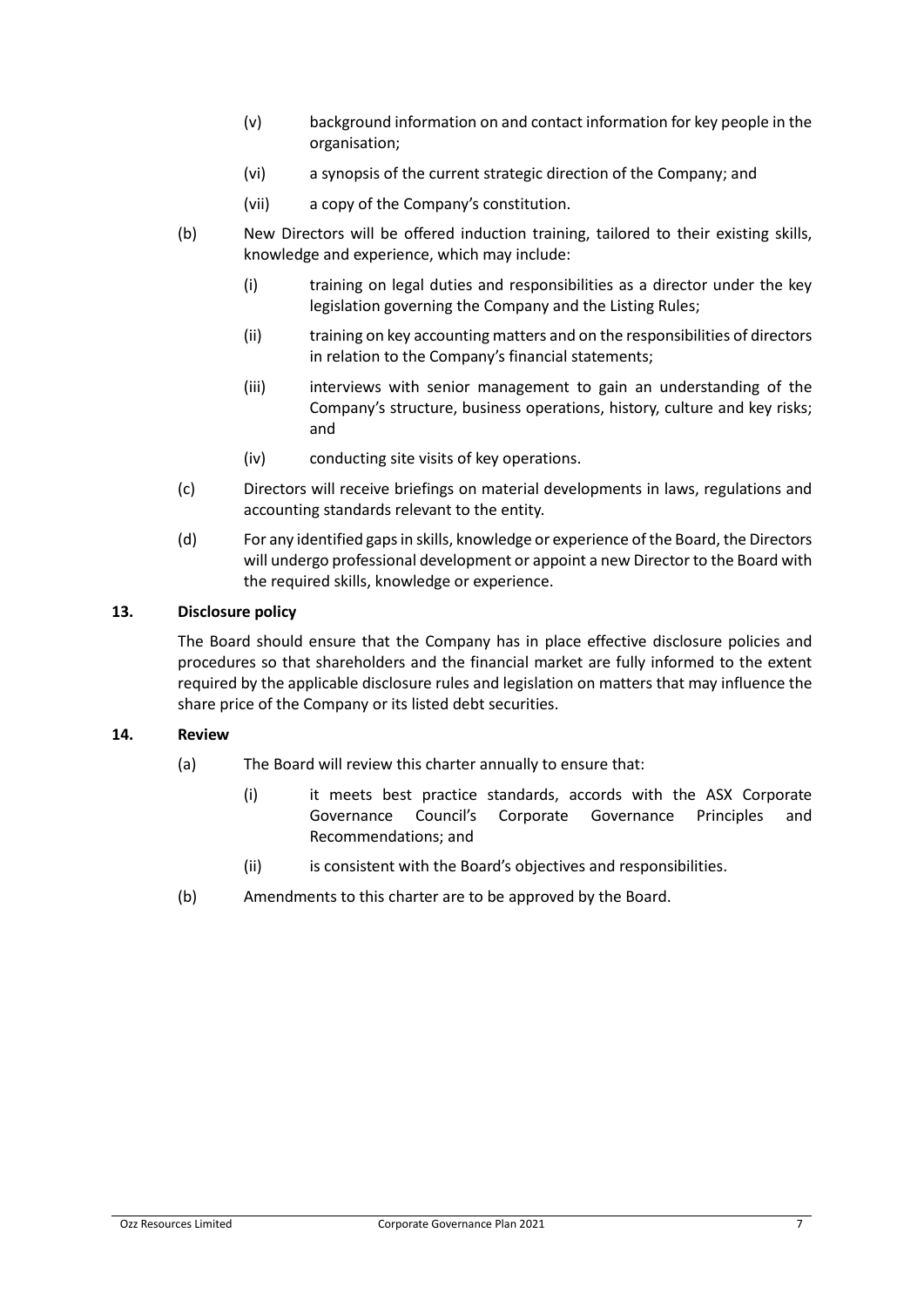# <span id="page-9-0"></span>**Corporate Code of Conduct**

### **1. Purpose**

This Corporate Code of Conduct is intended to promote good corporate conduct and provide a framework for decisions and actions in relation to ethical conduct.

### **2. Objectives**

The Company's primary objective is to provide a satisfactory return to shareholders. The Company aims to achieve this by:

- (a) providing a safe and fulfilling working environment for employees, rewarding good performance and providing opportunity for advancement;
- (b) contributing to the growth and prosperity of Western Australia and seeking out opportunities for expansion;
- (c) responding to the attitudes and expectations of the communities in which the Company operations in;
- (d) placing a strong emphasis on protection of the environment; and
- (e) acting with integrity and honestly in dealings both inside and outside the Company.

### **3. Values**

All employees are expected to act consistently with out fundamental principles, including ethical behaviour, respect for people and openness. In particular, employees are expected to:

- (a) respect the law and act in accordance with it;
- (b) respect confidentiality and not misuse Company information, assets or facilities;
- (c) value and maintain professionalism;
- (d) avoid real or perceived conflicts of interest;
- (e) act in the best interests of shareholders;
- (f) by their actions contribute to our reputation as a good corporate citizen which seeks the respect of the communities and environments in which we operate;
- (g) perform their duties in ways that minimise environmental impacts and maximise workplace safety;
- (h) exercise fairness, courtesy, respect, consideration and sensitivity in all dealings within their workplace and with customers, suppliers and the public generally; and
- (i) act with honesty, integrity, decency and responsibility at all times.

#### **4. Personal and professional behaviour**

All directors, senior executive and employees shall:

- (a) behave honestly and with integrity;
- (b) report other employees who are behaving dishonestly;
- (c) commit to the Company's policy of producing quality goods and services;
- (d) operate within the law at all times;
- (e) act in the best interests of the Company;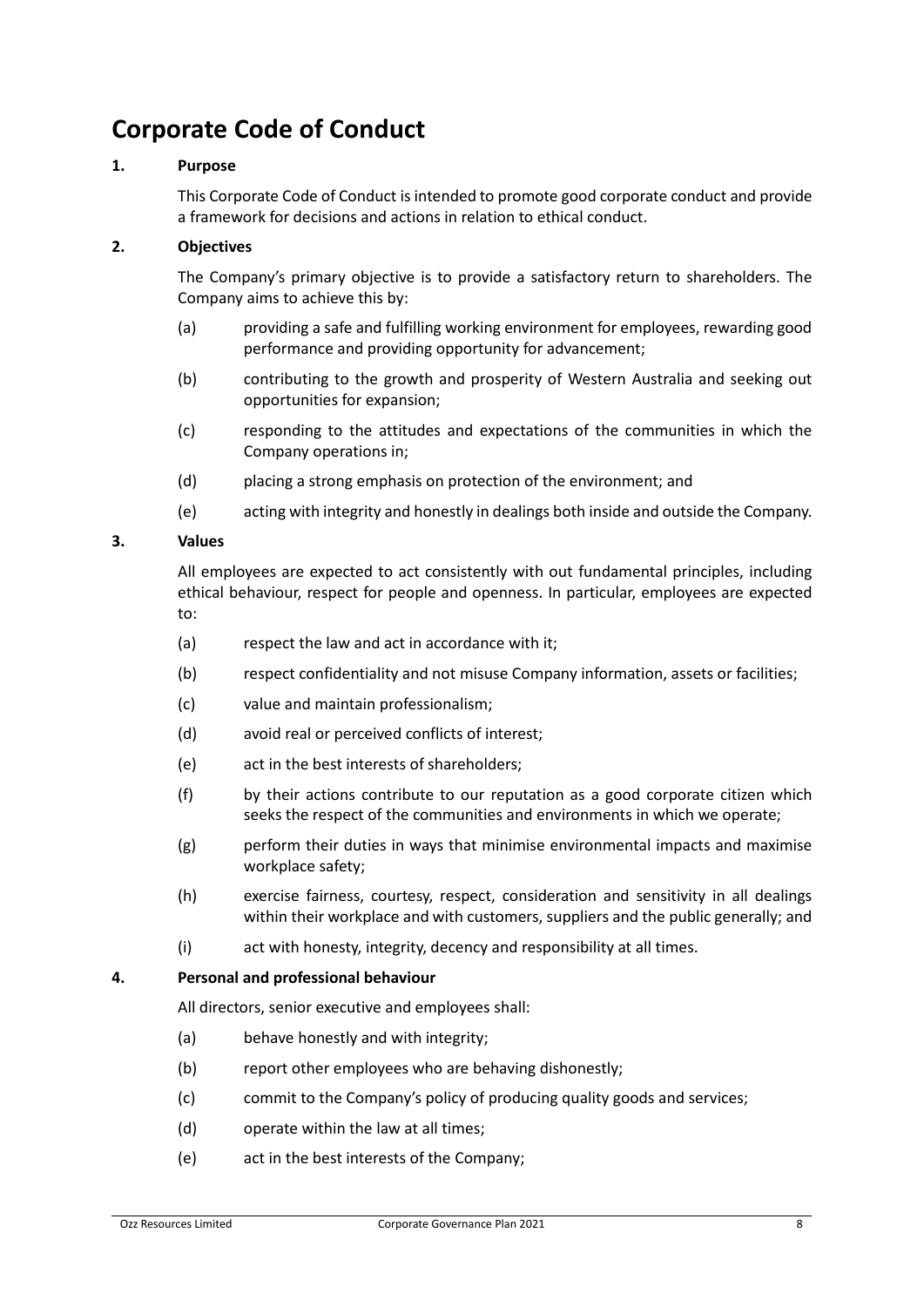- (f) follow the policies of the Company; and
- (g) act in an appropriate business-like manner when representing the Company in public forums.

# **5. Conflict of interest**

- (a) All directors, senior executive and employees have an obligation to be independent in judgment and actions.
- (b) All directors shall take all reasonable steps to be satisfied as to the soundness of all decisions of the Board.
- (c) Some situations that may give rise to a conflict of interest include:
	- (i) financial interests in a matter the Company deals with or that friends or relatives have a financial interest in the matter;
	- (ii) directorships/management of outside organisations;
	- (iii) membership of boards of outside organisations;
	- (iv) personal relationships with people the Company is dealing with which go beyond the level of a professional working relationship;
	- (v) secondary employment, business, commercial, or other activities outside of the workplace which impacts duties and obligations to the Company;
	- (vi) access to information that can be used for personal gain; and
	- (vii) offer of an inducement.
- (d) It is responsibility of all directors, senior executive and employees to avoid any conflict from arising that could compromise their ability to perform your duties impartially. Any potential or actual conflicts of interest must be reported to management.
- (e) If a person is uncertain whether a conflict exists, they should discuss that matter with their manager and attempt to resolve any conflicts that may exist.
- (f) Gifts or entertainment must not be accepted where the acceptance of the gift could create an obligation on the Company to outside parties.
- (g) No person may submit or accept any bribe, or other improper inducement. Any such inducements are to be reported to management.

#### **6. Intellectual property**

- (a) The Company retains title in all intellectual property created by employees in the course of their employment unless a specific prior agreement has been made.
- (b) Employees must obtain written permission to use any such intellectual property from the Company Secretary before making any use of that property for purposes other than as required in their role as employee.

#### **7. Public and media comment**

- (a) Employees must not make official comment on matters relating to the Company unless they are:
	- (i) authorised to do so by the Executive Director/Managing Director; or
	- (ii) giving evidence in court; or
	- (iii) otherwise authorised or required to by law.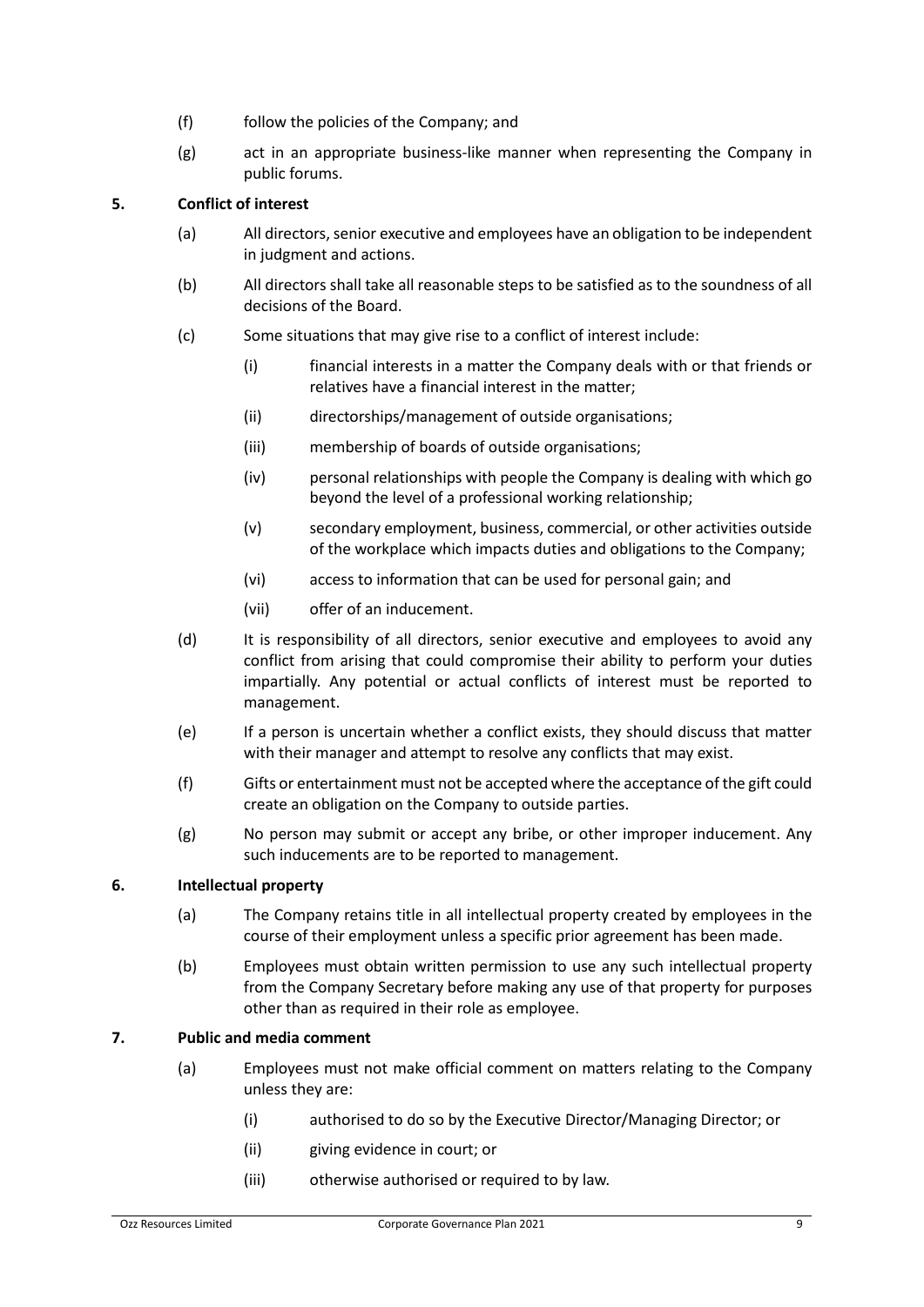- (b) Employees must not release unpublished or privileged information unless they have the authority to do so from the Executive Director/Managing Director.
- (c) The above restrictions apply except where prohibited by law.

### **8. Health and safety**

- (a) All employees shall act in accordance with applicable occupational health and safety legislation, regulations and policies and use security and safety equipment provided.
- (b) Specifically all employees are responsible for safety in their work area by:
	- (i) adhering to safety and security directives of management;
	- (ii) advising management of areas where there is potential problem in safety and reporting suspicious occurrences; and
	- (iii) managing and minimising risks in the workplace.

#### **9. Security information**

- (a) Employees are to make sure that confidential and sensitive information cannot be accessed by unauthorised persons.
- (b) Sensitive material should be securely stored overnight or when unattended.
- (c) Employees must ensure that confidential information is only disclosed or discussed with people who are authorised to have access to it. Any deliberate disclosure of confidential documents or information to unauthorised persons will incur disciplinary action.

#### **10. Use of Company resources**

- (a) Requests to use Company resources outside core business time should be referred to management for approval.
- (b) If employees are authorised to use Company resources outside core business times they must take responsibility for maintaining, replacing, and safeguarding the property and following any special directions or conditions that apply.
- (c) Employees using Company resources without obtaining prior approval could face disciplinary and/or criminal action.

#### **11. Discrimination and harassment**

- (a) Employees must not harass, discriminate, or support others who harass and discriminate against colleagues or members of the public on the grounds of sex, pregnancy, marital status, age, race (including their colour, nationality, descent, ethnic or religious background), physical or intellectual impairment, homosexuality or transgender.
- (b) Such harassment or discrimination may constitute an offence under legislation.
- (c) All directors, managers, supervisors and employees should understand and apply the principles of Equal Employment Opportunity.

#### **12. Bribery and corruption**

- (a) All business dealings should be accurately documented to reflect the true nature of the transaction.
- (b) Employees must not offer or accept cash or any other incentive, inducement or reward in any form (subject to a limited exception for minor facilitation payments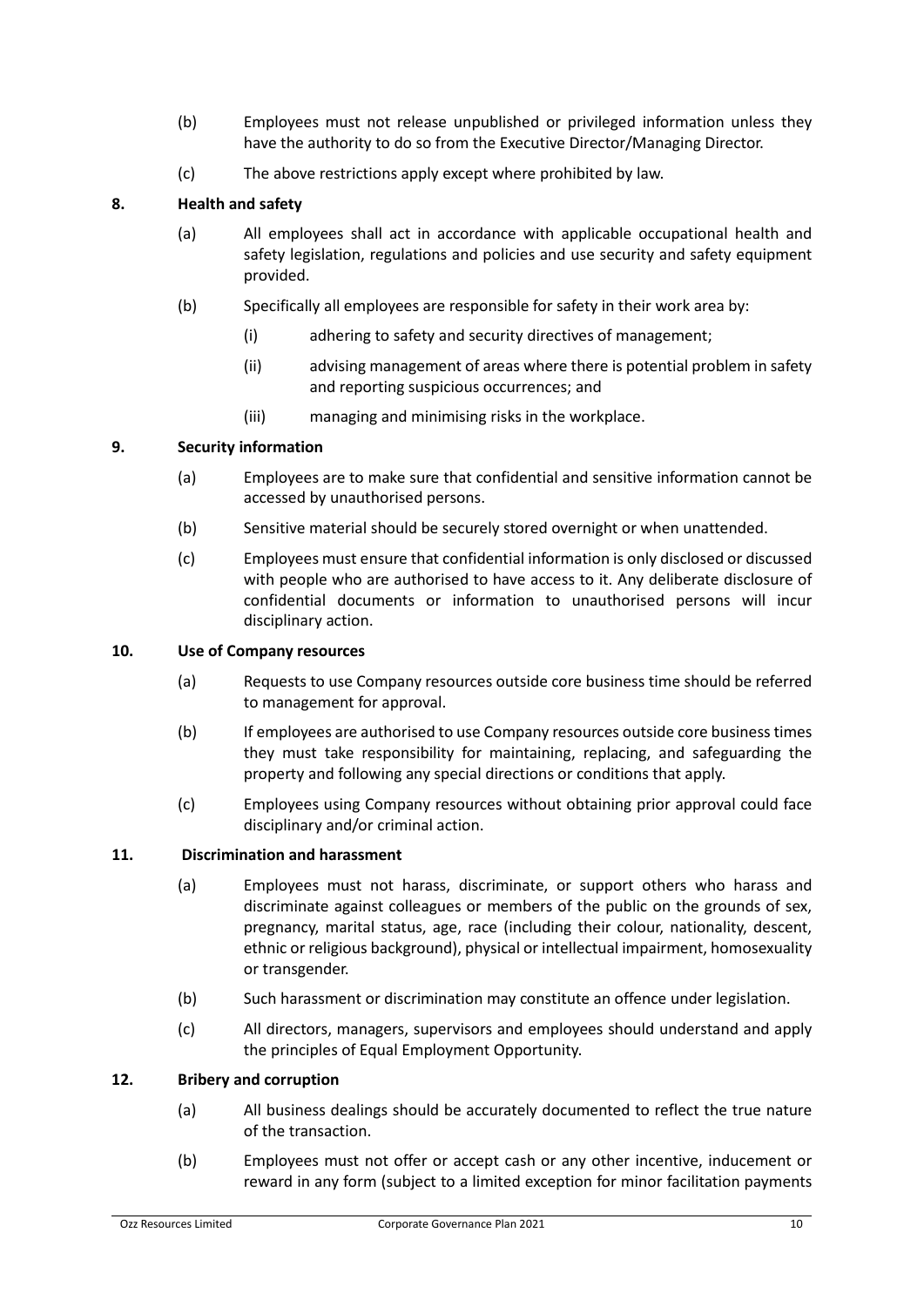in connection with routine government actions) and should take all practical steps to ensure that agents, contractors, intermediaries or business partners do not engage in conduct on the Company's behalf that would contravene this Code of Conduct.

- (c) Corrupt conduct will not be tolerated by the Company. Disciplinary action up to and including dismissal will be taken in the event of any employee participating in corrupt conduct.
- (d) Bribes and other corrupt payments or benefits are not only a contravention of this Code, offering or giving them is a criminal offence under the Australian Criminal Code, the criminal laws of Australian States and the laws of most foreign countries. Liability may extend not only to the individual directly involved in making the payment or giving the benefit, but also to the Company and its directors and officers who expressly or impliedly authorised or permitted the payment to be made or the benefit to be given.

#### **13. Facilitation payments, secret commission and money laundering**

- (a) (**Facilitation payments**) Employees, agents and contractors are prohibited from making any payments of nominal amounts or other inducement to government or public utility officials to facilitate the provision of routine services or administrative actions.
- (b) (**Secret commission**) Employees, agents and contractors are prohibited from offering, paying soliciting or receiving any commissions to an agent or representative of another person that is not disclosed by that agent or representative to their principal to induce or influence the conduct of the principal's business.
- (c) (**Money laundering**) Employees, agents and contractors must not engage in money- laundering activities.

#### **14. Gifts and Gratuities**

- (a) Gratuities may be accepted (or offered) only if they are of incidental nature and should not exceed A\$150. Gifts in excess of this figure must be brough to the attention of the Managing Director and unless approved by him or her must be returned without delay with an explanation of the Company's policy on these matters.
- (b) Entertainment of customers and suppliers provided (or received) should not extend beyond a level responsibly required to maintain an arms length business relationship.

#### **15. Fair dealing**

The Company aims to succeed through fair and honest competition and not through unethical or illegal business practices. Each employee should endeavour to deal fairly with the Company's suppliers, customers and other employees.

#### **16. Insider trading**

All employees must observe the Company's Trading Policy.

#### **17. Responsibilities to investors**

The Company strives for full, fair and accurate disclosure of financial and other information on a timely basis.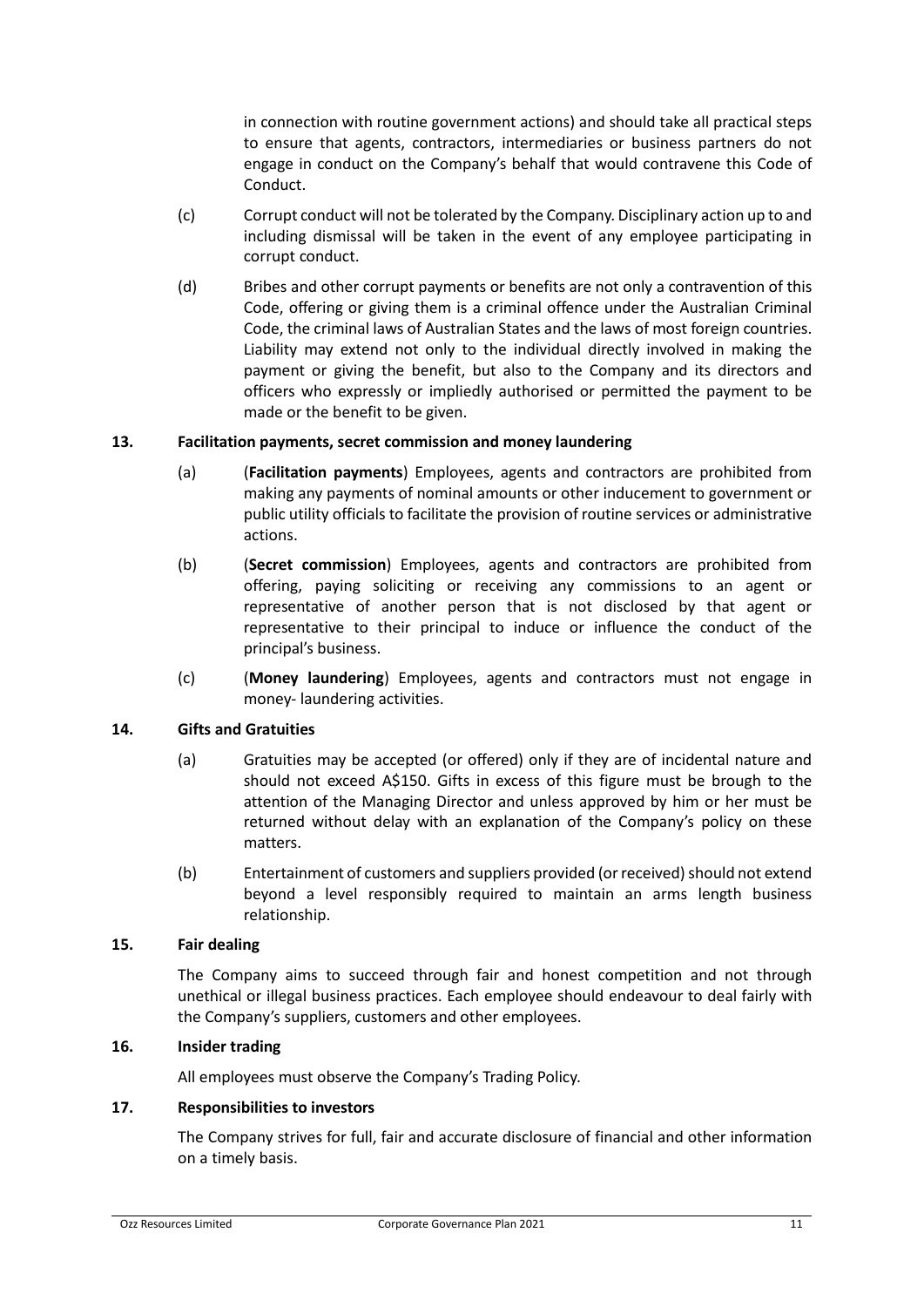#### **18. Laws**

- (a) It is essential that all employees comply with the laws and regulations of the countries in which we operate.
- (b) Any known violation of a law must be reported immediately to management.

#### **19. Breaches of the code of conduct**

- (a) Employees should note that breaches of certain sections of this Code of Conduct may be punishable under legislation.
- (b) Breaches of this Code of Conduct may lead to disciplinary action.
- (c) The process for disciplinary action is outlined in Company policies and guidelines, relevant industrial awards and agreements.

#### **20. Reporting matters of concern**

Employees are encouraged to raise any matters of concern in good faith with the head of their business unit or with the Company Secretary, without fear of retribution.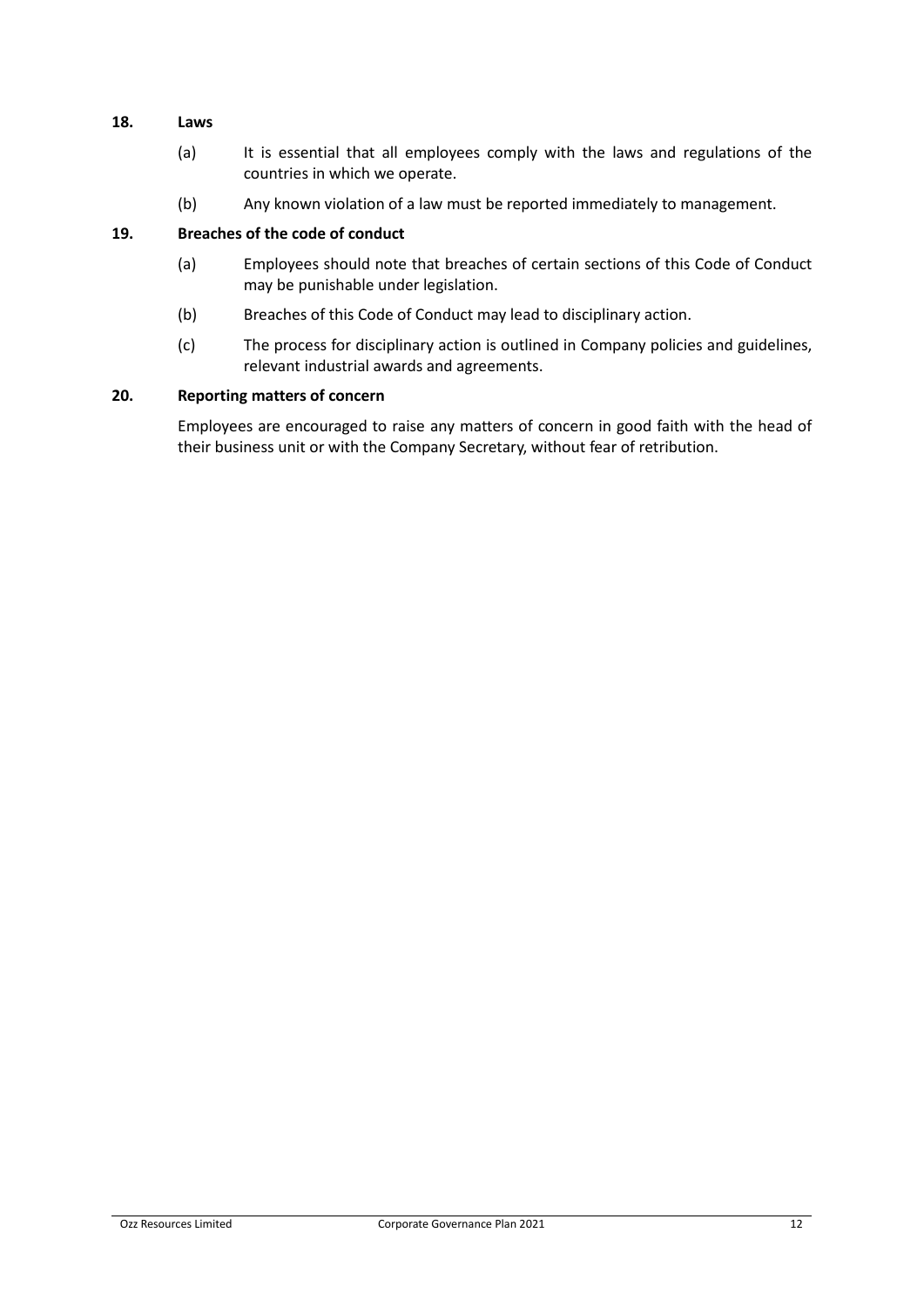# <span id="page-14-0"></span>**Audit and Risk Committee Charter**

### **1. Role**

The Audit and Risk Committee (**Committee**) will assist the Board to meet its oversight responsibilities in relation to the Company's financial reporting, compliance with legal and regulatory requirements, internal control structure, risk management procedures, and the internal and external audit functions. In doing so, it is the responsibility of the Committee to maintain free and open communication between the Committee and the external auditors, the internal auditors and the management of the Company.

### **2. Composition**

- (a) The Committee must comprise at least three members, all of which must be nonexecutive Directors.
- (b) A majority of the members of the Committee must be independent non-executive Directors.
- (c) The Board will appoint members of the Committee. The Board may remove and replace members of the Committee by resolution.
- (d) All members of the Committee must be able to read and understand financial statements.
- (e) At least one member of the Committee shall have an understanding of the industry in which the Company operates.
- (f) The Chairperson of the Committee must not be the Chair of the Board and must be independent, and must have a strong finance, accounting or business background.
- (g) The external auditors, the other Directors, the Managing Director, Chief Financial Officer, Company Secretary and senior executives, may be invited to Committee meetings at the discretion of the Committee.

#### **3. Authority**

- (a) The Committee is authorised by the Board to investigate any activity within its charter. The Committee will have access to management and auditors with or without management present and has rights to seek explanations and additional information. It is authorised to seek any information it requires from any employees and all employees are directed to cooperate with any request made by the Audit Committee.
- (b) The Committee is authorised by the Board to obtain outside legal or other independent professional advice and to secure the attendance of outsiders with relevant experience and expertise if it considers this necessary.
- (c) The Committee is required to make recommendations to the Board on all matters within the Committee's charter.

#### **4. Purpose**

The primary purpose of the Committee is to assist the Board in fulfilling its duties relating to:

- (a) The quality and integrity of the Company's financial statements, accounting policies and financial reporting and disclosure practices.
- (b) Compliance with applicable laws, regulations and company policy.
- (c) The effectiveness and adequacy of internal control processes.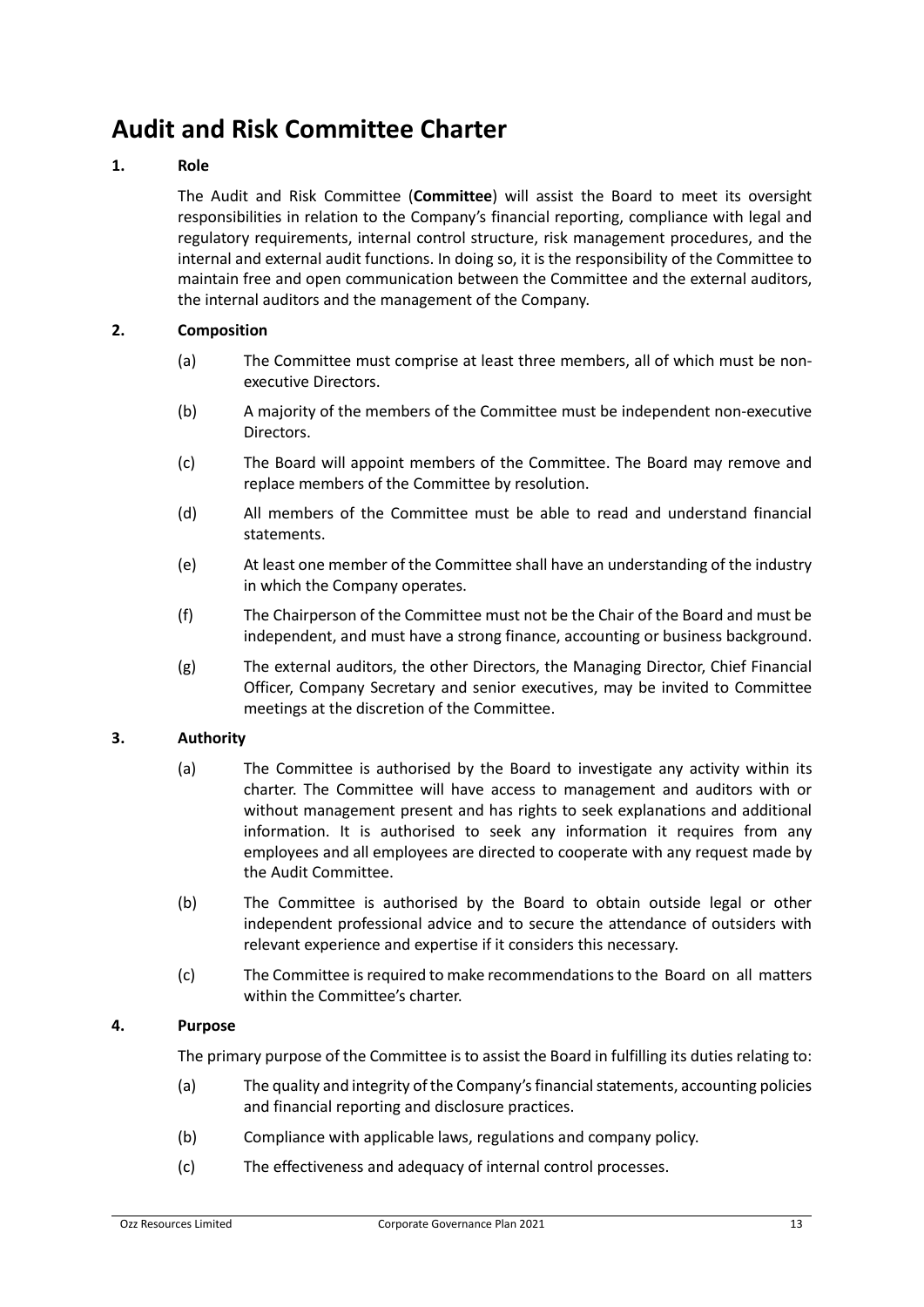- (d) The performance of the Company's external auditors and their appointment and removal.
- (e) The independence of the external auditor and the rotation of the lead engagement partner.
- (f) The identification and management of business, economic, environmental and social sustainability risks.
- (g) The review of the Company's risk management framework at least annually to satisfy itself that it continues to be sound.
- (h) Perform such special reviews or investigations as the Board may consider necessary.

#### **5. Duties of the committee**

- 5.1 Review of Financial Reports
	- (a) Review the appropriateness of the accounting principles adopted by management
	- (b) Review the integrity of the Company's financial reporting.
	- (c) Oversee the financial reports and the results of the external audits of those reports.
	- (d) Assess whether external reporting is adequate for shareholder needs.
	- (e) Review the impact of any proposed changes in accounting policies on the financial statements.
	- (f) Review the quarterly, half yearly and annual results.
	- (g) Ensure that before the Board approves the Company's financial statements for a financial period, the Executive Director/Managing and Chief Financial Officer have declared that, in their opinion, the financial records of the Company have been properly maintained and that the financial statements comply with the appropriate accounting standards and give a true and fair view of the financial position and performance of the Company and that the opinion has been formed on the basis of a sound system of risk management and internal control which is operating effectively.

#### 5.2 Relationship with External Auditors

- (a) Recommend to the Board procedures for the selection and appointment of external auditors and for the rotation of external auditor partners.
- (b) Review performance, succession plans and rotation of lead engagement partner.
- (c) Approve the external audit plan and fees proposed for audit work to be performed.
- (d) Review the adequacy of accounting and financial controls together with the implementation of any recommendations of the external auditor in relation thereto.
- (e) Meet with the external auditors at least twice in each financial period without management being present and at any other time the Committee considers appropriate.
- (f) Provide pre-approval of audit and non-audit services that are to be undertaken by the external auditor.
- (g) Ensure adequate disclosure as may be required by law of the Committee's approval of all non-audit services provided by the external auditor.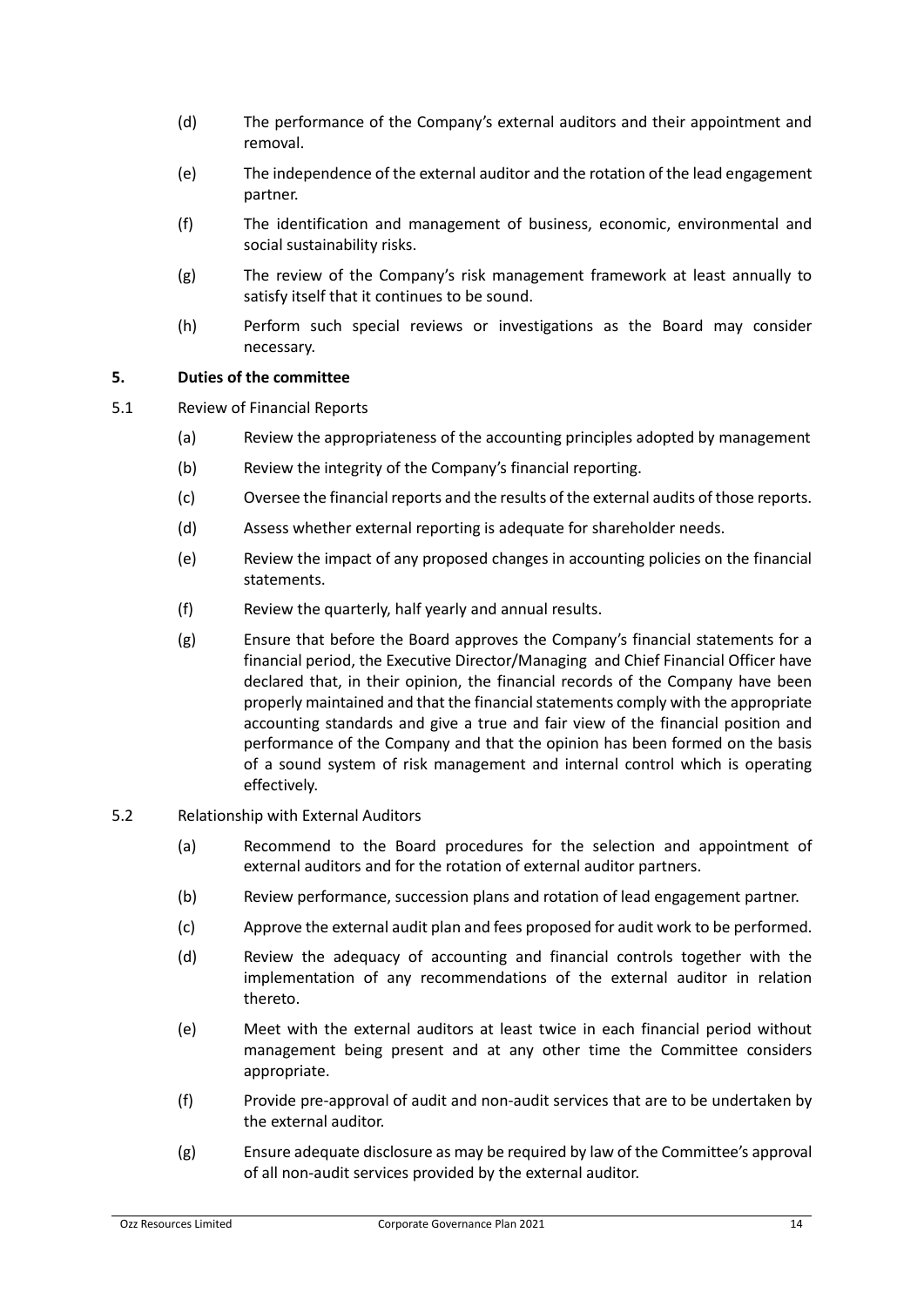- (h) Ensure that the external auditor prepares and delivers an annual statement as to their independence which includes details of all relationships with the Company.
- (i) Ensure that the external auditor attends the Company's Annual General Meeting and is available to answer questions from security holders relevant to the audit.
- 5.3 Internal Audit Function
	- (a) Monitor the need for a formal internal audit function and its scope.
	- (b) Assess the performance and objectivity of any internal audit procedures.
	- (c) Review risk management and internal compliance procedures.
	- (d) Review the Internal Control Reports on a quarterly basis.
- 5.4 Risk Management
	- (a) Ensure effective risk identification and management and compliance with internal guidelines and external requirements.
	- (b) Take an active interest in ethical considerations regarding the Company's policies and practices.
	- (c) Monitor the standard of corporate conduct in areas such as arms-length dealings and likely conflicts of interest.
	- (d) Identify and direct any special projects or investigations deemed necessary.
	- (e) Assist in identifying and managing potential or apparent business, economic, environmental and social sustainability risks (if appropriate).
	- (f) Review the Company's risk management framework at least annually to satisfy itself that it continues to be sound.
	- (g) Ensure a safe working culture is sustained in the workforce.
	- (h) Review reports by management on the efficiency and effectiveness of the Company's risk management framework and associated internal compliance and control procedures.

#### 5.5 Other

- (a) Oversee the Company's environmental risk management and occupational health and safety processes.
- (b) Oversee procedures for whistleblower protection.
- (c) Monitor related party transactions.

# **6. Meetings**

- (a) Committee meetings will be held not less than twice a year so as to enable the Committee to undertake its role effectively. In addition, the Secretary will be required to call a meeting of the Committee if requested to do so by any member of the Committee, a director, or the external auditor.
- (b) Meetings are called by the Secretary as directed by the Board or at the request of the Chairperson of the Committee.
- (c) Where deemed appropriate by the Chairperson of the Committee, meetings and subsequent approvals and recommendations may be implemented by a circular written resolution or conference call.
- (d) A quorum shall consist of two members of the Committee. In the absence of the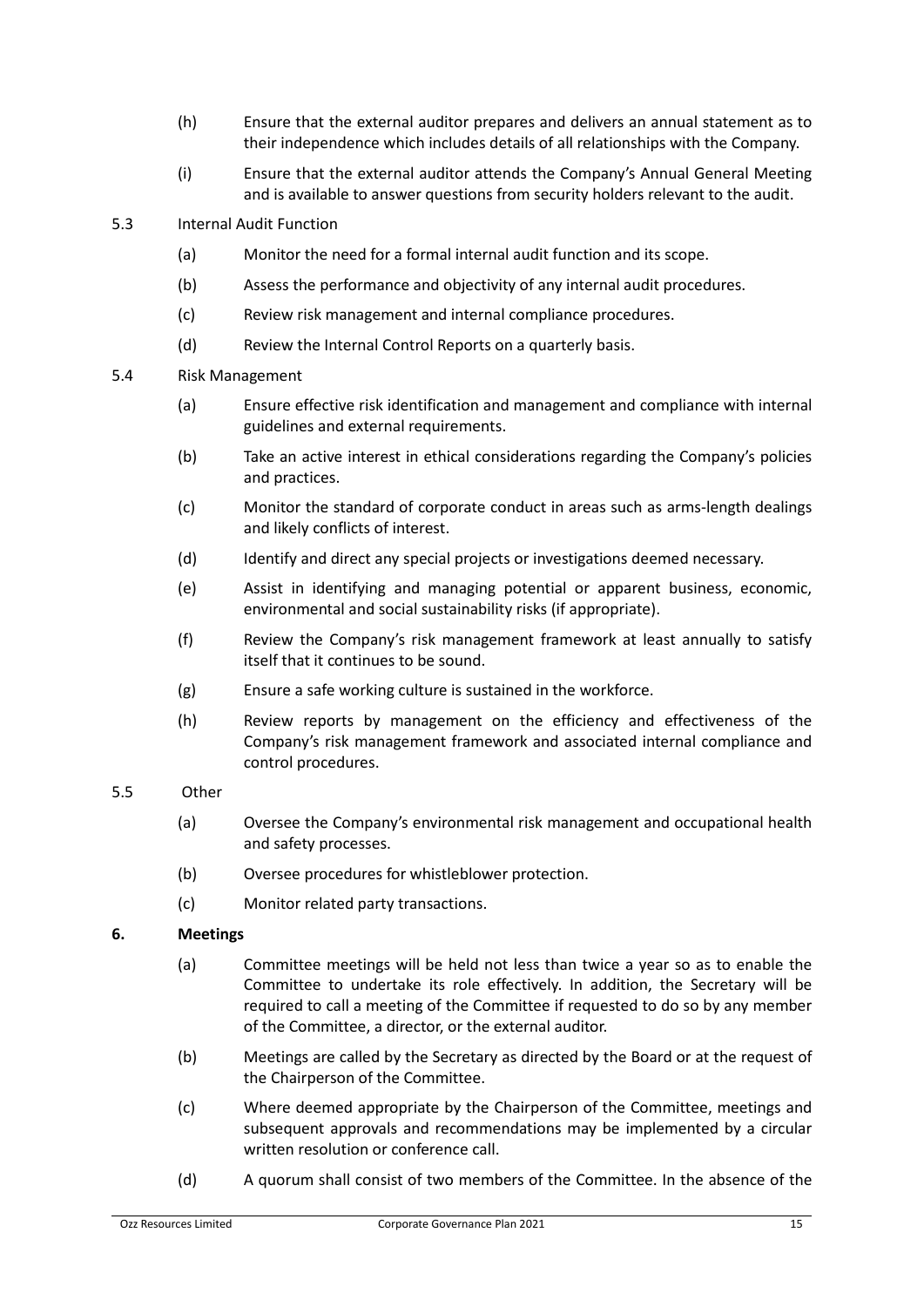Chairperson of the Committee or their nominees, the members shall elect one of their members as Chairperson of that meeting.

- (e) Decisions will be based on a majority of votes with the Chairperson having a casting vote.
- (f) The Committee Chairperson, through the Secretary, will prepare a report of the actions of the Committee to be included in the Board papers for the next Board meeting.
- (g) Minutes of each meeting are included in the papers for the next full Board meeting after each Committee meeting.

### **7. Secretary**

- (a) The Company Secretary or their nominee shall be the Secretary of the Committee and shall attend meetings of the Committee as required.
- (b) The Secretary will be responsible for keeping the minutes of meetings of the Committee and circulating them to Committee members and to the other members of the Board.
- (c) The Secretary shall distribute supporting papers prior to each meeting of the Committee.

### **8. Reliance on information or professional or expert advice**

Each member of the Committee is entitled to rely on information, or professional or expert advice, to the extent permitted by law, given or prepared by:

- (a) an employee of the Company whom the member believes on reasonable grounds to be reliable and competent in relation to the matters concerned;
- (b) a professional adviser or expert in relation to matters that the member believes on reasonable grounds to be within the person's professional or expert competence; or
- (c) another Director or officer of the Company in relation to matters within the Director's or officer's authority.

#### **9. Access to advice**

- (a) Members of the Committee have rights of access to management and to the books and records of the Company to enable them to discharge their duties as Committee members, except where the Board determines that such access would be adverse to the Company's interests.
- (b) Members of the Committee may meet with the auditors, both internal and external, without management being present.
- (c) Members of the Committee may consult independent legal counsel or other advisers they consider necessary to assist them in carrying out their duties and responsibilities, subject to prior consultation with the Chairperson. Any costs incurred as a result of the Committee consulting an independent expert will be borne by the Company.

#### **10. Review of Charter**

The Board will conduct an annual review of the membership to ensure that the Committee has carried out its functions in an effective manner, and will update the Charter as required or as a result of new laws or regulations.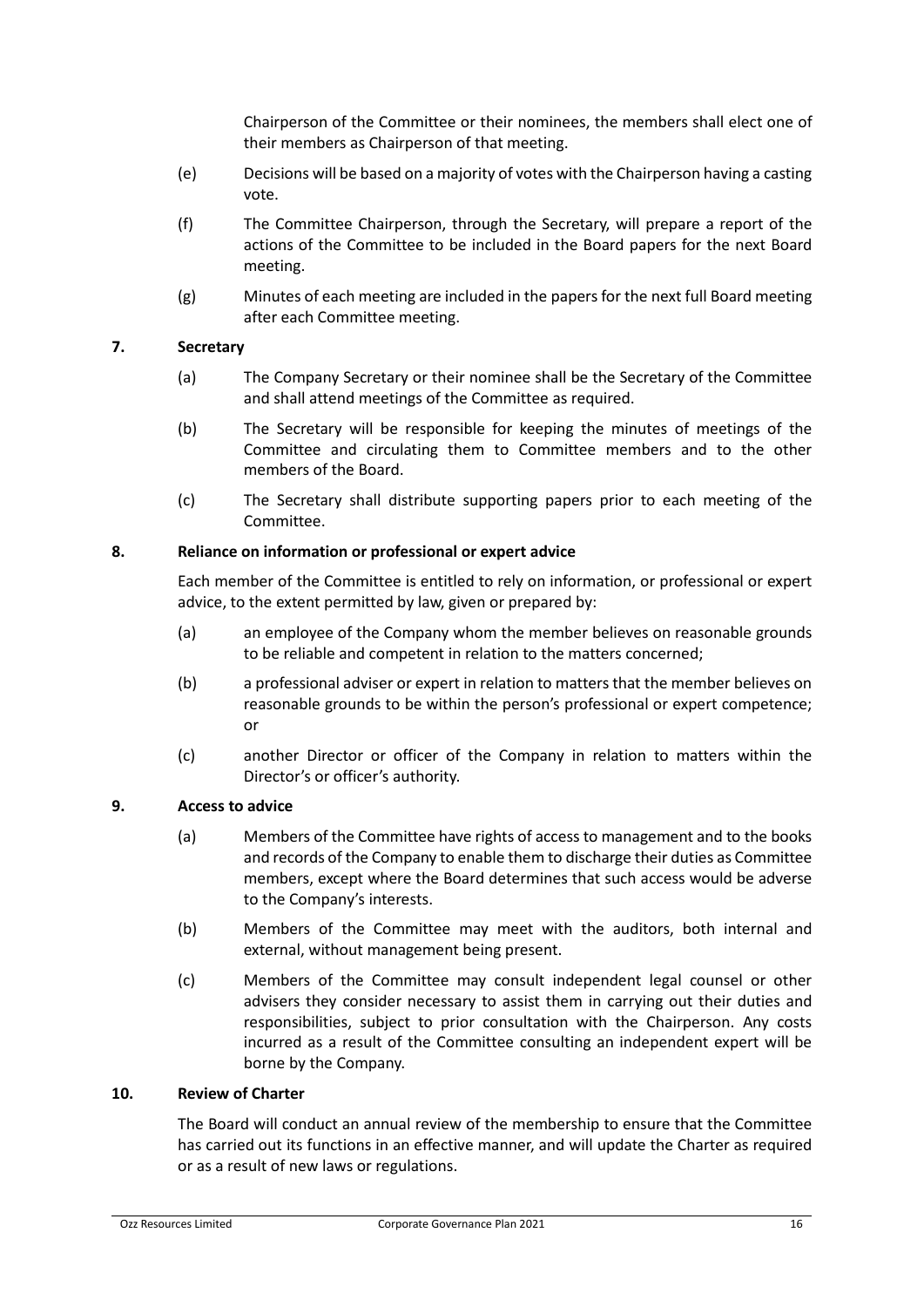### **11. Report to the Board**

- (a) The Committee must report to the Board formally at the next Board meeting following from the last Committee meeting on matters relevant to the Committee's role and responsibilities.
- (b) The Committee must brief the Board promptly on all urgent and significant matters.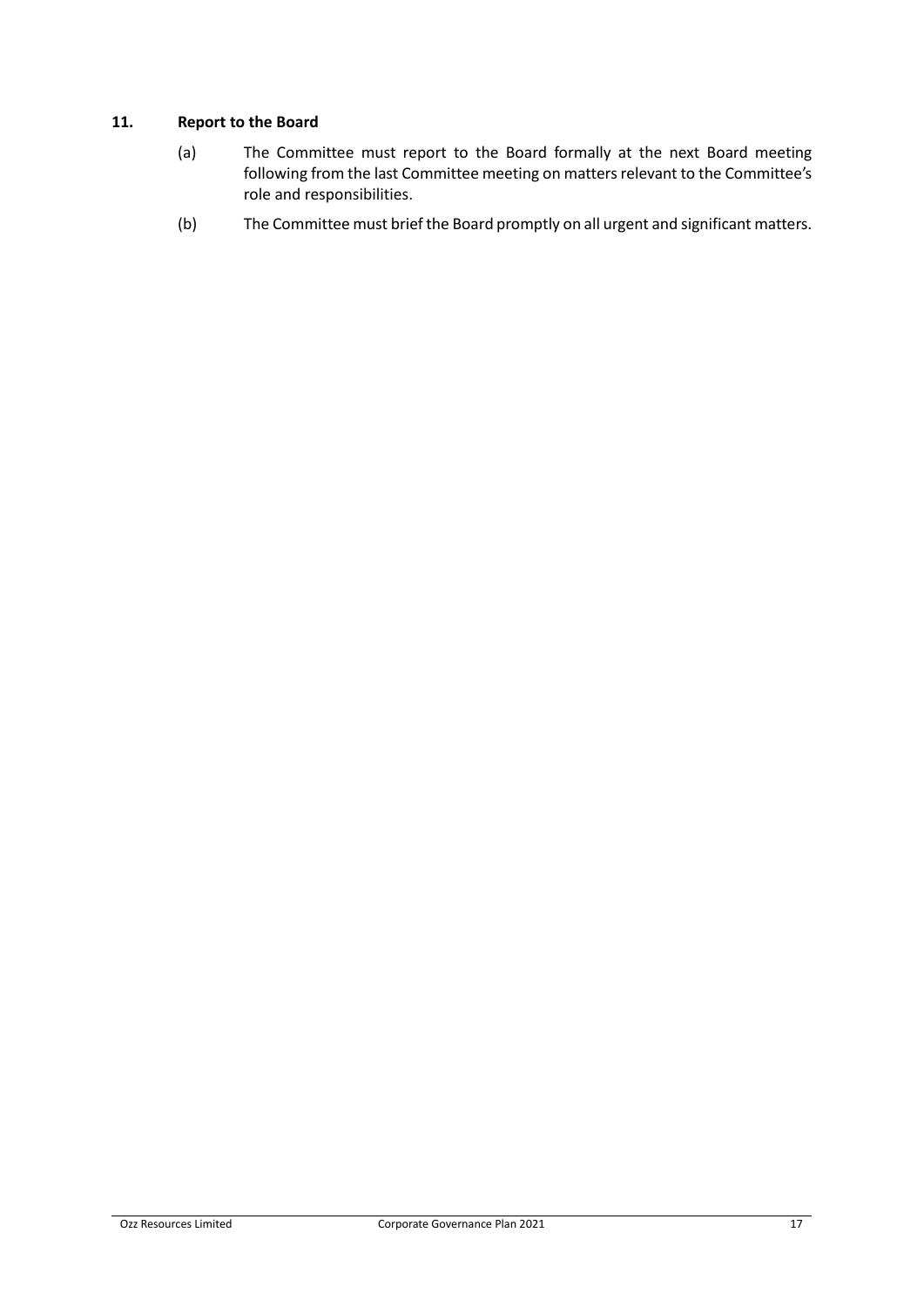# <span id="page-19-0"></span>**Remuneration Committee Charter**

# **1. General scope and authority**

The Audit and Risk Committee (**Committee**) shall assist the Board in monitoring and reviewing any significant matters related to remuneration.

# **2. Composition**

- (a) The Committee shall comprise at least three Directors, the majority being independent non-executive Directors.
- (b) The Committee will be chaired by an independent Director who will be appointed by the Board.
- (c) The Board may appoint such additional non-executive Directors to the Committee or remove and replace members of the Committee by resolution.

### **3. Secretary**

- (a) The Company Secretary or their nominee shall be the Secretary of the Committee, and shall attend meetings of the Committee as required.
- (b) The Secretary will be responsible for keeping the minutes of meeting of the Committee and circulating them to Committee members and to the other members of the Board.
- (c) The Secretary shall distribute supporting papers for each meeting of the Committee as far in advance as possible.

### **4. Meetings**

- (a) Committee meetings will be held not less than once a year to enable the Committee to undertake its role effectively.
- (b) Meetings are called by the Secretary as directed by the Board or at the request of the Chairperson of the Committee.
- (c) A quorum shall comprise any two members of the Committee. In the absence of the Committee Chairperson or appointed delegate, the members shall elect one of their members as Chairperson.
- (d) Where deemed appropriate by the Chairperson of the Committee, meetings and subsequent approvals may be held or concluded by way of a circular written resolution or a conference call.
- (e) Decisions will be based on a majority of votes with the Chairperson having the casting vote.
- (f) The Committee may invite any executive management team members or other individuals, including external third parties, to attend meetings of the Committee, as they consider appropriate.

#### **5. Access**

- (a) Members of the Committee have rights of access to the books and records of the Company to enable them to discharge their duties as Committee members, except where the Board determines that such access would be adverse to the Company's interests.
- (b) The Committee may consult independent experts to assist it in carrying out its duties and responsibilities. Any costs incurred as a result of the Committee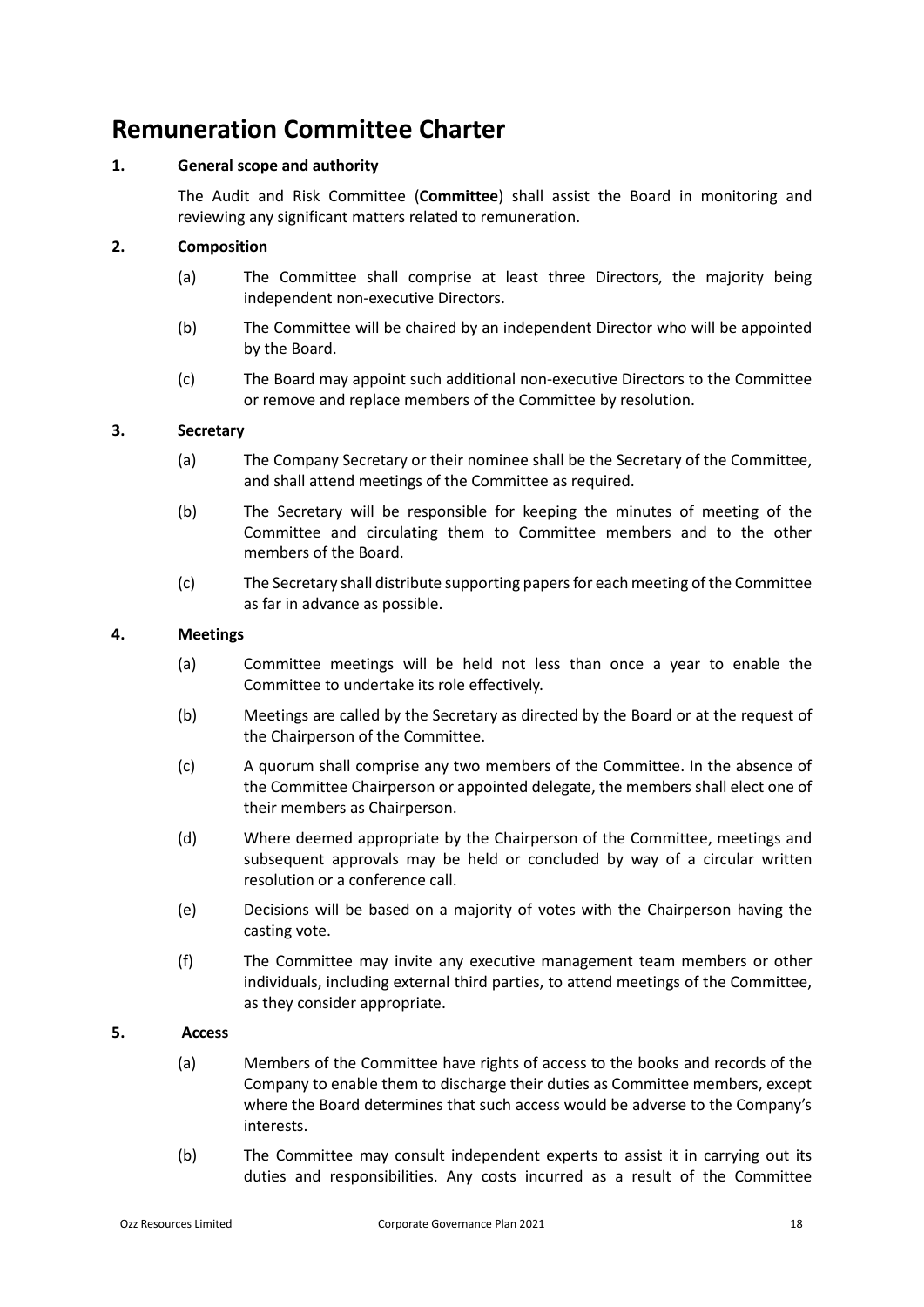consulting an independent expert will be borne by the Company.

#### **6. Duties and responsibilities**

In order to fulfil its responsibilities to the Board the Committee shall:

- 6.1 Executive Remuneration Policy
	- (a) review and approve the Company'srecruitment, retention and termination policies and procedures for senior executives to enable the Company to attract and retain executives and Directors who can create value for shareholders.
	- (b) review the on-going appropriateness and relevance of the executive remuneration policy and other executive benefit programs.
	- (c) ensure that remuneration policies fairly and responsibly reward executives having regard to the performance of the Company, the performance of the executive and prevailing remuneration expectations in the market.
- 6.2 Executive Directors and Senior Management
	- (a) consider and make recommendations to the Board on the remuneration for each executive Director (including base pay, incentive payments, equity awards, retirement rights, service contracts) having regard to the executive remuneration policy.
	- (b) review and approve the proposed remuneration (including incentive awards, equity awards and service contracts) for the direct reports of the Executive Director/Managing Director. As part of this review the Committee will oversee an annual performance evaluation of the executive team. This evaluation is based on specific criteria, including the business performance of the Company and its subsidiaries, whether strategic objectives are being achieved and the development of management and personnel.
- 6.3 Executive Incentive Plan

review and approve the design of any executive incentive plans.

- 6.4 Equity Based Plans
	- (a) review and approve any equity based plans that may be introduced (**Plans**) in the light of legislative, regulatory and market developments.
	- (b) for each Plan, determine each year whether awards will be made under that Plan.
	- (c) review and approve total proposed awards under each Plan.
	- (d) review and approve proposed awards under each plan on an individual basis for executives as required under the rules governing each plan or as determined by the Committee.
	- (e) review, approve and keep under review performance hurdles for each equity based plan.
	- (f) review, manage and disclose the policy (if any) under which participants to a Plan may be permitted (at the discretion of the Company) to enter into transactions (whether through the use of derivatives or otherwise) which limit the economic risk of participating in the Plan.
- 6.5 Other

The Committee shall perform other duties and activities that it or the Board considers appropriate.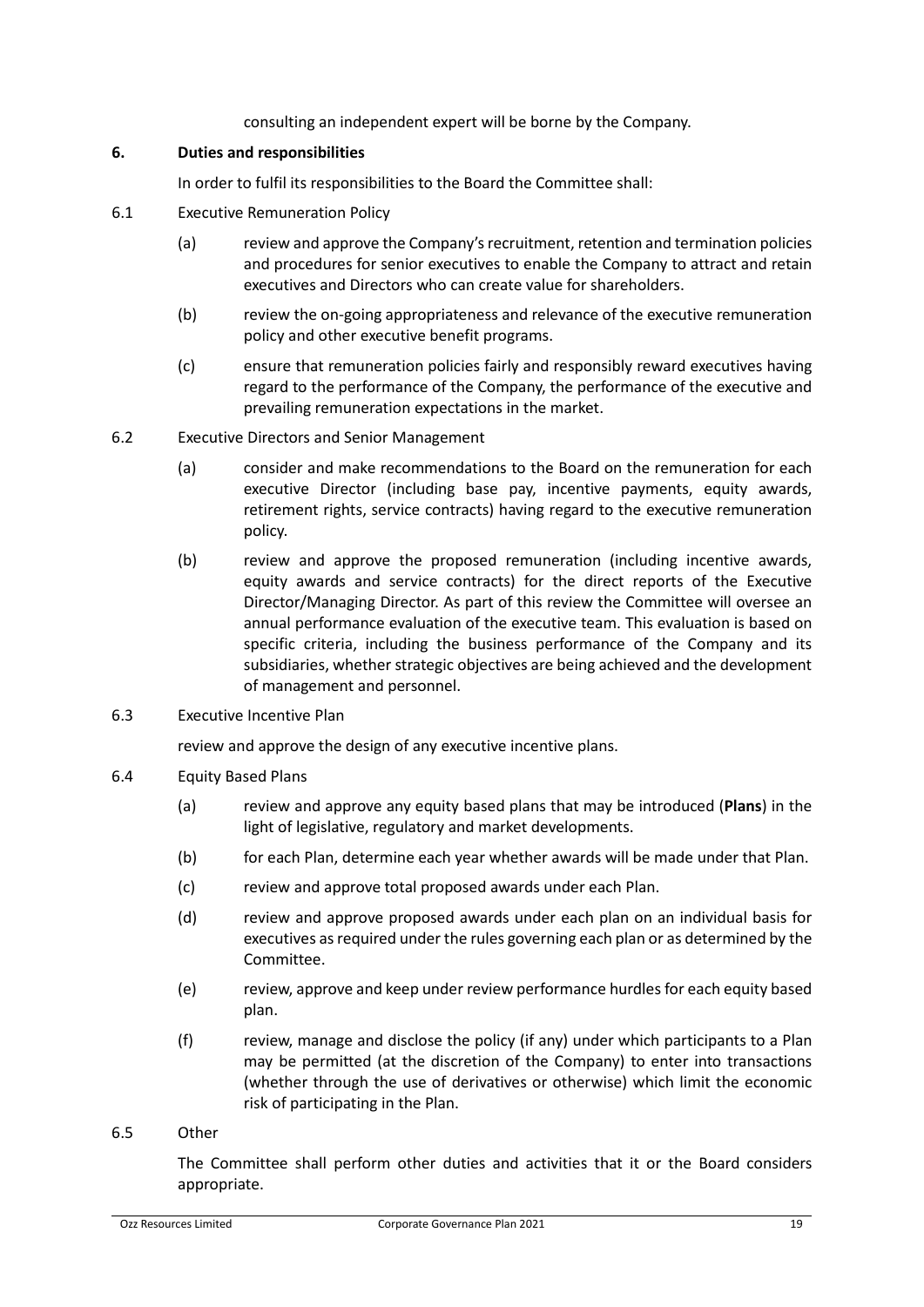# **7. Approvals**

The Committee must approve the following prior to implementation:

- (a) changes to the remuneration or contract terms of executive Directors and direct reports to the Executive Director/Managing Director;
- (b) the Plans or amendments to current equity plans or executive cash-based incentive plans;
- (c) total level of awards proposed from equity plans or executive cash-based incentive plans; and
- (d) termination payments to executive Directors or direct reports to the Executive Director/Managing Director. Termination payments to other departing executives should be reported to the Committee at its next meeting.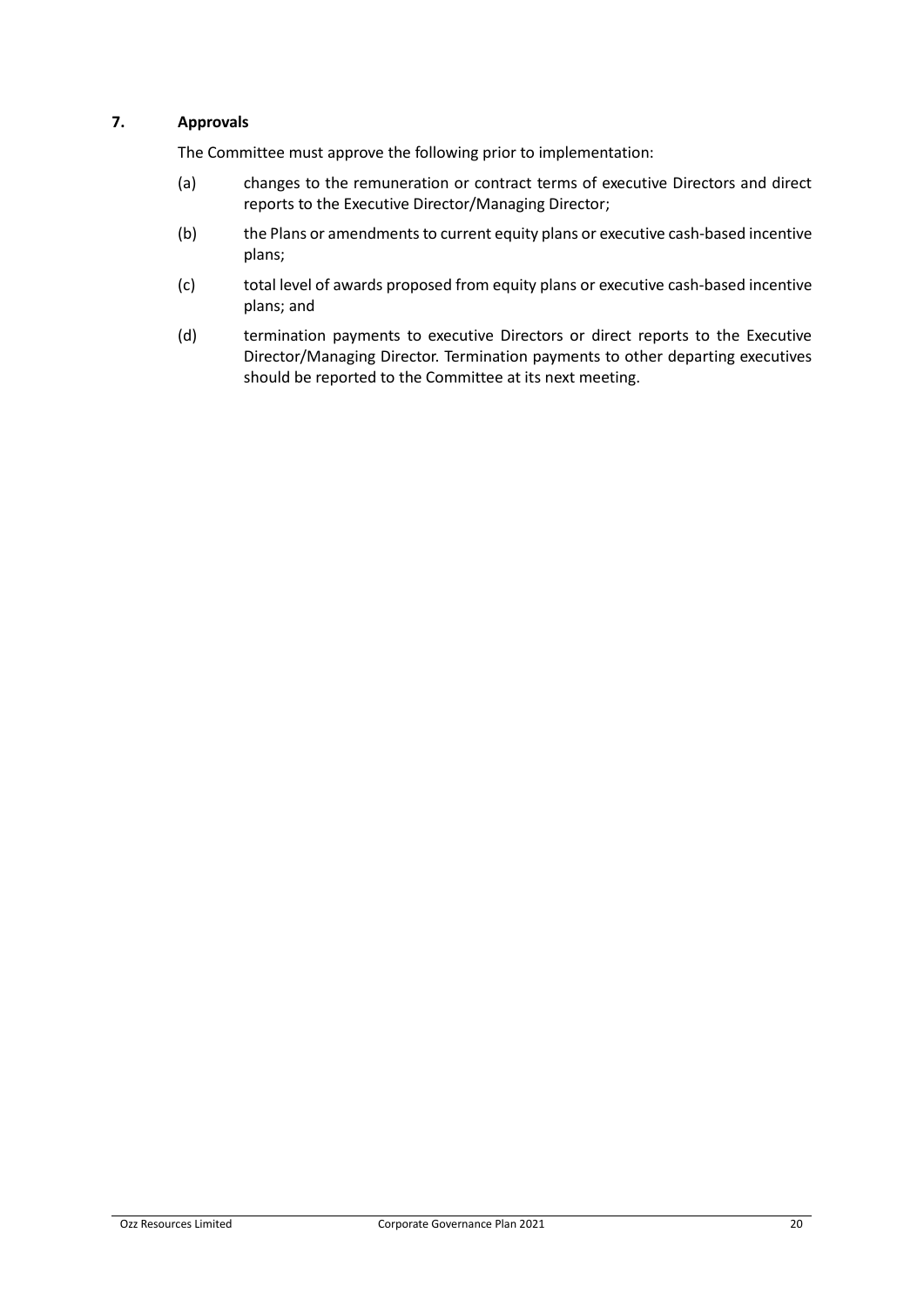# <span id="page-22-0"></span>**Nomination Committee Charter**

# **1. Purpose**

The primary purpose of the Nomination Committee (**Committee**) is to support and advise the Board in:

- (a) maintaining a Board that has an appropriate mix of skills and experience to be an effective decision-making body; and
- (b) ensuring that the Board is comprised of Directors who contribute to the successful management of the Company and discharge their duties having regard to the law and the highest standards of corporate governance.

#### **2. Composition**

- (a) The Committee shall comprise at least three non-executive Directors, the majority of whom must be independent, and is chaired by an independent Director.
- (b) The Board may appoint additional non-executive Directors to the Committee or remove and replace members of the Committee by resolution.

### **3. Secretary**

- (a) The Company Secretary or their nominee shall be the Secretary of the Committee.
- (b) The Secretary will be responsible for keeping the minutes of meetings of the Committee and circulating them to Committee members and to the other members of the Board.
- (c) The Secretary shall distribute supporting papers prior to each meeting.

#### **4. Meetings**

- (a) The Committee will meet at least once a year and additionally as circumstances may require.
- (b) Meetings are called by the Secretary as directed by the Board or at the request of the Chairperson of the Committee.
- (c) Where deemed appropriate by the Chairperson of the Committee, meetings and subsequent approvals may be held or concluded by way of a circular written resolution or conference call.
- (d) A quorum shall comprise any two members of the Committee. In the absence of the Committee Chairperson or appointed delegate, the members shall elect one of their number as Chairperson.
- (e) Decisions will be based on a majority of votes with the Chairperson having a casting vote.
- (f) The Committee may invite executive management team members or other individuals, including external third parties to attend meetings of the Committee, as they consider appropriate.

#### **5. Access**

(a) Members of the Committee have rights of access to the books and records of the Company to enable them to discharge their duties as Committee members, except where the Board determines that such access would be adverse to the Company's interests.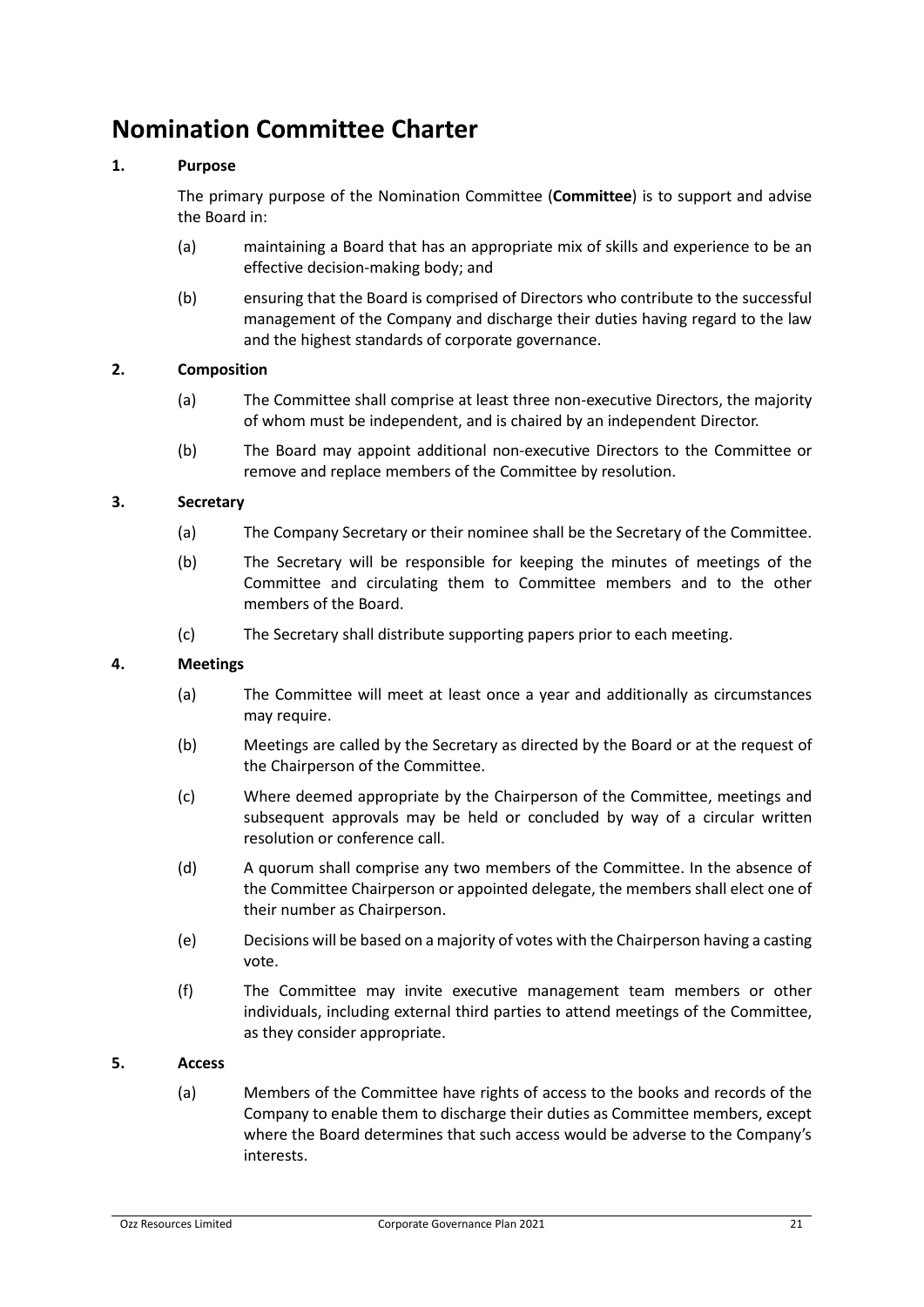(b) The Committee may consult independent experts where the Committee considers this necessary to carry out its duties and responsibilities. Any costs incurred as a result of the Committee consulting an independent expert will be borne by the Company.

### **6. Responsibilities**

The role of the Committee is to review and make recommendations to the Board in relation to:

- (a) board succession planning generally;
- (b) appropriate size and composition of the Board;
- (c) induction and continuing professional development programs for directors;
- (d) the development and implementation of a process for evaluating the performance of the board, its committees and Directors;
- (e) the process for recruiting a new director, including evaluating the balance of skills, knowledge, experience, independence and diversity on the board and, in light of this evaluation, preparing a description of the role and capabilities required for a particular appointment;
- (f) the appointment and re-election of directors;
- (g) terms and conditions of appointment to, and removal and retirement from, the Board;
- (h) ensuring there are plans in place to manage the succession of the CEO (if applicable) and other senior executives.
- (i) undertaking appropriate checks before appointing a candidate, or putting forward to security holders a candidate for election, as a Director;
- (j) ensuring that each Director and senior executive is a party to a written agreement with the Company which sets out the terms of that Director's or senior executive's appointment;
- (k) preparing and disclosing a Board skill matrix setting out the mix of skills and diversity that the Board currently has (or is looking to achieve);
- (l) reviewing Directorships in other public companies held by or offered to Directors and senior executives of the Company;
- (m) arranging annual performance evaluations of the Board, its Committee, senior executives, and individual Directors; and
- (n) reviewing this Charter annually.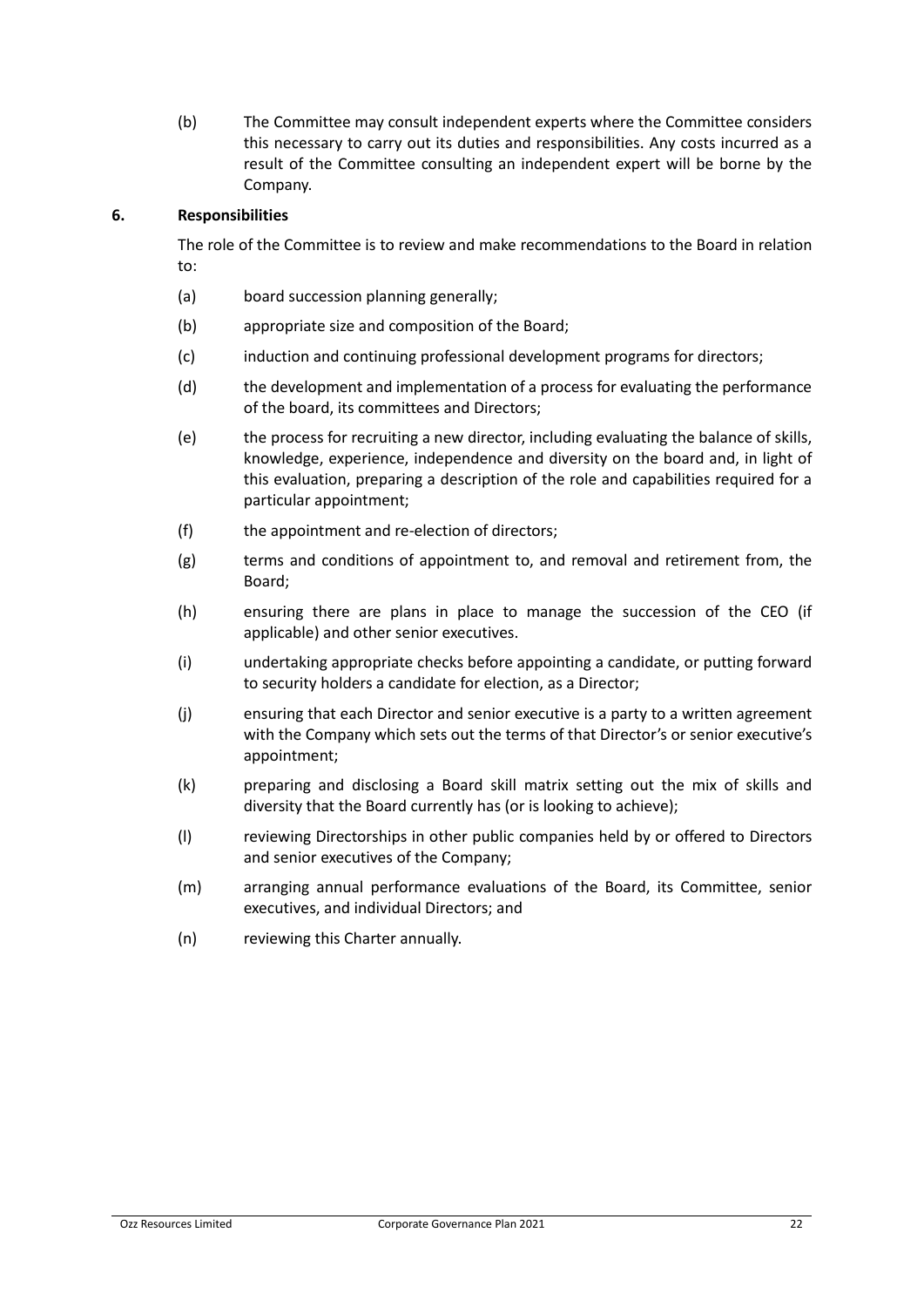# <span id="page-24-0"></span>**Performance Evaluation Policy**

# **1. General Evaluation**

The Nomination Committee will:

- (a) arrange a performance evaluation of the Board, its committees, individual Directors and senior executives on an annual basis; and
- (b) conduct an annual review of the role of the Board, assess the performance of the Board over the previous 12 months and examine ways of assisting the Board in performing its duties more effectively, including:
	- (i) comparing the performance of the Board with the requirements of its Charter;
	- (ii) examining the Board's interaction with management;
	- (iii) considering nature of information provided to the Board by management; and
	- (iv) evaluating management's performance in assisting the Board to meet its objectives.

### **2. Committee Evaluations**

- (a) A similar review to that carried out by the Nomination Committee will be conducted for each Committee by the Board with the aim of assessing the performance of each Committee and identifying areas where improvements can be made.
- (b) The Remuneration Committee will oversee the performance evaluation of the executive team. This evaluation is based on specific criteria, including the business performance of the Company and its subsidiaries, whether strategic objectives are being achieved and the development of management and personnel.
- (c) The Nomination Committee and Remuneration Committee must disclose whether or not the relevant annual performance evaluations have been conducted.

#### **3. Disclosure**

The Company must disclosure for each reporting period whether a performance evaluation has been undertaken in accordance with the above process during or in respect of that period.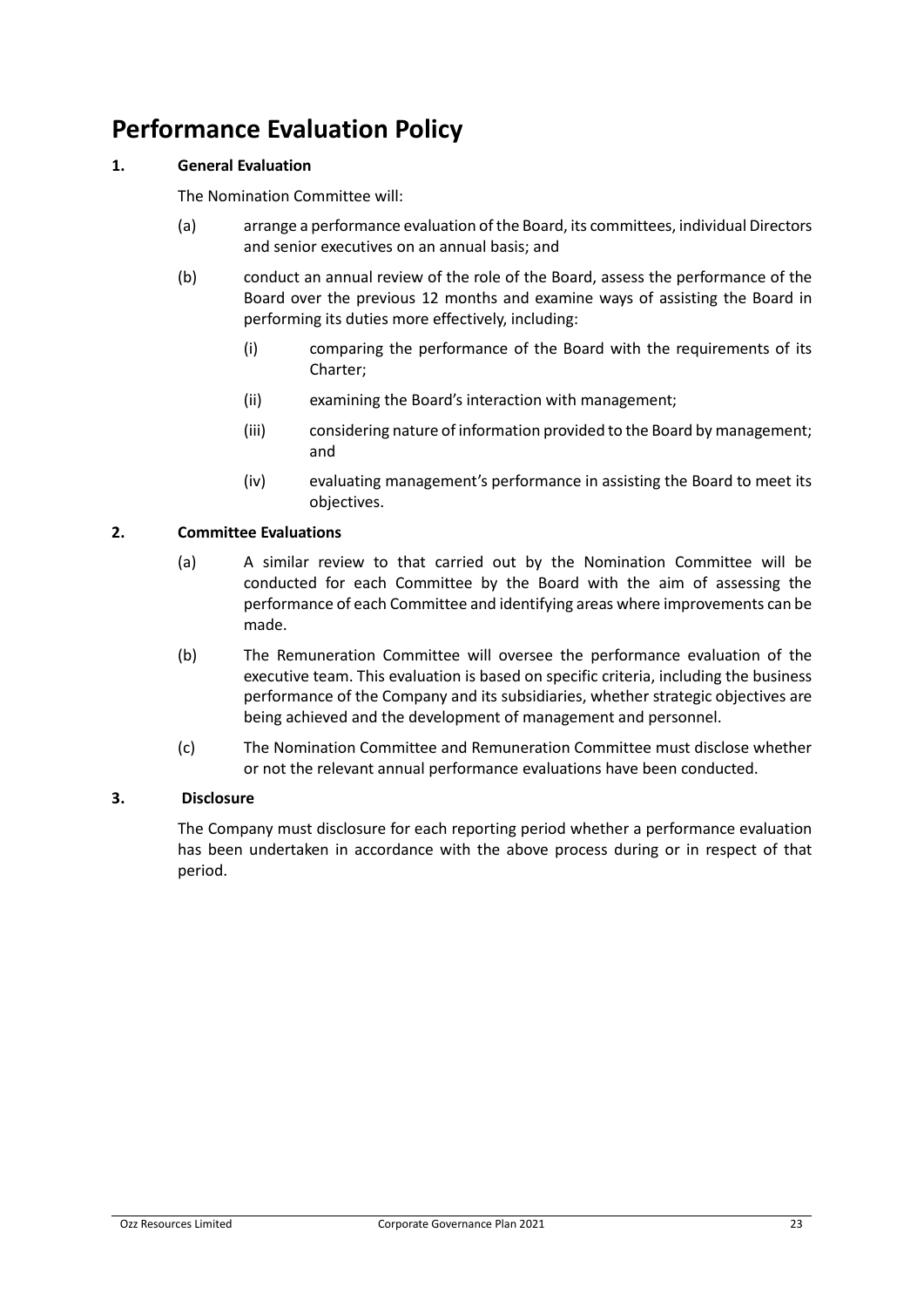# <span id="page-25-0"></span>**Continuous Disclosure Policy**

### **1. General**

The Company is committed to:

- (a) ensuring that shareholders and the market are provided with full and timely information about its activities;
- (b) complying with the continuous disclosure obligations contained in the ASX Listing Rules and the applicable sections of the Corporations Act; and
- (c) providing equal opportunity for all stakeholders to receive externally available information issued by the Company in a timely manner.

### **2. Listing Rules**

- (a) The general rule, in accordance with Listing Rule 6.4, is that once the Company becomes aware of any information concerning it that a reasonable person would expect to have a material effect on the price of value of the Company's securities, the Company must immediately disclose that information to the ASX.
- (b) The focus of these procedures is on continuous disclosure compliance and improving access to information for investors.

### **3. Company Secretary Responsibility**

The Company Secretary is responsible for:

- (a) overseeing and co-ordinating disclosure of information to the relevant stock exchanges and shareholders; and
- (b) providing guidance to Directors and employees on disclosure requirements and procedures.

#### **4. Price Sensitive Information**

- (a) Price sensitive information is publicly released through ASX before it is disclosed to shareholders and market participants. Distribution of other information to shareholders and market participants is also managed through disclosure to the ASX.
- (b) All announcements (and media releases) must be:
	- (i) prepared in compliance with the Listing Rules continuous disclosure requirements;
	- (ii) factual and not omit material information; and
	- (iii) expressed in a clear and objective manner to allow investors to assess the impact of the information when making investment decisions.

### **5. ASX Announcements**

The Company's protocol in relation to the review and release of ASX announcements (and media releases) is as follows:

- (a) All key announcements at the discretion of the Managing Director are to be circulated to and reviewed by all members of the Board.
- (b) All members of the Board are required to provide to the Managing Director (or in his/her absence, the Company Secretary) with verbal or written contribution of each announcement, prior to its release.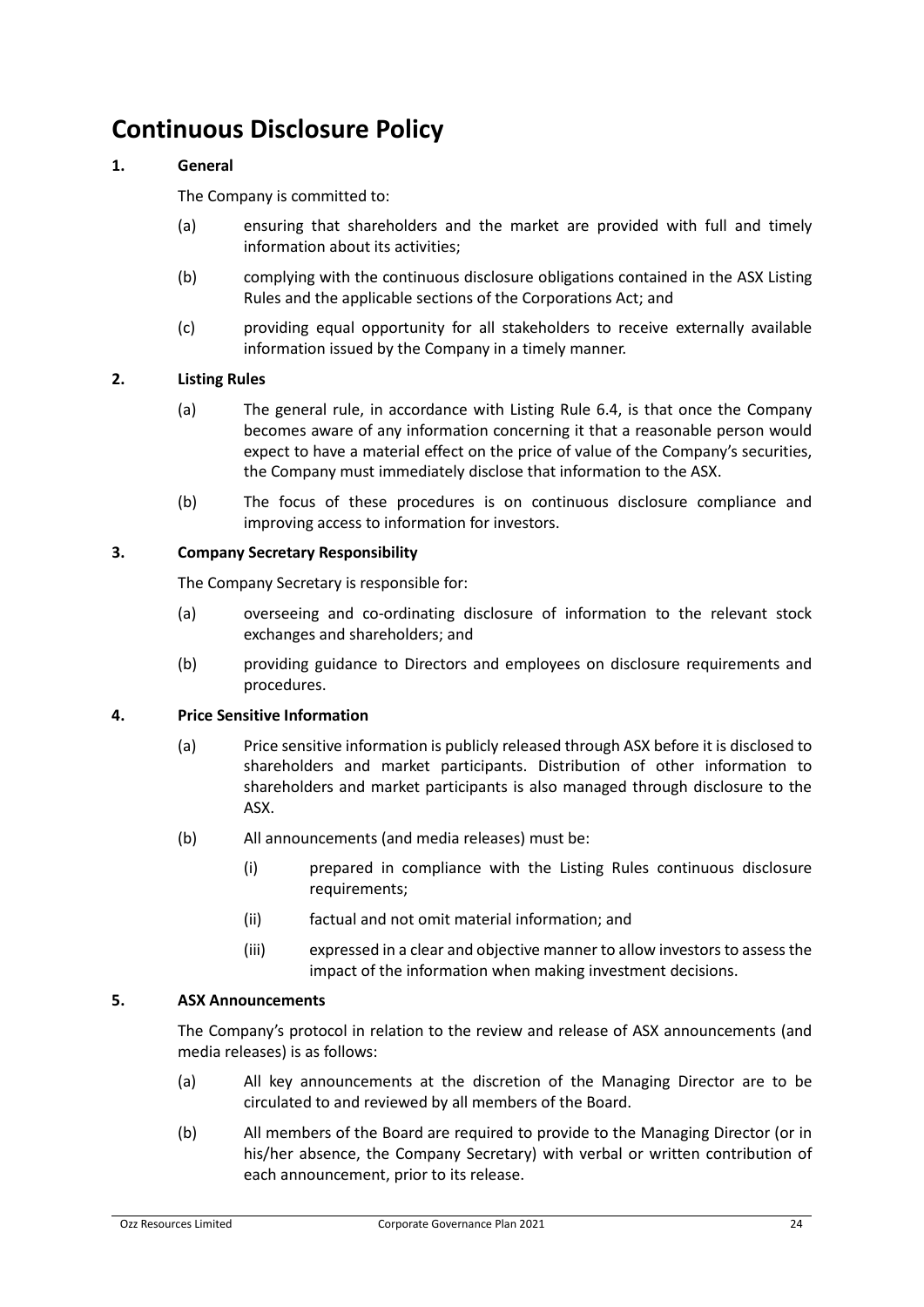- (c) The Managing Director will agree on the text of the proposed release and will be responsible for ensuring that the Company establishes a vetting procedure to ensure that the announcements are factual and do not omit any material information. The Managing Director will also be responsible for ensuring that Company announcements are expressed in a clear and objective manner that allows investors to assess the impact of the information when making investment decisions. The Company Secretary may also be required to draft the release for review and will liaise with the Managing Director and Chair to ensure all announcements are made in a timely manner.
- (d) Any relevant parties named in the announcement should also be given the opportunity to review the announcement prior to its release, to confirm all information is factually correct.
- (e) The Managing Director (and in his/her absence, the Company Secretary) is to be given the final signoff before release to the ASX of the announcement.
- (f) The Company will not release publicly any information required to be disclosed through the ASX until cleared by the ASX.
- (g) Information is posted on the Company's website after the ASX confirms an announcement has been made, with the aim of making the information readily accessible to the widest audience.
- (h) The Company Secretary is to maintain a register and copy of all announcements released.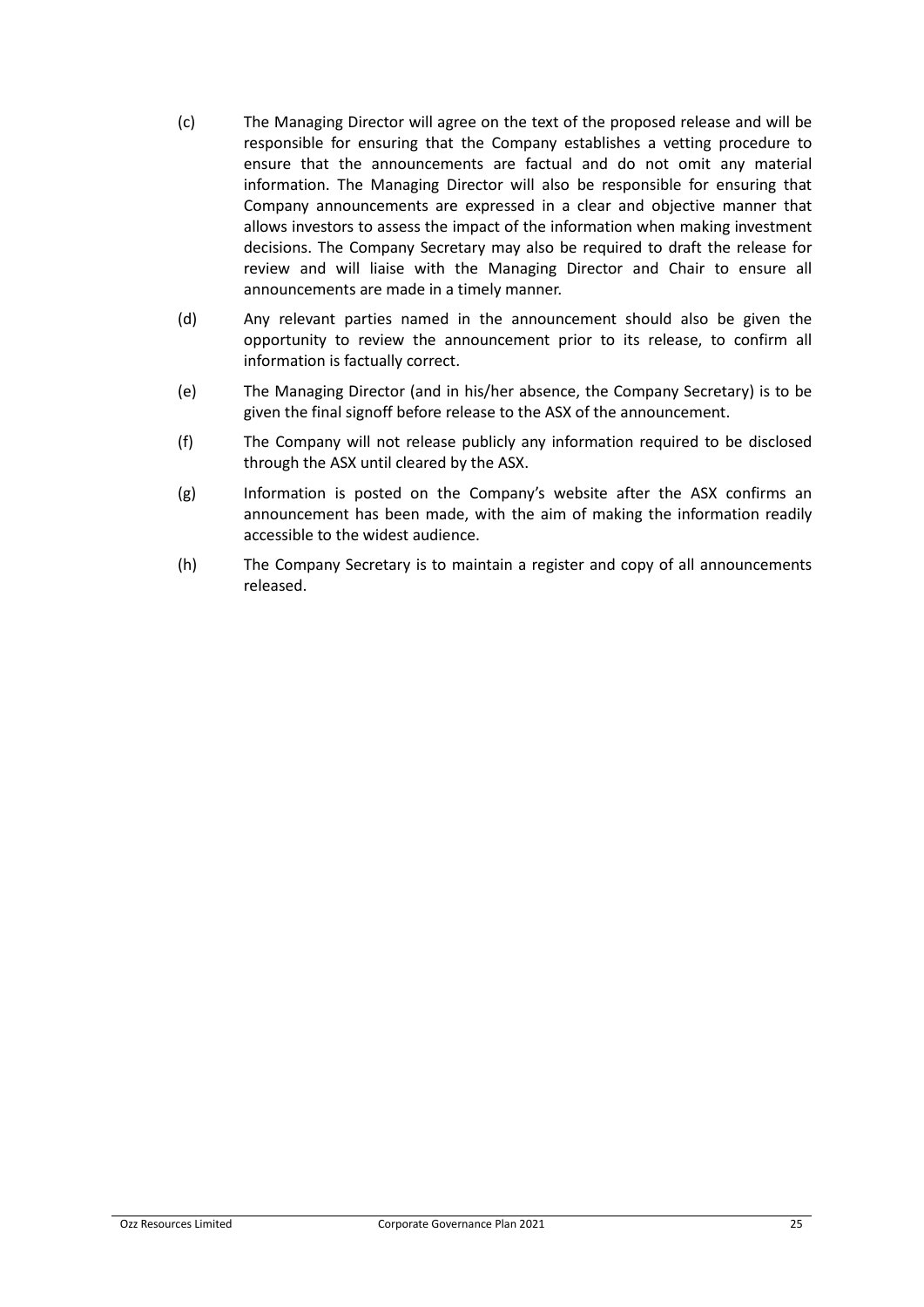# <span id="page-27-0"></span>**Trading Policy**

# **1. Introduction**

- (a) This policy sets out the Company's policy on the sale and purchase of its securities by its Key Management Personnel.
- (b) The Company has determined that its Key Management Personnel include its:
	- (i) Directors;
	- (ii) executives and employees directly reporting to the Managing Director, who have the authority and responsibility for planning directing and controlling the activities of the Company,
- (c) Any reference to a Key Management Personnel in this policy includes a close family member of a Key Management Personnel, being:
	- (i) the Key Management Personnel's spouse and minor children; or
	- (ii) any family company or family trust that the Key Management Personnel or the Key Management Personnel's family members may control or have an interest in.
- (d) Securities, for the purposes of this policy include:
	- (i) any share in the Company;
	- (ii) an option over an unissued share in the Company; and
	- (iii) a renounceable or unrenounceable right to subscribe for a share in the Company.

# **2. Purpose**

The purpose of this policy is to:

- (a) impose "Black-out" period during which trading of the Company's securities is prohibited;
- (b) set out procedures to reduce the risk of insider trading; and
- (c) avoid the appearance of insider trading and the significant reputational damage that may cause.

#### **3. Insider trading**

#### 3.1 Prohibition

Insider trading is a criminal offence and may also result in civil liability. Generally, a person will be guilty of insider trading if:

- (a) that person possesses information which is not generally available to the market and, if it were generally available to the market, would be likely to have a material effect on the price or value of the Company's securities; and
- (b) that person:
	- (i) buys or sells securities in the Company; or
	- (ii) procures someone else to buy or sell securities in the Company; or
	- (iii) passes on that information to a third party where that person knows, or ought reasonably to know, that the third party would be likely to buy or sell the securities or procure someone else to buy or sell the securities of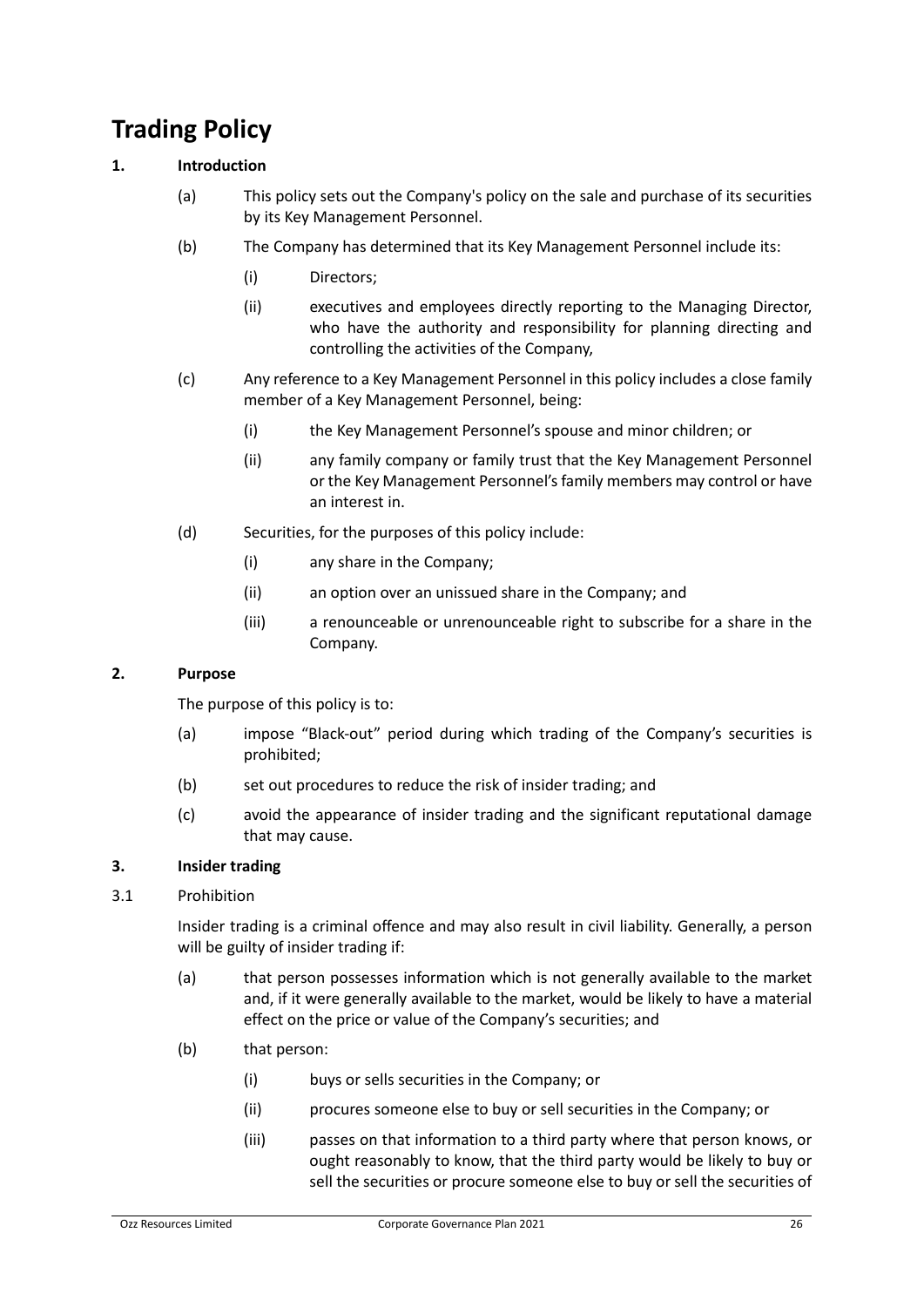#### the Company.

- 3.2 Examples
	- (a) Price sensitive information means information relating to the Company that would, if the information were publicly known, be likely to:
		- (i) have a material effect on the price or value of the Company's shares; or
		- (ii) influence persons who invest in securities in deciding whether or not to buy or sell the Company's shares.
	- (b) The following are examples of price sensitive information which, if made available to the market, would be likely to affect the price of the Company's securities:
		- (i) the Company is considering the acquisition of another company; and
		- (ii) product testing results confirming (or falling short of) the market's expectations.

#### 3.3 Dealing through third parties

A person does not need to be a Director or employee of Company to be guilty of insider trading in relation to securities in the Company. The insider trading prohibition extends to dealings by individuals through nominees, agents or other associates, such as family members, family trusts and family companies (referred to as "Associates" in these guidelines).

3.4 Information however obtained

Information does not have to be obtained from the Company to constitute inside information.

- 3.5 Employee share schemes
	- (a) The prohibition does not apply to acquisitions of shares or options by employees made under employee share or option schemes, nor does it apply to the acquisition of shares as a result of the exercise of options under an employee option scheme.
	- (b) However, the prohibition does apply to the sale of shares acquired under an employee share scheme and also to the sale of shares acquired following the exercise of an option granted under an employee option scheme.

#### **4. Guidelines for trading in the Company's securities**

- 4.1 General rule
	- (a) Key Management Personnel must not, except in exceptional circumstances set out in paragraph 4.5, deal in securities of the Company during the following periods:
		- (i) two weeks prior to, and 48 hours after the release of the Company's Annual Financial Report;
		- (ii) two weeks prior to, and 48 hours after the release of the Consolidated Interim Financial Report of the Company; and
		- (iii) two weeks prior to, and 48 hours after the release of the Company's quarterly reports,

#### (together the **Closed Periods**).

(b) The Company may at its discretion vary this rule in relation to a particular Closed Periods by general announcement to all Key Management Personnel either before or during the Closed Periods. However, if a Key Management Personnel is in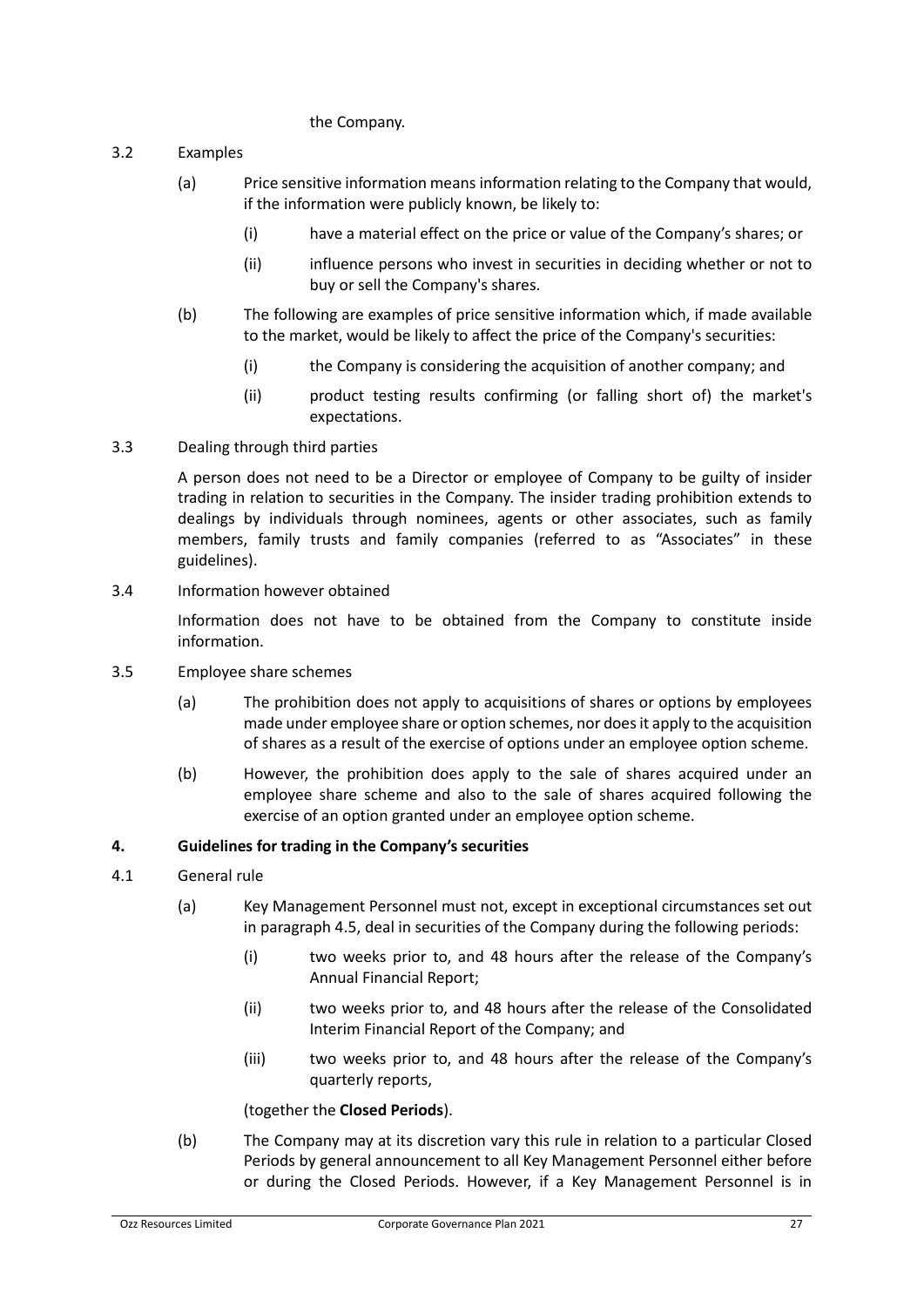possession of price sensitive information which is not generally available to the market, then he or she must not deal in the Company's securities at any time.

4.2 Other restricted trading

Key Management Personnel should never:

- (a) engage in short-term trading of the Company's securities except for the exercise of options where the shares will be sold shortly thereafter. "Short-term trading" refers to trading in and out of the Company's securities over a short period which, for the purposes of this policy, is 6 months;
- (b) short sell the Company's securities;
- (c) enter into any transaction to hedge their exposure to the Company's securities;
- (d) enter into margin lending or other secured financing arrangements in respect of the Company's securities.
- 4.3 Securities in other companies

Buying and selling securities of other entities with which the Company may be dealing is prohibited where an individual possesses information which is not generally available to the market and is 'price sensitive'.

- 4.4 Excluded trading
	- (a) The following types of trading are excluded from this policy:
		- (i) transfers of securities between a Key Management Personnel and its close family member of the Key Management Personnel or by a Key Management Personnel to their superannuation fund, in respect of which prior written clearance has been provided in accordance with procedures set out in this policy;
		- (ii) a disposal of securities arising from the acceptance of a takeover offer, scheme of arrangement or equal access buy-back;
		- (iii) a disposal of rights acquired under a pro rata issue;
		- (iv) an acquisition of securities under a pro rata issue;
		- (v) an acquisition of securities under a security purchase plan or a dividend or distribution reinvestment plan where:
			- (A) the Key Management Personnel did not commence or amend their participation in the plan during a Closed Period; and
			- (B) this policy does not permit the Key Management Personnel to withdraw from the plan during a prohibited period other than in exceptional circumstances;
		- (vi) the obtaining of a Director of a share qualification;
		- (vii) an acquisition of securities under an employee incentive scheme;
		- (viii) where the Company has an employee incentive scheme with a Key Management Personnel as a trustee of the scheme, an acquisition of securities by the Key Management Personnel in his or her capacity as a trustee of the scheme;
		- (ix) an acquisition or disposal of securities under a pre-determined investment divestment plan for which prior written clearance has been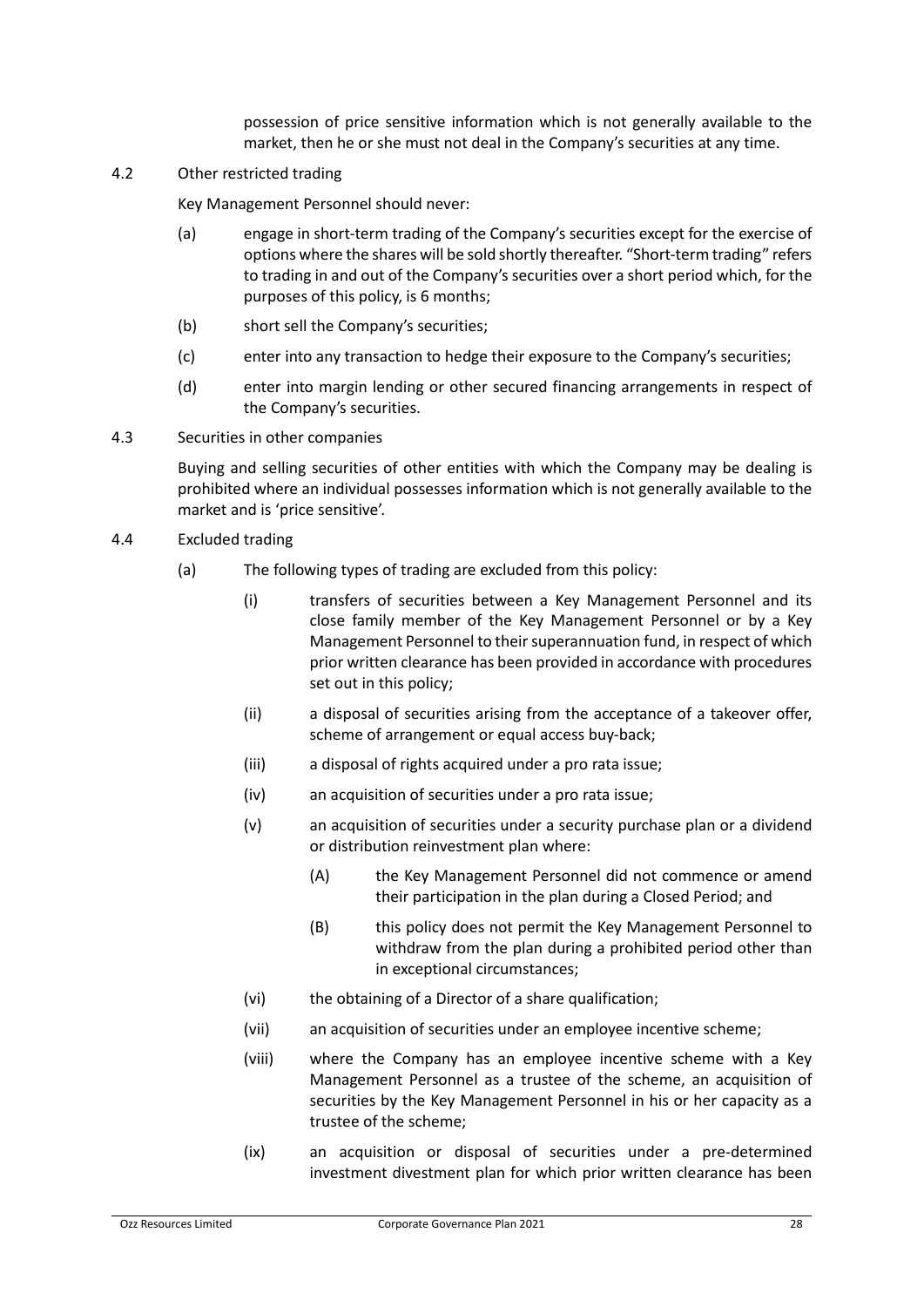provided in accordance with procedures set out in the trading policy and where:

- (A) the Key Management Personnel did not enter into or amend the plan during a Closed Period; and
- (B) the plan does not permit the Key Management Personnel to exercise any discretion over how, when, or whether to acquire or dispose of securities; and
- (C) this policy does not allow for the cancellation of the plan during a Closed Period other than in exceptional circumstances; and
- (x) indirect and incidental trading that occurs as a consequence of a Key Management Personnel dealing in securities issued by a managed investment scheme, listed investment company, exchange-traded fund or similar investment vehicle that is managed by a third party and that happens to hold as part of its portfolio securities in the Company.
- (b) A person who possesses 'price sensitive' information about the Company's securities is generally prohibited from trading in those securities under insider trading laws. This applies even where ethe trading falls within an exclusion in this policy.
- 4.5 Trading in exceptional circumstances with prior written clearance
	- (a) A Key Management Personnel who are not in possession of inside information in relation to the Company may, in the following circumstances, seek prior clearance from the Chair to trade securities of the Company during a Closed Period:
		- (i) where the Key Management Personnel is facing severe financial hardship and can only meet their financial commitments by selling their securities of the Company;
		- (ii) where the Key Management Personnel is required by a court order or a court enforceable undertaking (for example, in a bona fide family settlement) or some other overriding legal or regulatory requirement to transfer, or accept a transfer of, securities of the Company.
	- (b) The Managing Director (or if the person applying for prior written clearance is the Managing Director, the Board) has a discretionary power to determine that there are exceptional circumstances that warrant the granting of approval to the Key Management Personnel to trade during a Closed Period.
	- (c) Any application for an exemption allowing the sale of Company securities in a Closed Period based on special circumstances must be made in writing stating all of the facts and be accompanied by copies of relevant supporting documentation, including relevant court documents, supporting legal documents, contact details of the person's accountant, bank and other such independent institutions (where applicable).
	- (d) Any exemption, if issued, will be in writing and shall contain a specified time period (usually one week or less) during which the sale of securities can be made.

#### **5. Approvals and notification requirements**

- <span id="page-30-0"></span>5.1 Approval requirements
	- (a) Any Key Management Personnel (other than the Chair) wishing to buy, sell or exercise rights in relation to the Company's securities must obtain the prior written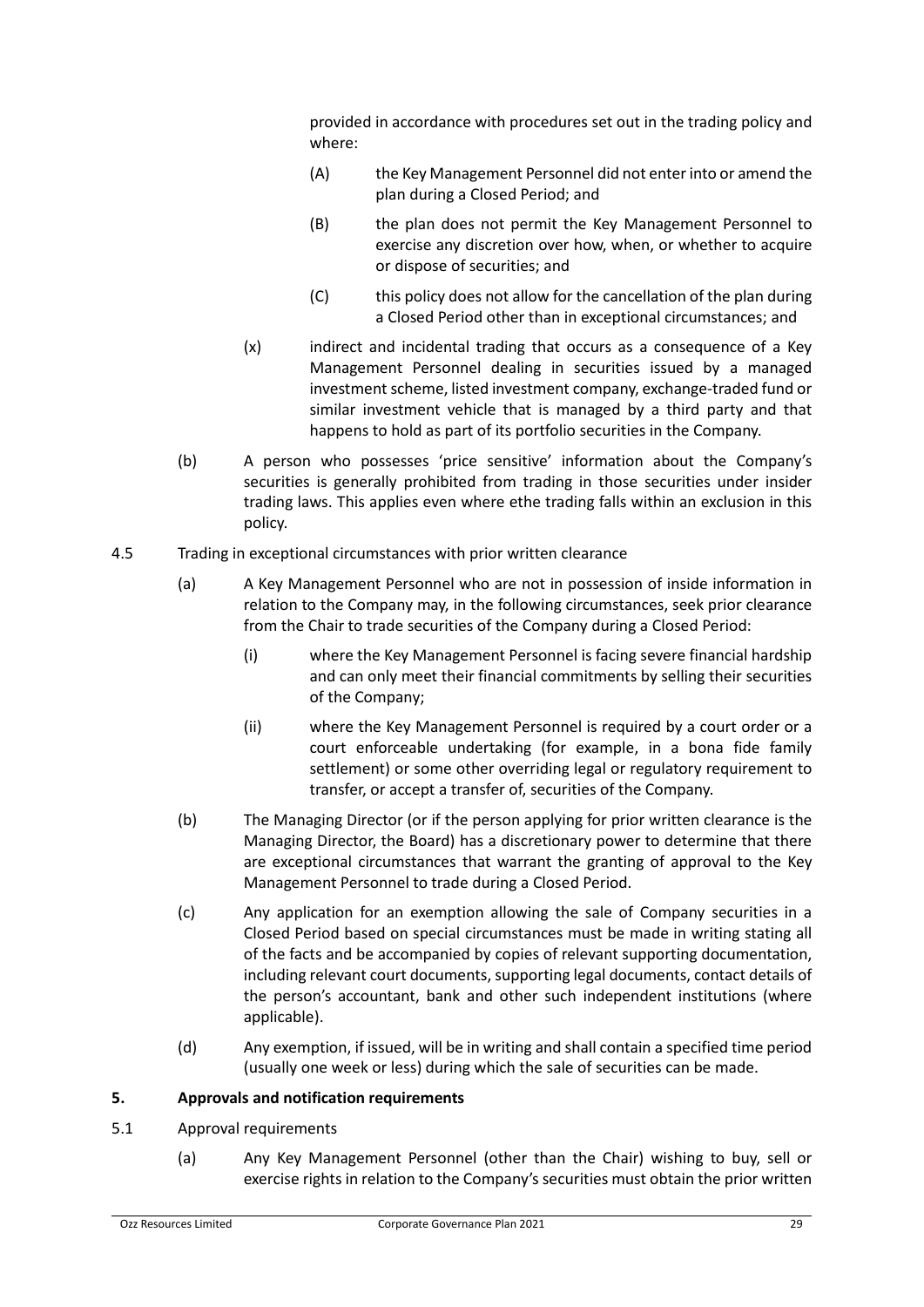approval of the Chair or the Board.

- (b) If the Chair wishes to buy, sell or exercise rights in relation to the Company's securities, the Chair must obtain the prior approval of the Board.
- (c) All requests to buy or sell securities as referred to in paragraph [5.1](#page-30-0) must include:
	- (i) the intended volume of securities to be purchased or sold;
	- (ii) an estimated time frame for the sale or purchase; and
	- (iii) a statement confirming they are not in possession of any inside information that might preclude them from trading at that time.
- <span id="page-31-0"></span>5.2 Written clearance to trade the Company's securities
	- (a) Any clearance to trade will be in writing and shall contain a specified time period (usually one week or less) during which the sale of the Company's securities can be made.
	- (b) A clearance to trade is generally not grated if the Managing Director (or the Board as the case may be) is aware that the Company is likely in the short-term to release a periodic financial report or other financial data that might come as a surprise to the market or make an announcement of 'price sensitive' information.
	- (c) Copies of written clearance must be forwarded to the Company Secretary prior to the approved purchase or sale transaction.
	- (d) The Company has the discretion to either give or refuse any clearance to trade requests without giving any reason.
	- (e) A clearance to trade can be withdrawn if new information comes to light or there is a change in circumstances.
	- (f) The Company's decision to refuse clearance is final and binding on the person seeking the clearance; and
	- (g) If clearance to trade is refused, the person seeking the clearance must keep the information confidential and not disclose it to anyone.
	- (h) A person who possesses 'price sensitive' information about the Company's securities is generally prohibited from trading in those securities under insider trading laws and that this applies even where ethe person has been given clearance under the policy to trade.

# 5.3 Notification

- (a) Subsequent to approval obtained in accordance with paragraph[s 5.1](#page-30-0) an[d 5.2:](#page-31-0)
	- (i) if the Key Management Personnel to whom approval is given come into possession of inside information prior to trading occurs, they must not trade despite having received the clearance;
	- (ii) the Key Management Personnel

#### **6. Disclosure matters**

- 6.1 Disclosure of policy
	- (a) A copy of this policy will be released to the market via the ASX Market Announcement Platform and available on the Company's website.
	- (b) If any material changes are made to this policy, the Company must provide a copy of the amended policy to ASX Market Announcement Office for release to the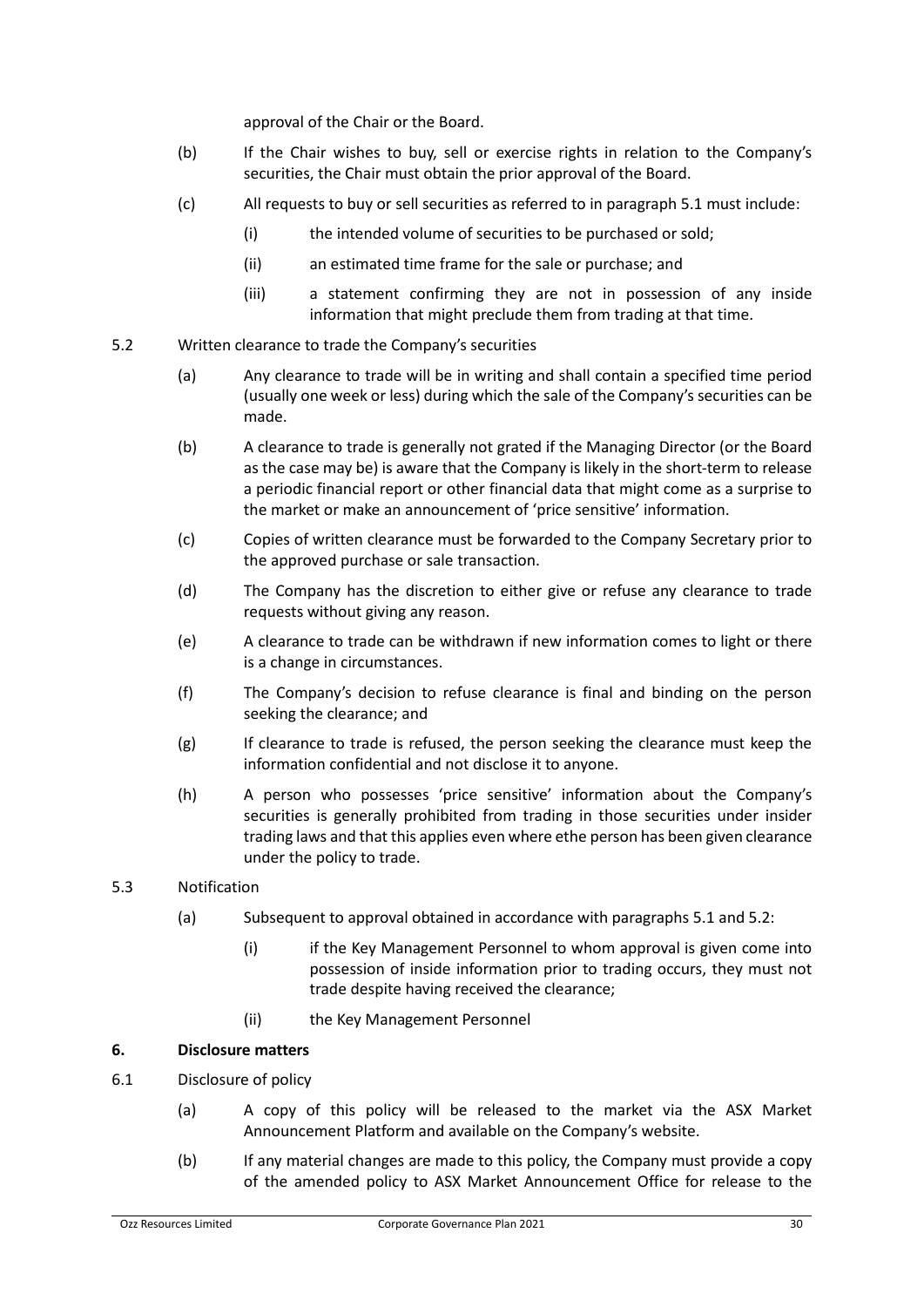market within 5 business days of the changes taking effect.

- (c) The following changes are generally considered by ASX to be material:
	- (i) changes to the Closed Periods;
	- (ii) changes with respect to the trading that is excluded from the operation of this policy; and
	- (iii) changes with respect to the exceptional circumstances in which the Key Management Personnel may be permitted to trade during a Closed Period.

#### 6.2 Disclosure of director interests

Any change in a Director's interest must be given to ASX in the form of Appendix 3Y of the Listing Rules which must include the following information:

- (a) whether the interests the subject of the notification were traded during a Closed Period where prior written clearance under this policy was required;
- (b) if so, whether prior written clearance was obtained; and
- (c) if prior clearance was obtained, the date on which it was provided.

### **7. Compliance with policy**

A breach of this policy is a serious matter. The Board will undertake investigation of the circumstances of each breach in determining the appropriate disciplinary or remedial action which may or may not include the following:

- (a) have the Key Management Personnel donate any profit derived from any disposed securities of the Company to charity; or
- (b) have the Key Management Personnel sell any acquired securities of the Company at the earliest opportunity they are able to under insider trading laws and donate any profit derived from the sale to charity.

#### **8. Prohibition of conducts in breach of insider trading laws**

- (a) This policy prohibits any conduct by a Key Management Personnel in breach of insider trading laws.
- (b) Under insider trading laws, a person who possesses inside information about the Company's securities is generally prohibited from trading in those securities. This applies even where:
	- (i) the trading occurs at a time that would otherwise be outside a Closed Period;
	- (ii) the trading falls within an exclusion in this policy; or
	- (iii) the person has been given clearance under this policy to trade (whether in exceptional circumstances or otherwise).
- (c) Any clearance to trade under this policy is not an endorsement of the proposed trade and that the person doing the trading is individually responsible for their investment decisions and their compliance with insider trading laws;
- (d) Before a Key Management Personnel trades in the Company's securities, they should consider carefully whether they are in possession of any inside information that might preclude them from trading at that time. If in doubt, it is recommended that the Key Management Personnel should not trade.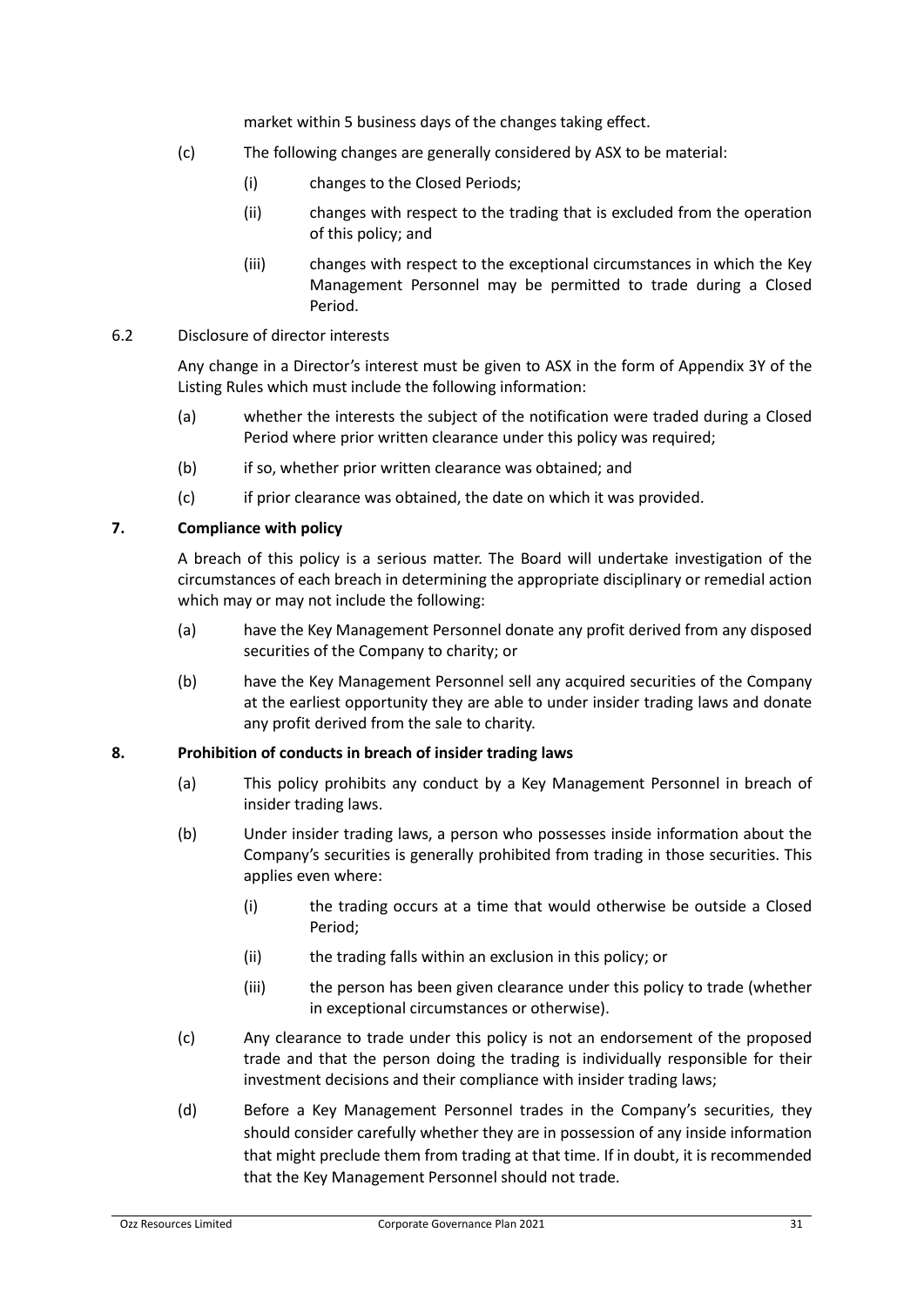# <span id="page-33-0"></span>**Risk Management Policy**

# **1. Introduction**

- (a) The Board determines the Company's "risk profile" and is responsible for overseeing and approving risk management strategy and policies, internal compliance and internal control.
- (b) The Board has delegated to the Audit and Risk Committee responsibility for implementing the risk management system.

### **2. Role of Audit and Risk Committee**

The Audit and Risk Committee will submit particular matters to the Board for its approval or review. Among other things it will:

- (a) oversee the Company's risk management systems, practices and procedures to ensure effective risk identification and management and compliance with internal guidelines and external requirements;
- (b) assist management to determine whether it has any material exposure to economic, environmental and/or social sustainability risks and, if it does, how it manages, or intends to manage, those risks;
- (c) assist management to determine the key risks to the businesses and prioritise work to manage those risks; and
- (d) review reports by management on the efficiency and effectiveness of risk management and associated internal compliance and control procedures.

#### **3. Process**

The Company's process of risk management and internal compliance and control includes:

- (a) identifying and measuring risks that might impact upon the achievement of the Company's goals and objectives, and monitoring the environment for emerging factors and trends that affect these risks;
- (b) formulating risk management strategies to manage identified risks, and designing and implementing appropriate risk management policies and internal controls; and
- (c) monitoring the performance of, and improving the effectiveness of, risk management systems and internal compliance and controls, including regular assessment of the effectiveness of risk management and internal compliance and control.

#### **4. Practices**

- (a) Comprehensive practises are in place that are directed towards achieving the following objectives:
	- (i) compliance with applicable laws and regulations;
	- (ii) preparation of reliable published financial information;
	- (iii) verifying the integrity of the Company's periodic reports to satisfy the Board that each periodic report is materially accurate, balanced and provides investors with appropriate information to make informed investment decisions; and
	- (iv) implementation of risk transfer strategies where appropriate e.g. insurance.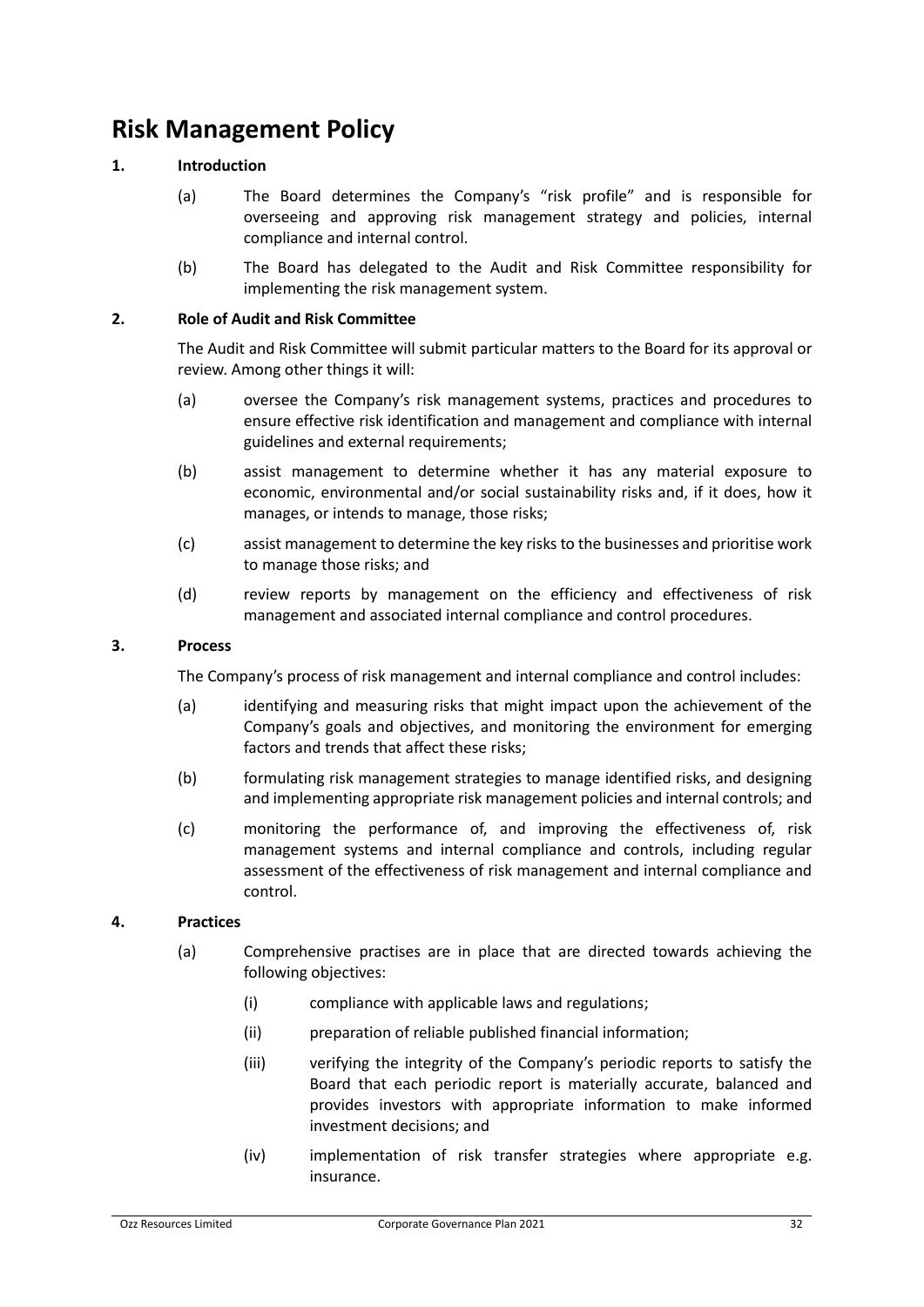- (b) The responsibility for undertaking and assessing risk management and internal control effectiveness is delegated to management.
- (c) Management is required to assess risk management and associated internal compliance and control procedures and report back quarterly to the Audit and Risk Committee.
- (d) The Board will review assessments of the effectiveness of risk management and internal compliance and control at least annually.

#### **5. Disclosure**

- (a) The Company will disclose at least annually whether the Audit and Risk Committee (or the Board as the case may be) has completed a review of the Company's risk management framework and satisfy itself that the framework:
	- (i) continues to be sound;
	- (ii) ensures that the Company is operating with due regard to risk appetite set by the Board; and
	- (iii) deals adequately with contemporary and emerging risks such as conduct risk, digital disruption, cyber-security, privacy and data breaches, sustainability and climate change.
- (b) The Company will disclose if it has any material exposure to environmental or social risks and, if it does, how it manages or intends to manage those risks.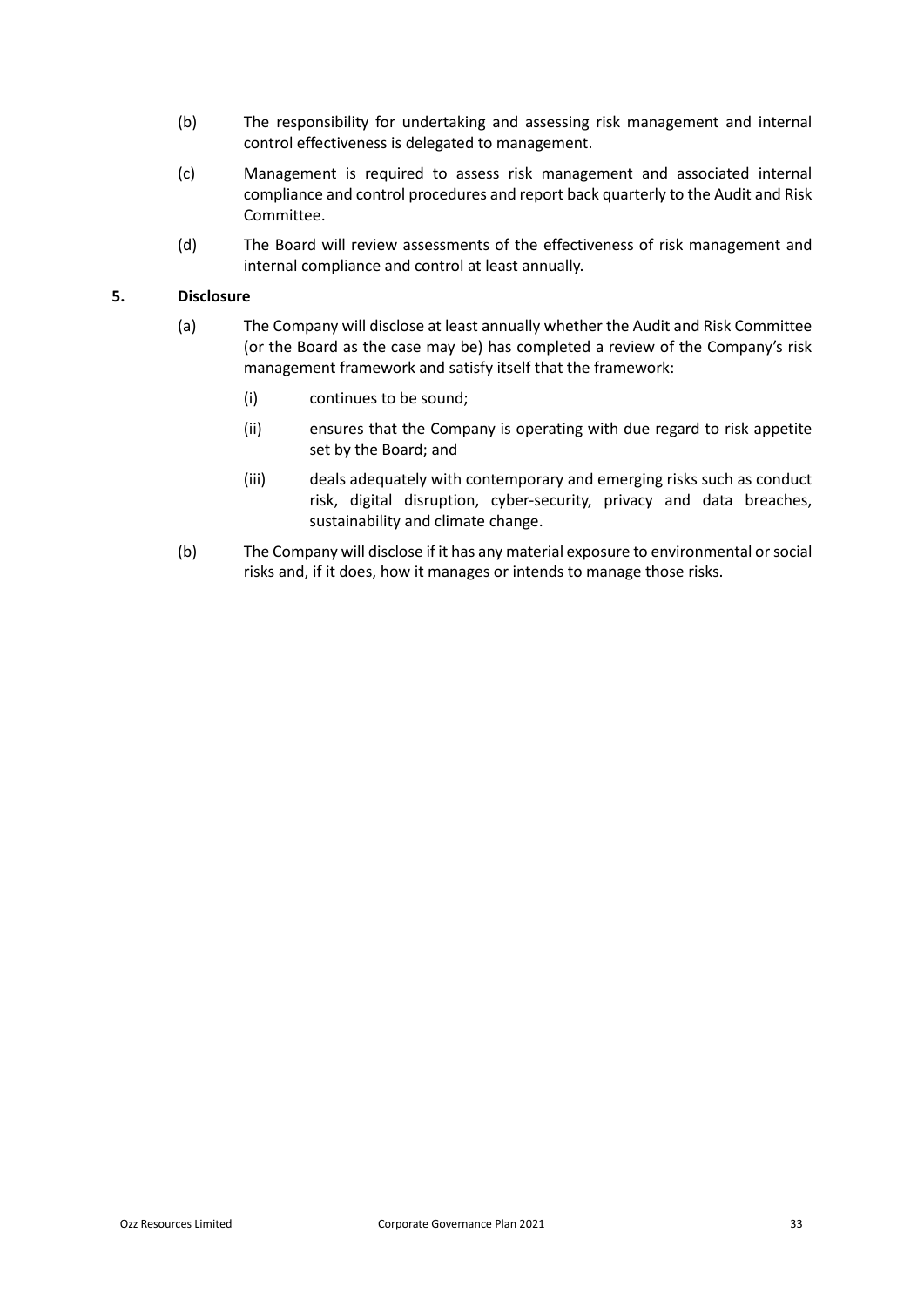# <span id="page-35-0"></span>**Shareholder Communication Policy**

# **1. Introduction**

The Board of the Company aims to ensure that:

- (a) the shareholders are informed of all major developments affecting the Company's state of affairs; and
- (b) timely access to clear balanced information about the Company is available to the Shareholders,

to enable them to exercise their rights in an informed manner.

### **2. Shareholder Communication**

- (a) Information is communicated to shareholders through:
	- (i) the Annual Report delivered by post and which is also placed on the Company's website;
	- (ii) the half yearly report which is placed on the Company's website;
	- (iii) the quarterly reports which are placed on the Company's website;
	- (iv) disclosures and announcements made to the ASX copies of which are placed on the Company's website;
	- (v) notices and explanatory memoranda of Annual General Meetings (AGM) and Extraordinary General Meetings (EGM) copies of which are placed on the Company's website;
	- (vi) the Chairman's address and the Managing Director's address made at the AGMs and the EGMs, copies of which are placed on the Company's website;
	- (vii) the Company's website on which the Company posts all announcements which it makes to the ASX; and
	- (viii) the auditor's lead engagement partner being present at the AGM to answer questions from shareholders about the conduct of the audit and the preparation and content of the auditor's report.
- (b) The Company and its share registry will offer to members the option of receiving shareholder communications electronically.

#### **3. Investor relations**

- (a) The Company may from time to time conduct investor/analysts briefings and presentations, road shows, media interviews, marketing activities for the financial community.
- (b) Communications and dialogues with shareholders, investors, analysts, media or other parties will be conducted in compliance with the disclosure obligations and requirements which aims to ensure equal, fair and timely dissemination of information.

#### **4. Meeting participation**

The Company Secretary shall send out material with that notice of meeting stating that all Shareholders are encouraged to participate at the meeting.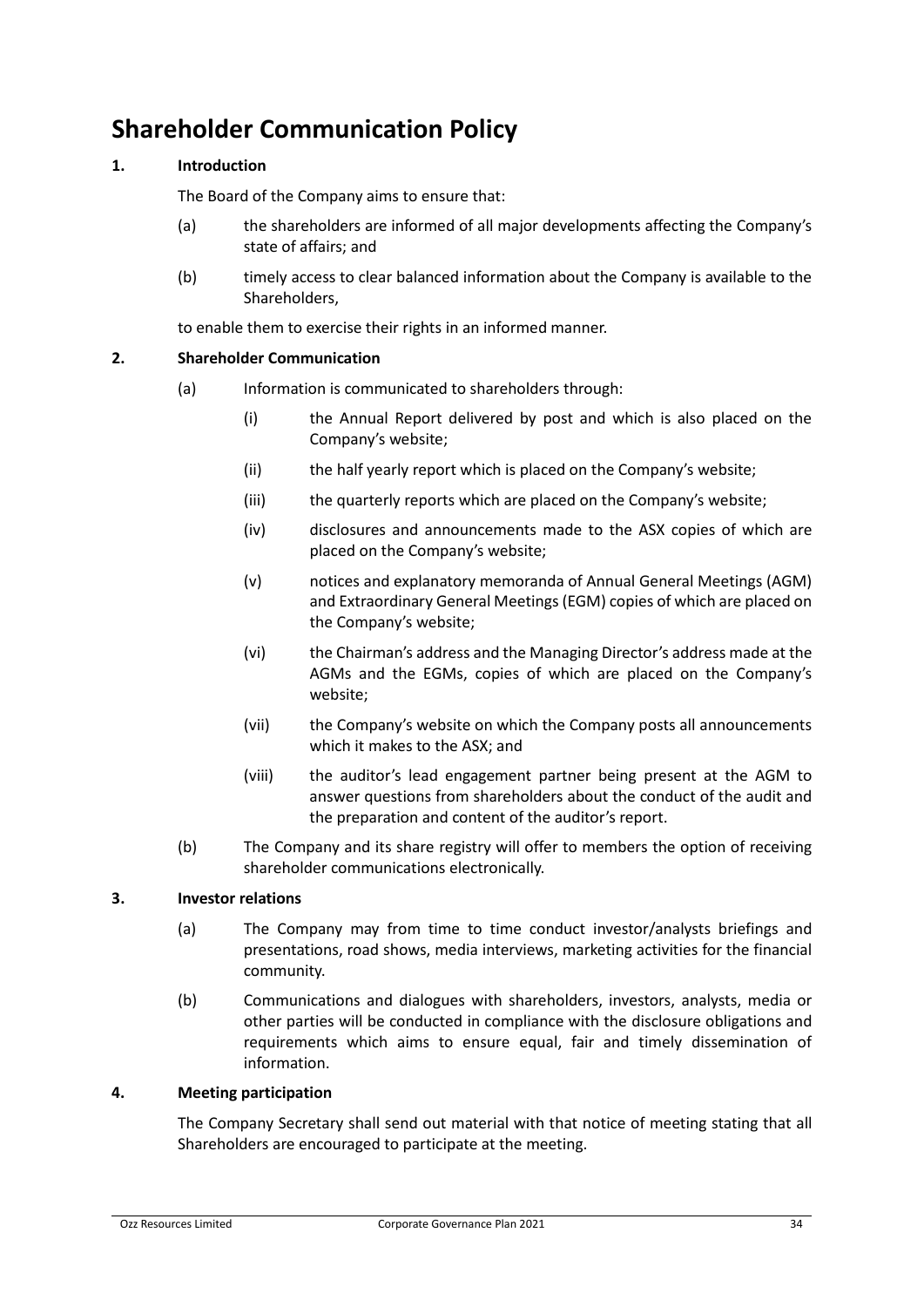#### **5. Website**

- (a) A dedicated Investor section is available on the Company's website where all corporate communication materials including materials published on the website of ASX are posted as soon as practicable after their release.
- (b) At least three historical years of the Company's Annual Report shall provided on the Company's website.

#### **6. Shareholder meetings**

- (a) Shareholders are encouraged to participate in general meetings or appoint proxies to attend and vote at meetings for and on their behalf if they are unable to attend.
- (b) Board members including the Chair of the Board, and where appropriate, Chairpersons and other members of the relevant Board committees and their delegates, appropriate management executives and external auditors will attend general meetings to answer shareholders' questions.
- (c) All substantive resolutions at a Shareholders' meeting will be decided by a poll rather than on a show of hands.

### **7. Shareholder enquiries**

- (a) Any queries regarding the Company should be referred to the Company Secretary in the first instance or otherwise as the Board determines.
- (b) For enquiries regarding their shareholdings, shareholders may contact the Company's share registry, Advanced Share Registry.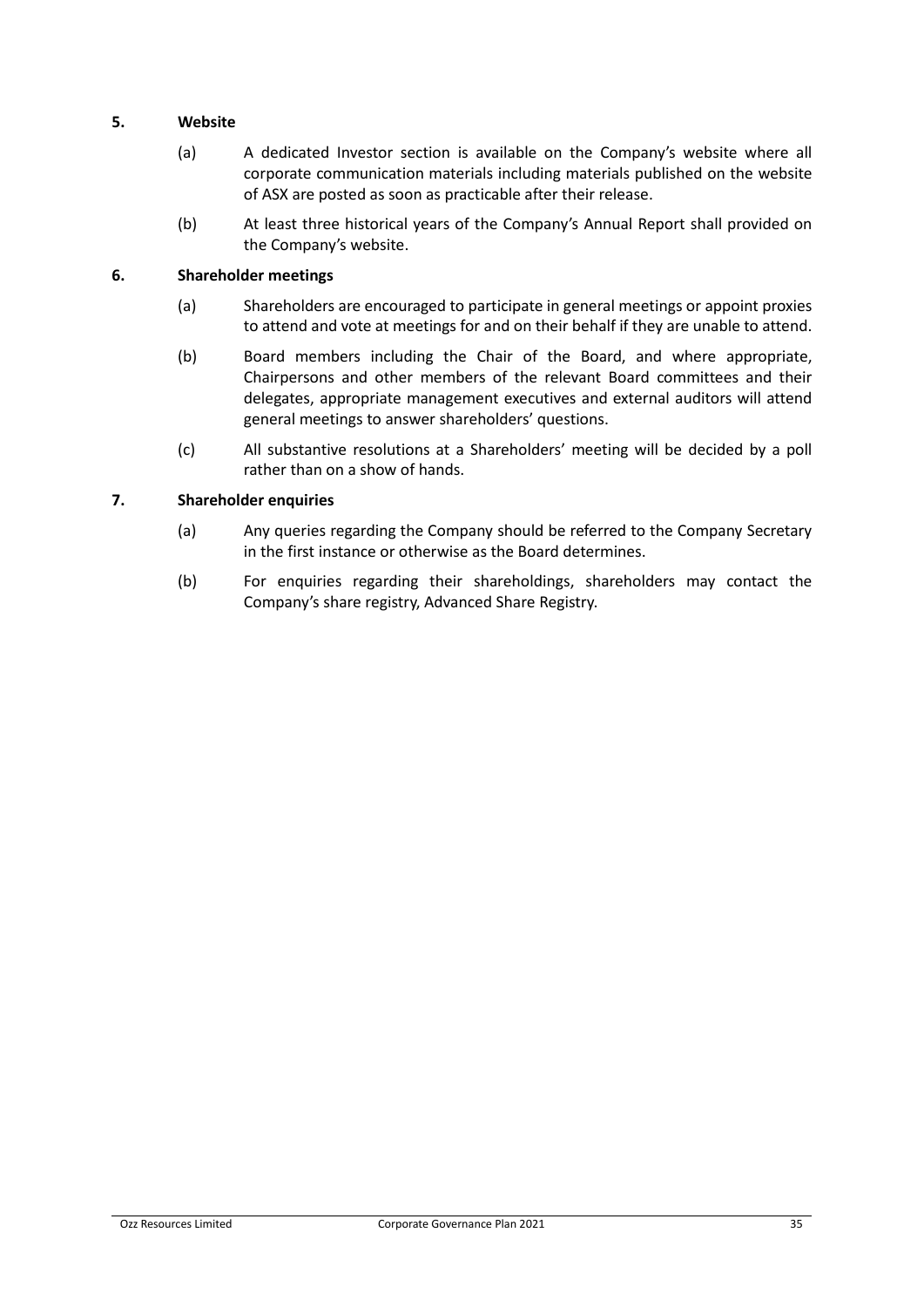# <span id="page-37-0"></span>**Diversity Policy**

# **1. Introduction**

- (a) The Company is committed to have an inclusive workplace. Discrimination, harassment, vilification and victimisation will not be tolerated.
- (b) Diversity includes, but is not limited to, gender, marital or family status, sexual orientation, gender identity, age, disabilities, ethnicity, religious beliefs, cultural background, socio-economic background, perspective and experience.
- (c) The Diversity Policy does not form part of an employee's contract of employment. However, to the extent that the Diversity Policy requires an employee to do or refrain from doing something and at all times subject to legal obligations, the Diversity Policy forms a direction of the Company with which an employee is expected to comply.

### **2. Objectives**

- (a) The Diversity Policy provides a framework for the Company to achieve:
	- (i) a diverse and skilled workforce;
	- (ii) improved employment and career development opportunities for women;
	- (iii) a workplace culture characterised by inclusive practices and behaviours for the benefit of all staff;
	- (iv) awareness in all staff of their rights and responsibilities with regards to fairness, equity and respect for all aspects of diversity; and
	- (v) a work environment that values and utilises the contributions of employees with diverse backgrounds, experiences and perspectives through improved awareness of the benefits of workforce diversity and successful management of diversity,

(collectively, the **Objectives**).

(b) The Diversity Policy does not impose on the Company, its directors, officers, agents or employee any obligation to engage in, or justification for engaging in, any conduct which is illegal or contrary to any anti-discrimination or equal employment opportunity legislation or laws in any State or Territory of Australia or of any foreign jurisdiction.

#### **3. Responsibilities**

- 3.1 The Board's commitment
	- (a) The Board is committed to workplace diversity, with a particular focus on supporting the representation of women at the senior level of the Company and on the Board.
	- (b) The Board is responsible for developing measurable objectives and strategies to meet the Objectives of the Diversity Policy (**Measurable Objectives**) and monitoring the progress of the Measurable Objectives through the monitoring, evaluation and reporting mechanisms listed below.
	- (c) The Board shall annually assess the Measurable Objectives, and the Company's progress (if any) towards achieving them.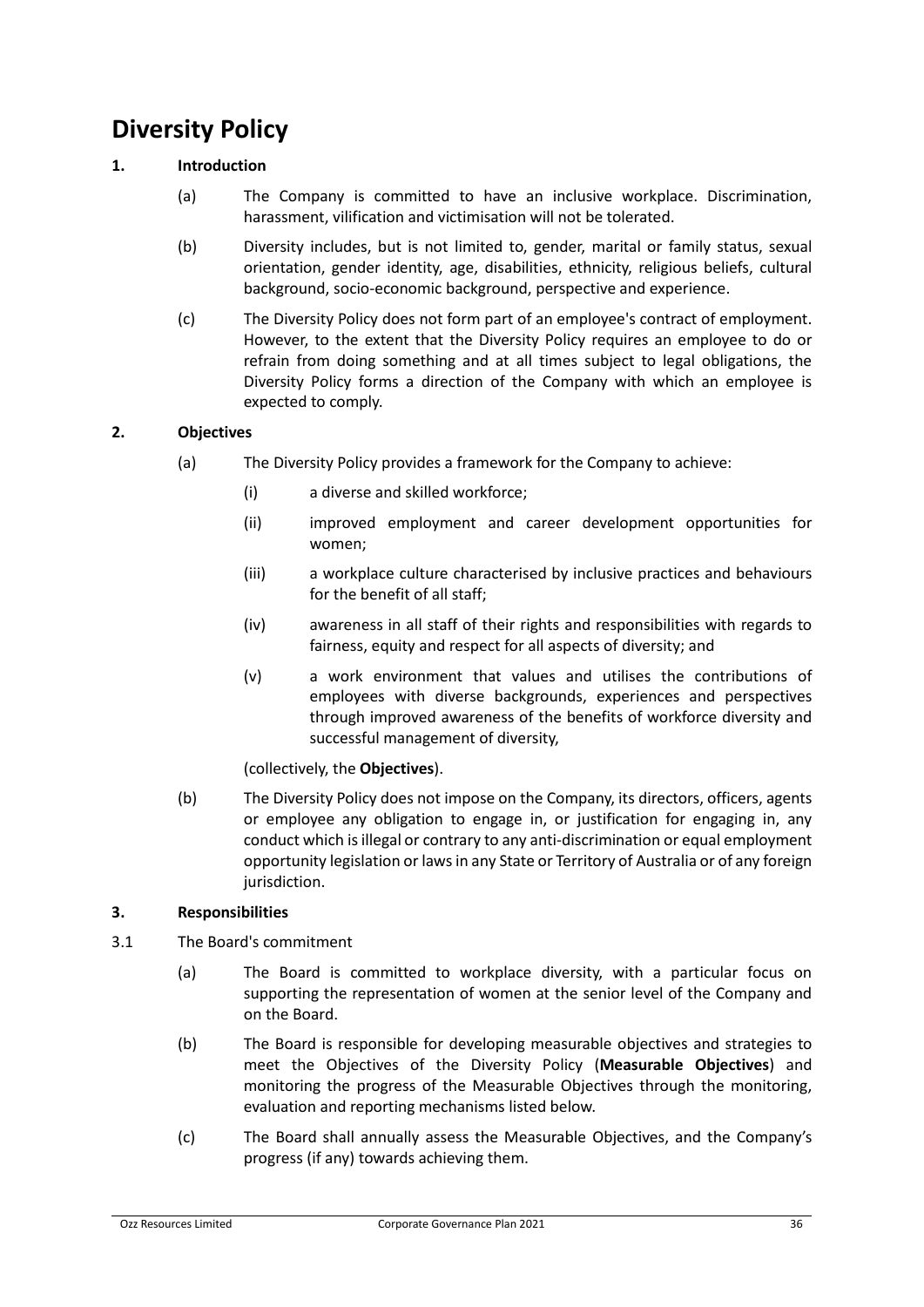- (d) The Board may also set Measurable Objectives for achieving gender diversity and monitor their achievement.
- (e) The Board will conduct all Board appointment processes in a manner that promotes gender diversity, including establishing a structured approach for identifying a pool of candidates, using external experts where necessary.

#### 3.2 Strategies

The Company's diversity strategies include:

- (a) recruiting from a diverse pool of candidates;
- (b) reviewing succession plans to ensure an appropriate focus on diversity;
- (c) developing a culture which takes account of domestic responsibilities of employees;
- (d) developing programs to develop a broader pool of skilled and experienced senior management and Board candidates, including, workplace development programs, mentoring programs and targeted training and development;
- (e) identifying specific factors to take account of in recruitment and selection processes to encourage diversity; and
- (f) any other strategies the Board develops from time to time.

### **4. Monitoring and evaluation**

- (a) The Chairman will monitor the scope and currency of this policy.
- (b) The Company is responsible for implementing, monitoring and reporting on the Measurable Objectives.
- (c) Measurable Objectives as set by the Board will be included in the annual key performance indicators for the Executive Director/Managing Director and senior executives.
- (d) In addition, the Board will review progress against the Objectives as a key performance indicator in its annual performance assessment.

#### **5. Reporting**

The Board will include in the Annual Report each year:

- (a) the Measurable Objectives, if any, set by the Board;
- (b) progress against the Objectives; and
- (c) the proportion of women employees in the whole organisation, at senior management level and at Board level.

### **6. Annual review**

This policy will be reviewed annually to check that it is operating effectively and whether any changes to the policy are required.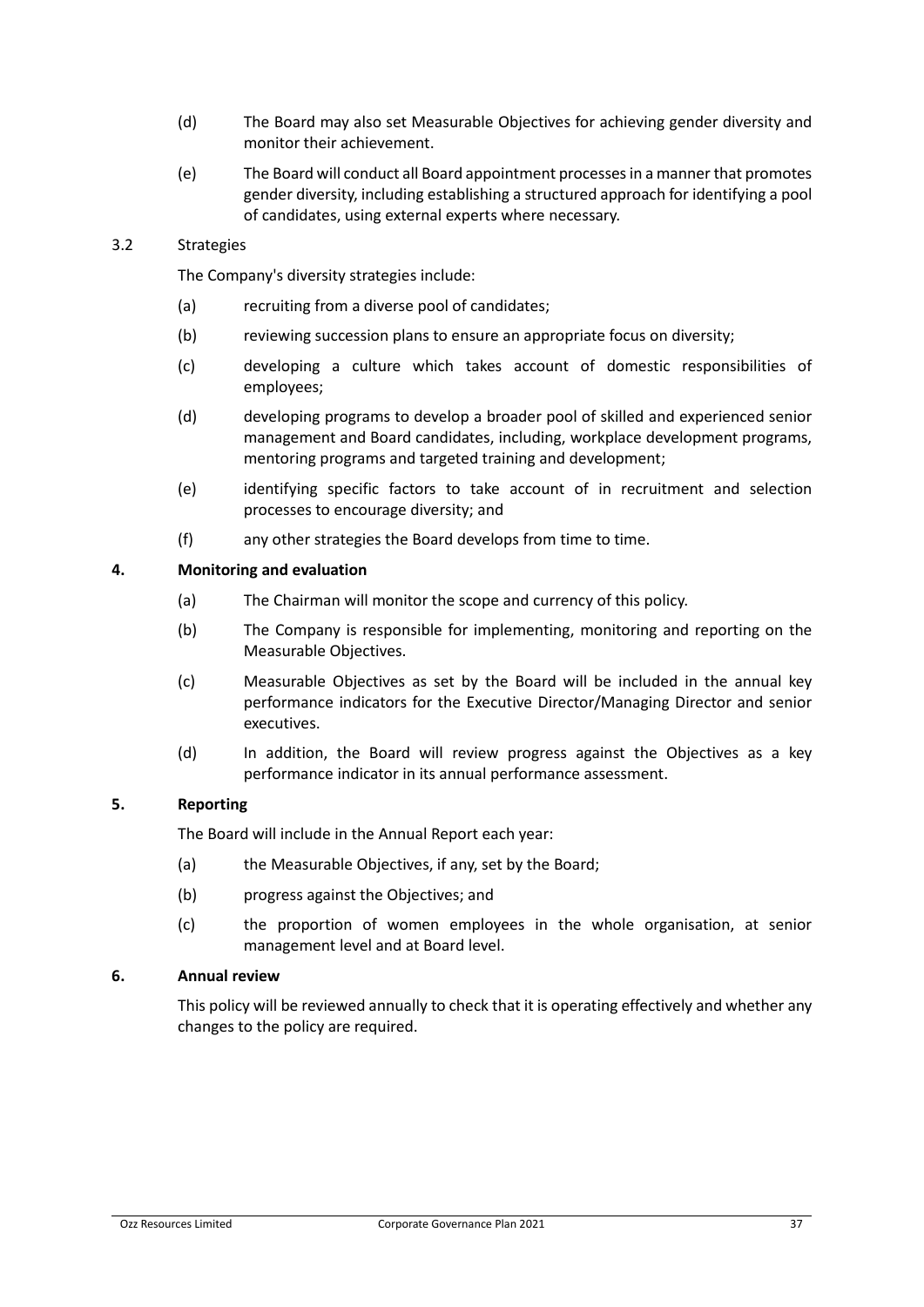# <span id="page-39-0"></span>**Whistleblower Policy**

### **1. Introduction**

- (a) The Company is committed to conduct its business activities in compliance with applicable laws, rules and regulations. All directors, senior executives and employees are dedicated to high ethical standards and support the Company's commitment to compliance with these standards.
- (b) This policy describes the safeguards we have in place so you can confidently speak up without fearing repercussions.
- (c) You may also have rights under the Corporations Act and the Taxation Administration Act.

#### **2. Purpose**

- (a) The aim of this policy is to monitor and review arrangements employees of the Company and other interested parties can use, in confidence, to raise concerns about possible improprieties in financial reporting, internal control or other matters including but not limited to administration of the whistleblower policy adopted by the Company, and to review and make recommendations to the Board as appropriate with consultation with the general counsel on the amendments or changes to such policies and arrangements (**Purpose**).
- (b) To achieve the Purpose, the Company endeavours to increase the awareness of maintaining good corporate governance practices and have proper arrangements in place:
	- (i) to provide an employee with a supportive working environment in which he or she feels able to raise issues of legitimate concern to them and to the Company;
	- (ii) which can be used by an employee and other interested parties, in confidence, to raise concerns about any unacceptable conduct. This may include a provision of a disclosure line;
	- (iii) to protect people who report unacceptable conduct in good faith;
	- (iv) to allow fair and independent investigation of the matters reported and to ensure appropriate follow-up actions; and
	- (v) to allow the detection of unacceptable conduct and addressing them.

#### **3. Who the policy applies to**

This policy applies to the following persons:

- (a) an officer or employee (e.g. current and former employees whether permanent, part-time, fixed-term or temporary, interns, secondees, managers, and directors);
- (b) a supplier of services or goods to the Company (whether paid or unpaid) including their employees;
- (c) an associated of the Company; and
- (d) a relative, dependant or spouse of an individual referred to above,

each an **Eligible Whistleblower** (also referred to as "you or yours").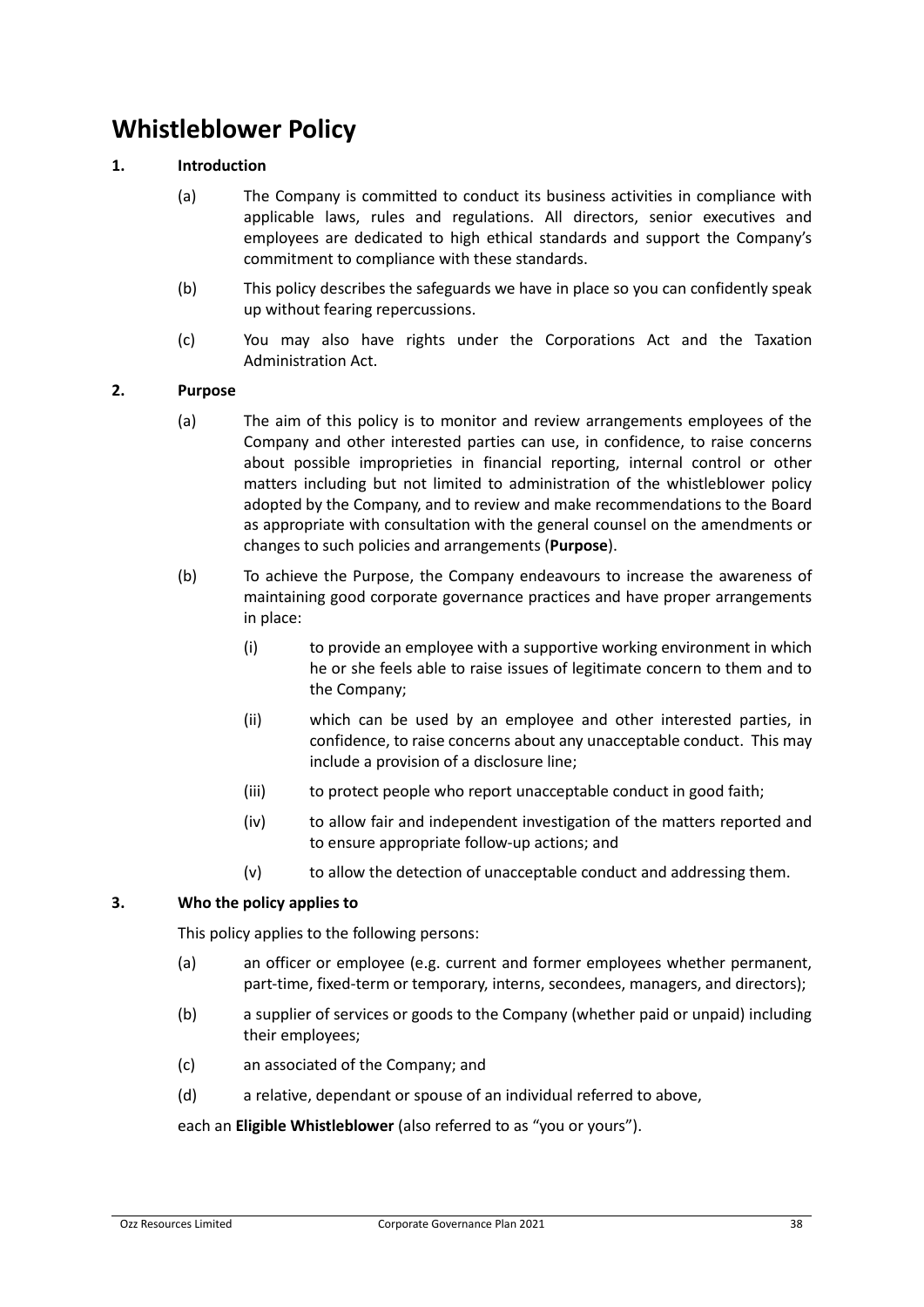#### **4. Matters the policy applies to**

- (a) A Disclosable Matter is information that a discloser has reasonable grounds to suspect concerns misconduct, or an improper state of affairs or circumstances in relation to the Company. The Company considers any conduct which:
	- (i) is dishonest, fraudulent or corrupt such as falsification of records, contracts or data, adopting questionable or improper accounting practices or bribery;
	- (ii) Is illegal, such as theft, violence (actual or threatened), harassment or intimidation, criminal damage to property or other breaches of any law or regulatory requirements in Australia or any other jurisdictions in which the Company operates;
	- (iii) is unethical, such as discrimination, oppression, actions causing substantial damage to the environment or acts in breach of the Code of Conduct;
	- (iv) is potentially damaging to an employee or person, such as unsafe work practices or substantial wasting of company resources;
	- (v) may cause financial loss to the Company or damage its reputation or be otherwise detrimental to the Company's interests; or
	- (vi) involves any other kind of serious malpractice or impropriety,

to be Disclosable Matters.

- (b) This policy does not apply to certain types of matter such as personal work-related grievances unless:
	- (i) it includes information about misconduct, or information about misconduct includes or is accompanied by a personal work-related grievance;
	- (ii) the Company has breached employment or other laws punishable by imprisonment for a period of 12 months or more, engage in conduct that represents a danger to the public or the disclosure relates to information that suggests misconduct beyond your personal circumstances;
	- (iii) you are threatened with detriment for making a disclosure;
	- (iv) you seek legal advice or legal representation about the operation of the whistleblower protections under the Corporations Act.

#### **5. Who can receive a disclosure**

(a) To qualify for protection under the Corporations Act, you must make a report on a Disclosable Matter to any of the following persons (each an **Eligible Recipient**):

| Eligible internal Directors<br>recipient |                                                                                                                                                                                                                           |
|------------------------------------------|---------------------------------------------------------------------------------------------------------------------------------------------------------------------------------------------------------------------------|
|                                          | Company Secretary                                                                                                                                                                                                         |
| recipient                                | Eligible external Company's external auditors<br>Legal practitioner for the purposes of obtaining legal advice<br>or legal representation about the operation of the<br>whistleblower provisions in the Corporations Act. |
|                                          | bodies such as ASIC, APRA or<br>Regulatory<br>other                                                                                                                                                                       |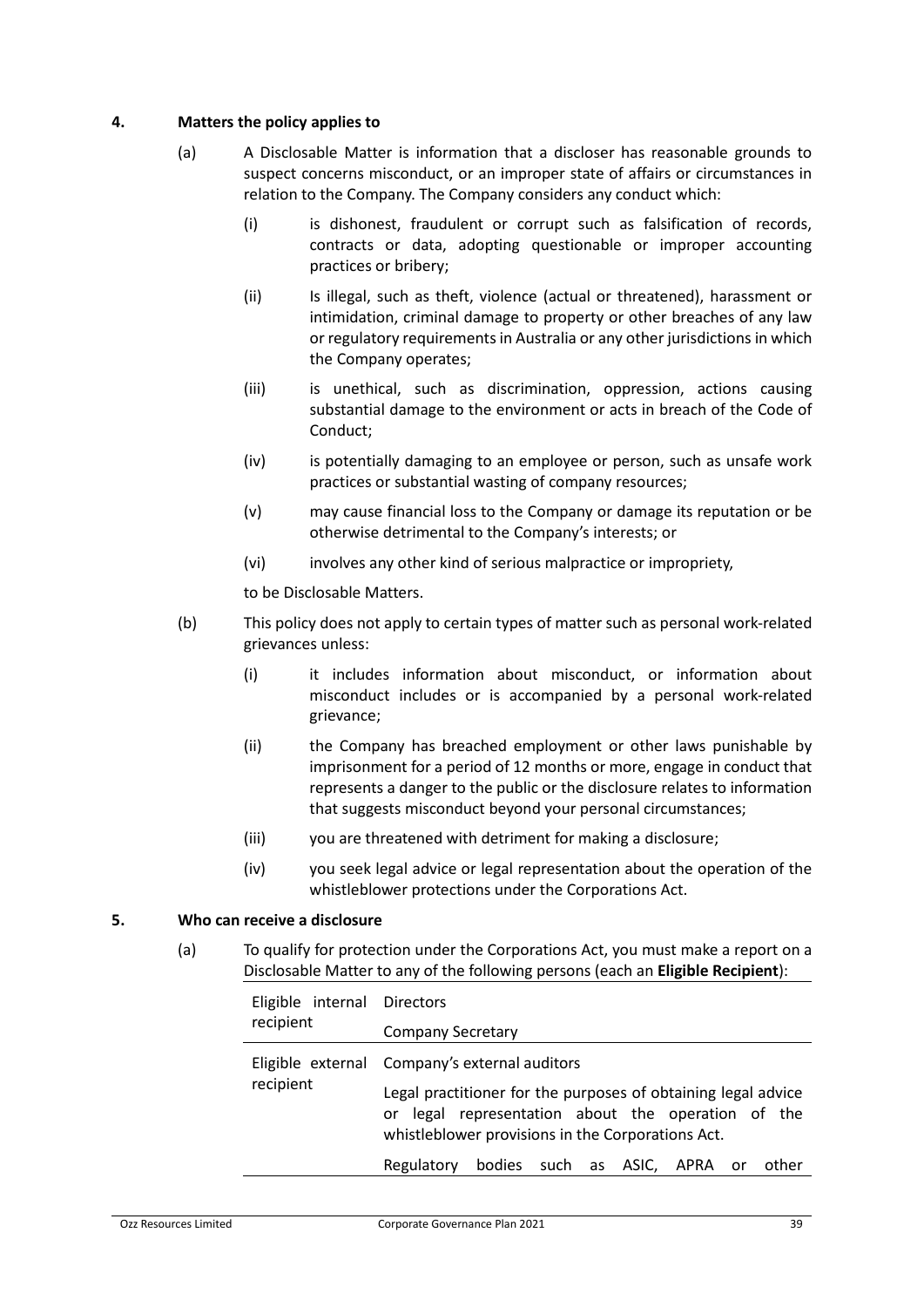Commonwealth body prescribed under the regulations (**Regulatory Bodies**).

- (b) Disclosures to a legal practitioner for the purposes of obtaining legal advice or legal representation in relation to the operation of the whistleblower provisions of the Corporations Act are protected, even where the legal practitioner has concluded that a disclosure does not relate to a Disclosable Matter.
- (c) For emergency and public interest disclosures, you may also report a Disclosable Matter to journalists and members of the Commonwealth, State or Territory parliaments.
- (d) It is important that you understand the criteria for making a public interest or emergency disclosure, including:
	- (i) the disclosure must have previously been made to a Regulatory Body;
	- (ii) written notice provided to the Regulatory Body to which the disclosure was made; and
	- (iii) in the case of a public interest disclosure, at least 90 days must have passed since the previous disclosure.
- (e) You should contact an independent legal adviser before making a public interest disclosure or an emergency disclosure.

### **6. How to make a disclosure**

- (a) You can:
	- (i) report a Disclosable Matter directly to an Eligible Recipient. All such disclosures, whether provided anonymously or with your identity, are protected under the Corporations Act;
	- (ii) choose to remain anonymous while making a disclosure, over the curse of the investigation and after the investigation is finalised;
	- (iii) refuse to answer questions that they feel could review their identity at any time, including during follow-up conversations.
- (b) If you wish to remain anonymous, you should maintain ongoing two-way communication with the Company, so the Company can follow-up questions or provide feedback.

# **7. Legal protections for disclosers**

- (a) You will be protected from:
	- (i) any civil, criminal or administrative liability for making the report of a Disclosable Matter. However, this does not prevent you from being subject to civil, criminal or administrative liability for your conduct reviewed in a report;
	- (ii) the Company exercising any contractual right, or seeking any contractual remedy against them on the basis that you have made the report; or
	- (iii) being subject to any form of detriment or reprisal for making the report.
- (b) The Company is legally obliged to protect the confidentiality of your identity. Subject to limited exceptions, it is illegal for a person to identify an Eligible Whistleblower or disclose information that is likely to lead to the identification of the Eligible Whistleblower. A contravention of this requirement may lead to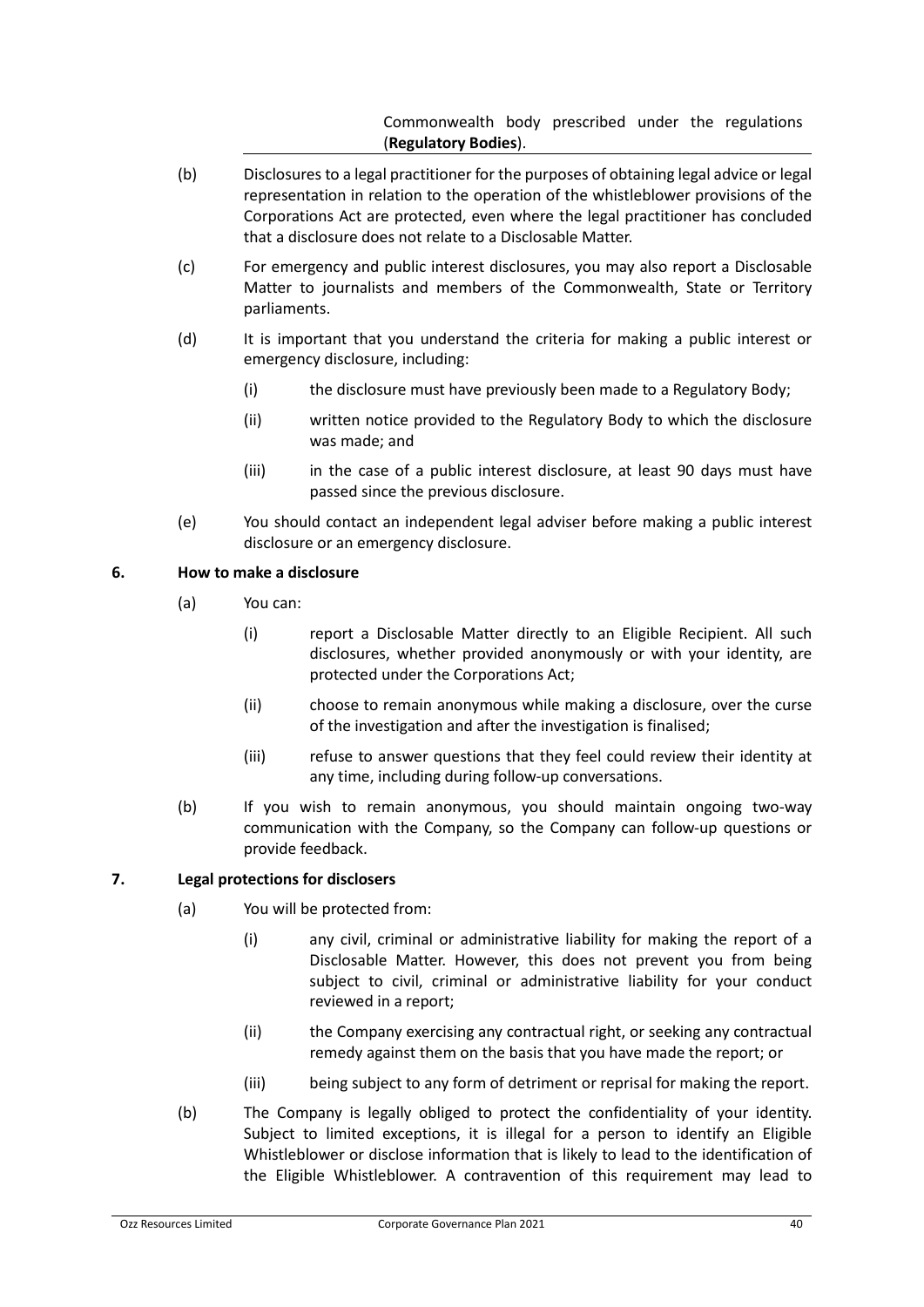disciplinary action, including termination of employment, as well as imprisonment and fines.

#### **8. Identity protection**

- (a) Your identity will not be disclosed unless:
	- (i) to ASIC, APRA, or a member of the Australian Federal Police;
	- (ii) to a legal practitioner (for the purpose of obtaining legal advice or legal representation about the whistleblower provisions in the Corporations Act);
	- (iii) to a person or body prescribed by regulations; or
	- (iv) with your consent.
- (b) Information you provide can be disclosed with or without your consent if:
	- (i) the information does not include your identity;
	- (ii) the Company has taken all reasonable steps to reduce the risk that you will be identified from the information; and
	- (iii) it is reasonably necessary for investigating the issues raised in the disclosure.
- (c) Information regarding the reported matter will be securely stored and only disclosed to the relevant people as required or allowed by this policy and the law. Any inappropriate disclosure of information may lead to disciplinary action, including termination of employment, as well as imprisonment and fines. Each person involved in handling and investigating a disclosure will be reminded of their obligations as well as consequences for breach.
- (d) If your identity is disclosed in circumstances not covered in (a) and (b) above, you can lodge a complaint with an Eligible Recipient about a breach of confidentiality. You may also lodge a complaint with a regulator, such as ASIC, APRA or the ATO, for investigation.

#### **9. Protection from detrimental acts or omissions**

- (a) Eligible Whistleblowers are protected from detrimental conduct or the treat of detrimental conduct against them as a result of making a disclosure under this policy. A threat may be expected or implied or conditional or unconditional.
- (b) Examples of detrimental conduct include:
	- (i) dismissal of an employee;
	- (ii) injury of an employee in his or her employment;
	- (iii) alteration of an employee's position or duties to his or her disadvantage;
	- (iv) discrimination between an employee and other employees of the same employer;
	- (v) harassment or intimidation of a person;
	- (vi) harm or injury to a person, including psychological harm;
	- (vii) damage to a person's property;
	- (viii) damage to a person's reputation;
	- (ix) damage to a person's business or financial position; or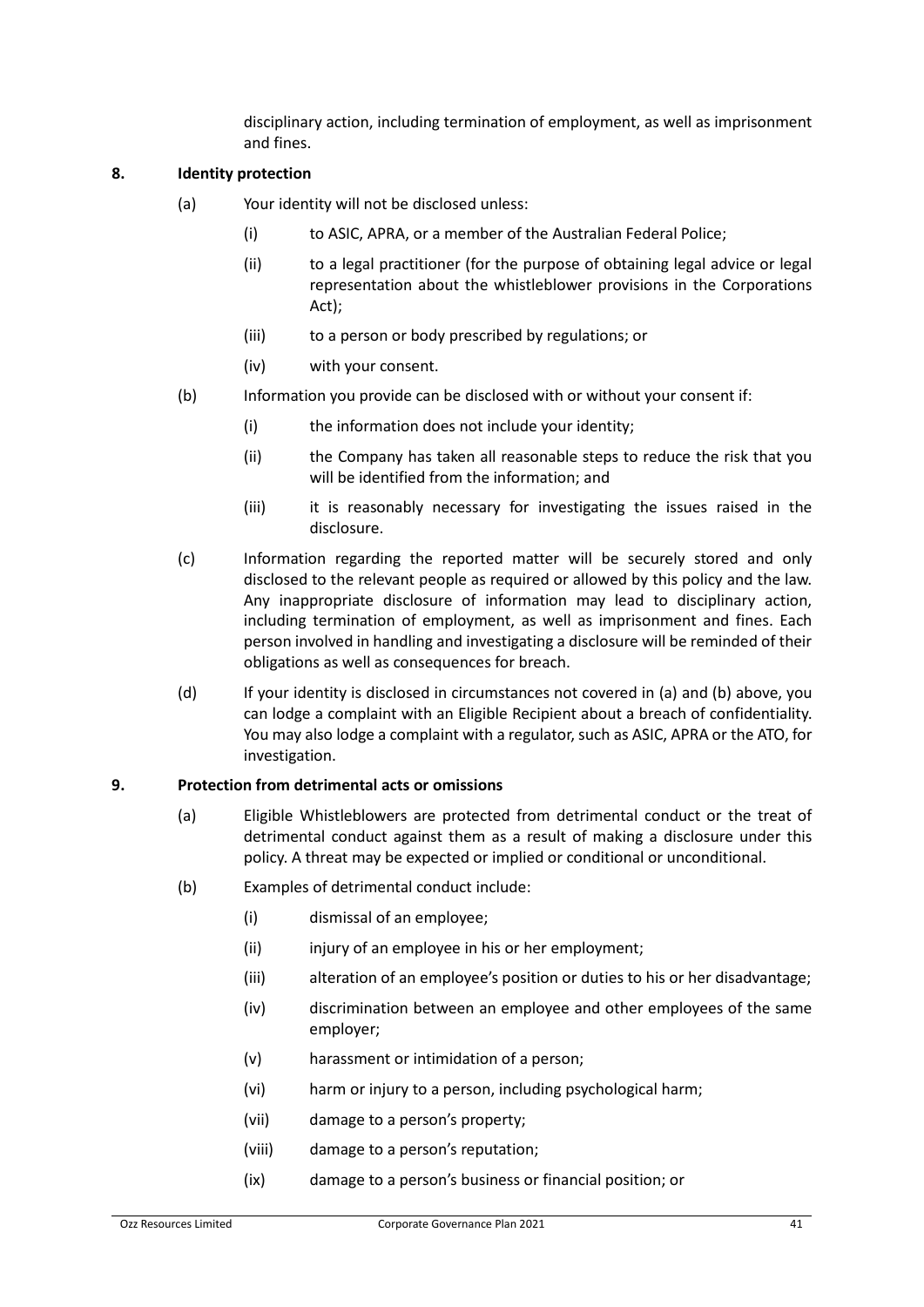(x) any other damage to a person.

#### **10. Handling and investigating a disclosure**

- (a) A person wanting to report a matter should do their best to ensure that the report is:
	- (i) factually accurate
	- (ii) complete from first-hand knowledge, and
	- (iii) made in good faith.

It is not the reporting person's job to investigate or prove a case of Disclosable Matter.

- (b) Upon receiving a complaint, the Eligible Recipient will determine who will investigate the matter. They cannot appoint anyone implicated directly or indirectly in the complaint.
- (c) The person appointed to investigate the report will be required to follow normal Company procedures for handling a complaint or disciplinary issue.
- (d) The investigation must be conducted:
	- (i) as soon as possible after the complaint is reported;
	- (ii) through the best endeavours of the Eligible Recipient, in a timely, thorough, confidential, objective and fair manner;
	- (iii) as is reasonably and appropriate having regard to the nature of the unacceptable conduct and all of the circumstances.
- (e) The Company will ensure the fair treatment of its staff who are mentioned in a disclosure that qualifies for protection, including those who are subject to a disclosure.
- (f) As part of its investigation process, where the Corporations Act applies and information is disclosed by a person in accordance with these criteria, the person receiving the information may not tell anyone other than ASIC, APRA or the Australian Federal Police any of:
	- (i) the information is disclosed;
	- (ii) the identity of the person making the disclosure; or
	- (iii) any information which will enable the identification of the person making the disclosure;

unless the person consents to that disclosure.

- (g) At the end of the investigation, the investigating person must report their findings to the Board who will determine the appropriate response.
- (h) Responses to investigations will include rectifying any unacceptable conduct and taking any action required to prevent any future occurrences of the same or similar conduct.
- (i) Where allegations of unacceptable conduct made against another person cannot be substantiated, that person will be advised accordingly and will be entitled to continue in their role as if the allegations had not been made.
- (j) Once the investigation is completed, a verbal report will be made to the person who reported the unacceptable conduct. This report will explain the findings and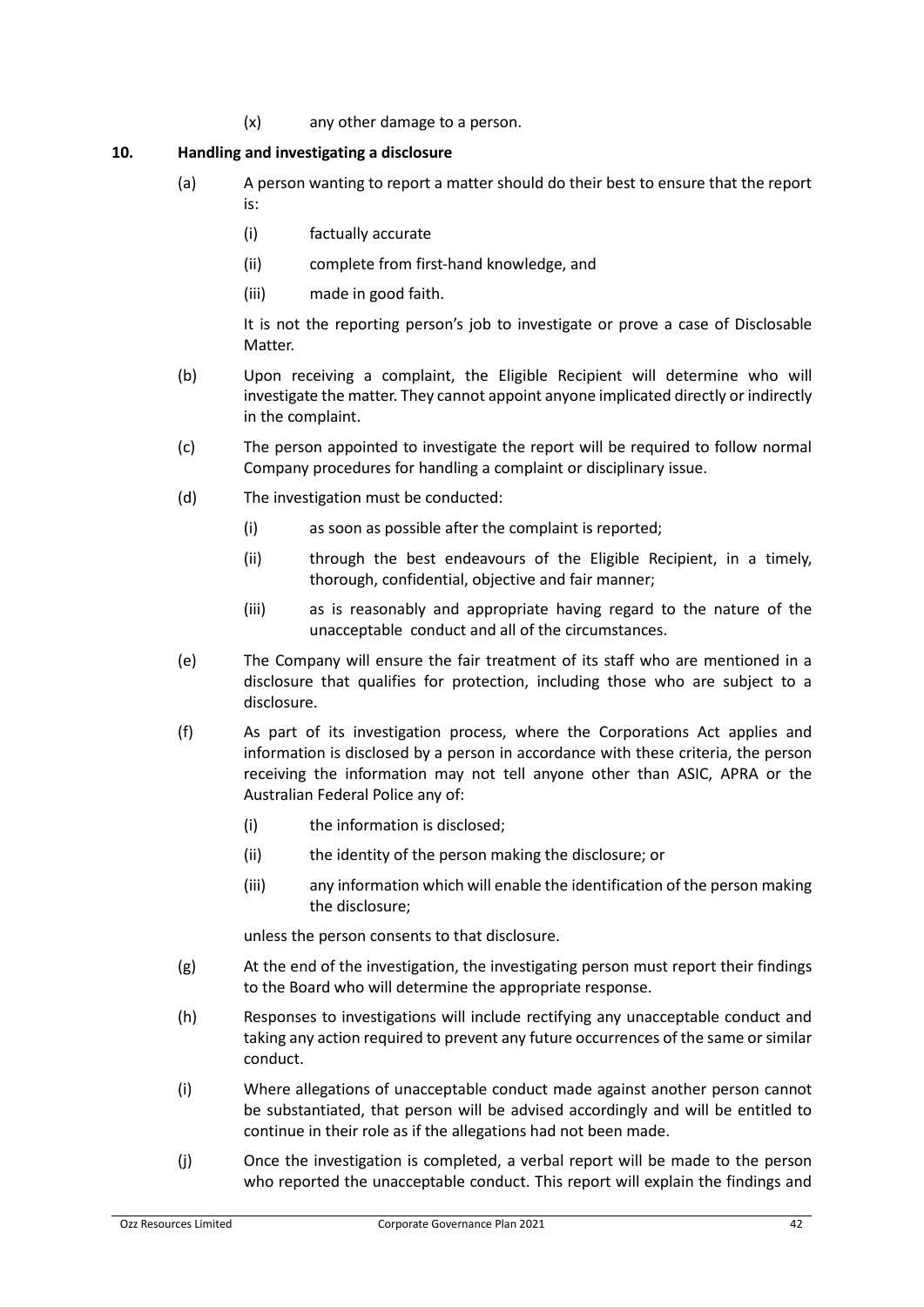actions taken to the fullest extent possible within commercial, legal and confidentiality constraints. If the report made was anonymous, alternative arrangements, if possible, will be made for providing a verbal report of the outcome of the investigation to that person.

(k) If the person making the complaint is dissatisfied with the outcome of the investigation, they can escalate the matter to ASIC, APRA, the ATO or the Federal Police.

#### **11. Compensation and other remedies**

- (a) You can seek compensation and other remedies through the courts if:
	- (i) you suffer loss, damage or injury because of a disclosure; and
	- (ii) the Company fails to take reasonable precautions and exercise due diligence to prevent the detrimental conduct.
- (b) If you consider that you have suffered detrimental conduct which his prohibited by the law, then you should seek independent legal advice.

#### **12. Training**

- (a) The Company's expectation in relation to the reporting of improper conduct are outlined as part of the new employee induction program and as part of ongoing training and awareness program.
- (b) The Company will also provide training to the Authorised Officers to ensure they follow this policy in responding to complaints.

#### **13. Implementation of this policy**

- (a) This policy will be made available on the Company's website and kept up to date.
- (b) The policy will be reviewed by the Board as required and may be amended by resolution of the Board.
- (c) The Board will use reports provided under this policy to monitor and review regularly the effectiveness of the protection programme described in this policy.